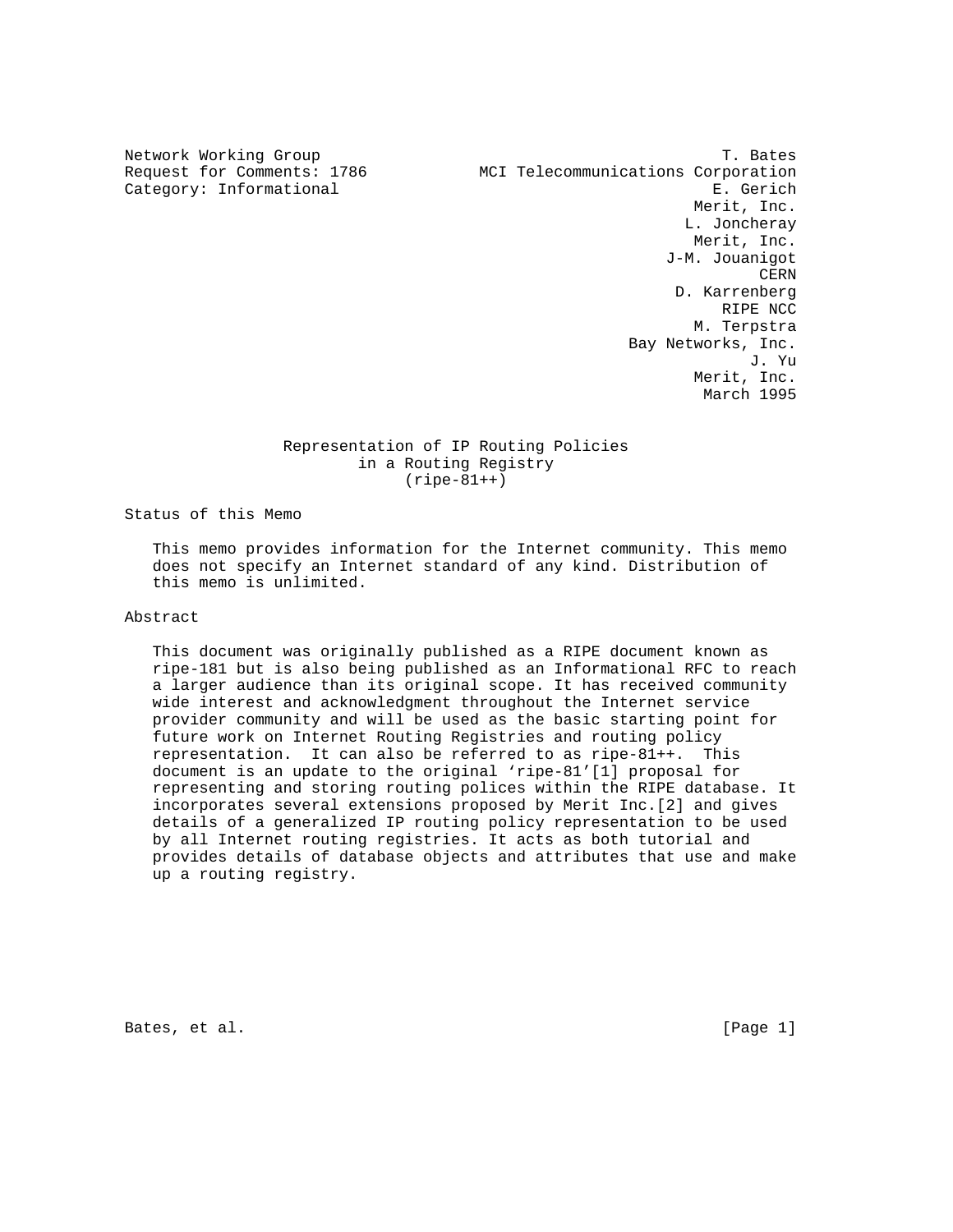## Table of Contents

|                                                    | 3  |
|----------------------------------------------------|----|
| 2. Organization of this Document                   | 3  |
| General Representation of Policy Information<br>3. | 5  |
| 4. The Routing Registry and the RIPE Database      | 11 |
|                                                    | 16 |
| 6. The Autonomous System Object                    | 26 |
|                                                    | 36 |
|                                                    | 38 |
| 9. Representation of Routing Policies              | 41 |
|                                                    | 50 |
|                                                    | 51 |
|                                                    | 52 |
|                                                    | 53 |
| Appendix A - Syntax for the "aut-num" object       | 55 |
| Appendix B - Syntax for the "community" object     | 68 |
| Appendix C - Syntax for the "as-macro" object      | 72 |
| Appendix D - Syntax for the "route" object         | 76 |
| Appendix E - List of reserved words                | 80 |
| Appendix F - Motivations for RIPE-81++             | 81 |
| Appendix G - Transition strategy                   | 83 |

Bates, et al. [Page 2]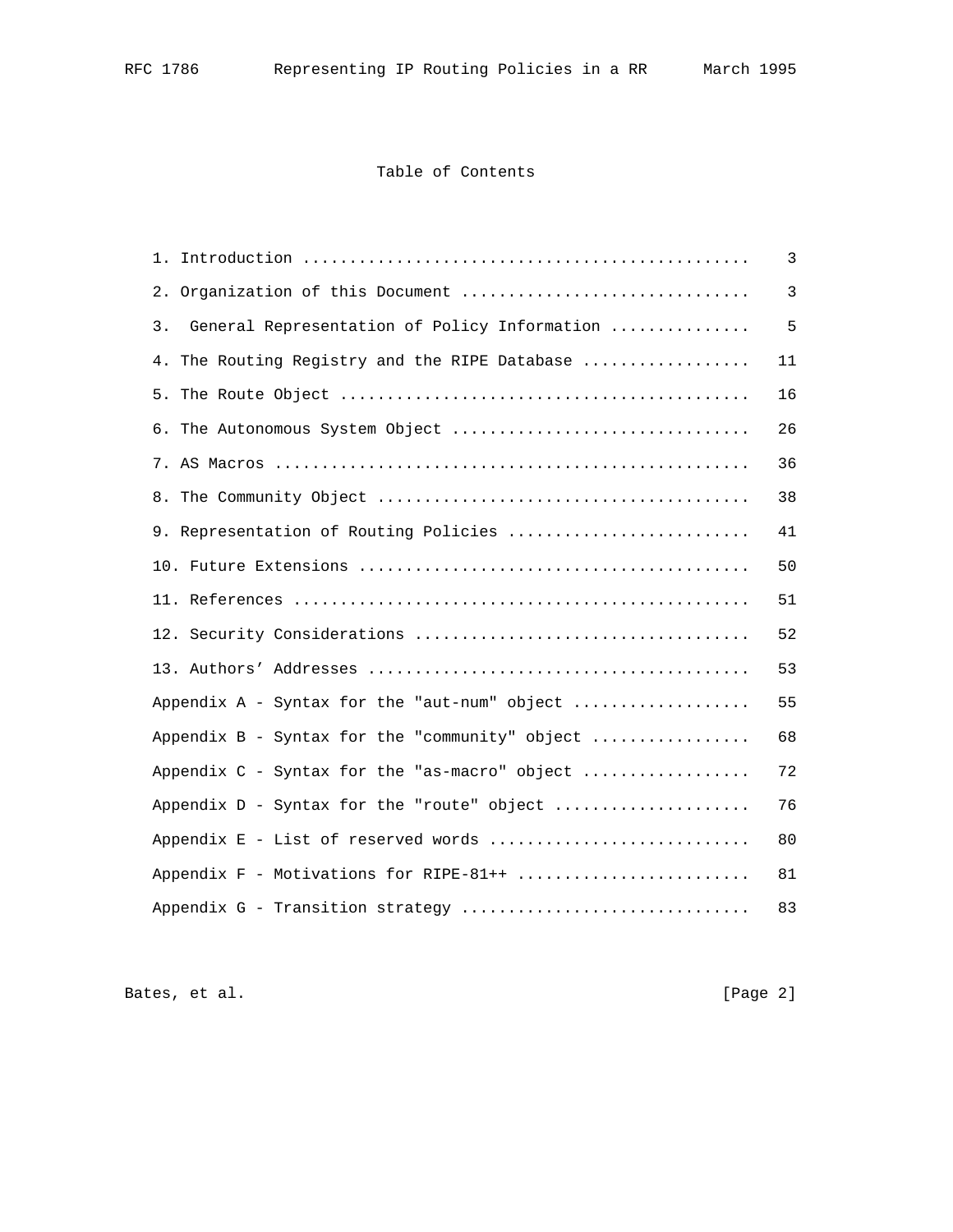# 1. Introduction

 This document is a much revised version of the RIPE routing registry document known as ripe-81 [1]. Since its inception in February, 1993 and the establishment of the RIPE routing registry, several additions and clarifications have come to light which can be better presented in a single updated document rather than separate addenda.

 Some of the text remains the same the as the original ripe-81 document keeping its tutorial style mixed with details of the RIPE database objects relating to routing policy representation. However this document does not repeat the background and historical remarks in ripe-81. For these please refer to the original document. It should be noted that whilst this document specifically references the RIPE database and the RIPE routing registry one can easily read "Regional routing registry" in place of RIPE as this representation is certainly general and flexible enough to be used outside of the RIPE community incorporating many ideas and features from other routing registries in this update.

 This document was originally published as a RIPE document known as ripe-181 but is also being published as an Informational RFC to reach a larger audience than its original scope. It has received large interest and acknowledgment within the Internet service provider community and will be used as the basic starting point for future work on Internet Routing Registries and routing policy representation. It but can also be referred to as ripe-81++.

 We would like to acknowledge many people for help with this document. Specifically, Peter Lothberg who was a co-author of the original ripe-81 document for his many ideas as well as Gilles Farrache, Harvard Eidnes, Dale Johnson, Kannan Varadhan and Cengiz Alaettinoglu who all provided valuable input. We would also like to thank the RIPE routing working group for their review and comment. Finally, we like to thank Merit Inc. for many constructive comments and ideas and making the routing registry a worldwide Internet service. We would also like to acknowledge the funding provided by the PRIDE project run in conjunction with the RARE Technical Program, RIPE and the RIPE NCC without which this paper would not have been possible.

2. Organization of this Document

 This document acts as both a basic tutorial for understanding routing policy and provides details of objects and attributes used within an Internet routing registry to store routing policies. Section 3 describes general issues about IP routing policies and their representation in routing registries. Experienced readers may wish to skip this section. Section 4 provides an overview of the RIPE

Bates, et al. [Page 3]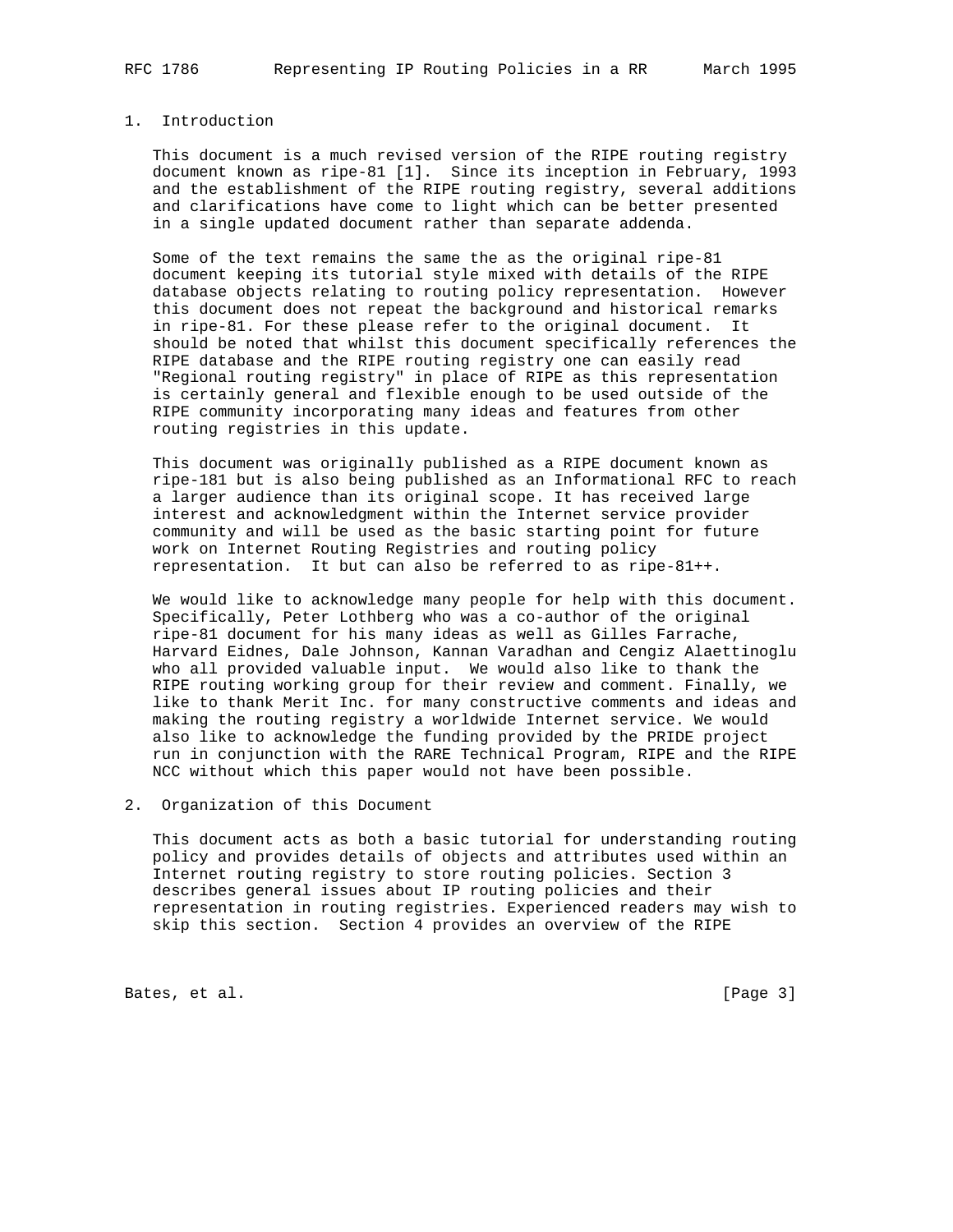database, its basic concepts, schema and objects which make up the database itself. It highlights the way in which the RIPE database splits routing information from allocation information. Sections 5, 6, 7 and 8 detail all the objects associated with routing policy representation. Section 9 gives a fairly extensive "walk through" of how these objects are used for expressing routing policy and the general principles behind their use. Section 10 provides a list of references used throughout this document. Appendix A, B, C and D document the formal syntax for the database objects and attributes. Appendix F details the main changes from ripe-81 and motivations for these changes. Appendix G tackles the issues of transition from ripe-81 to ripe-81++.

Bates, et al. [Page 4]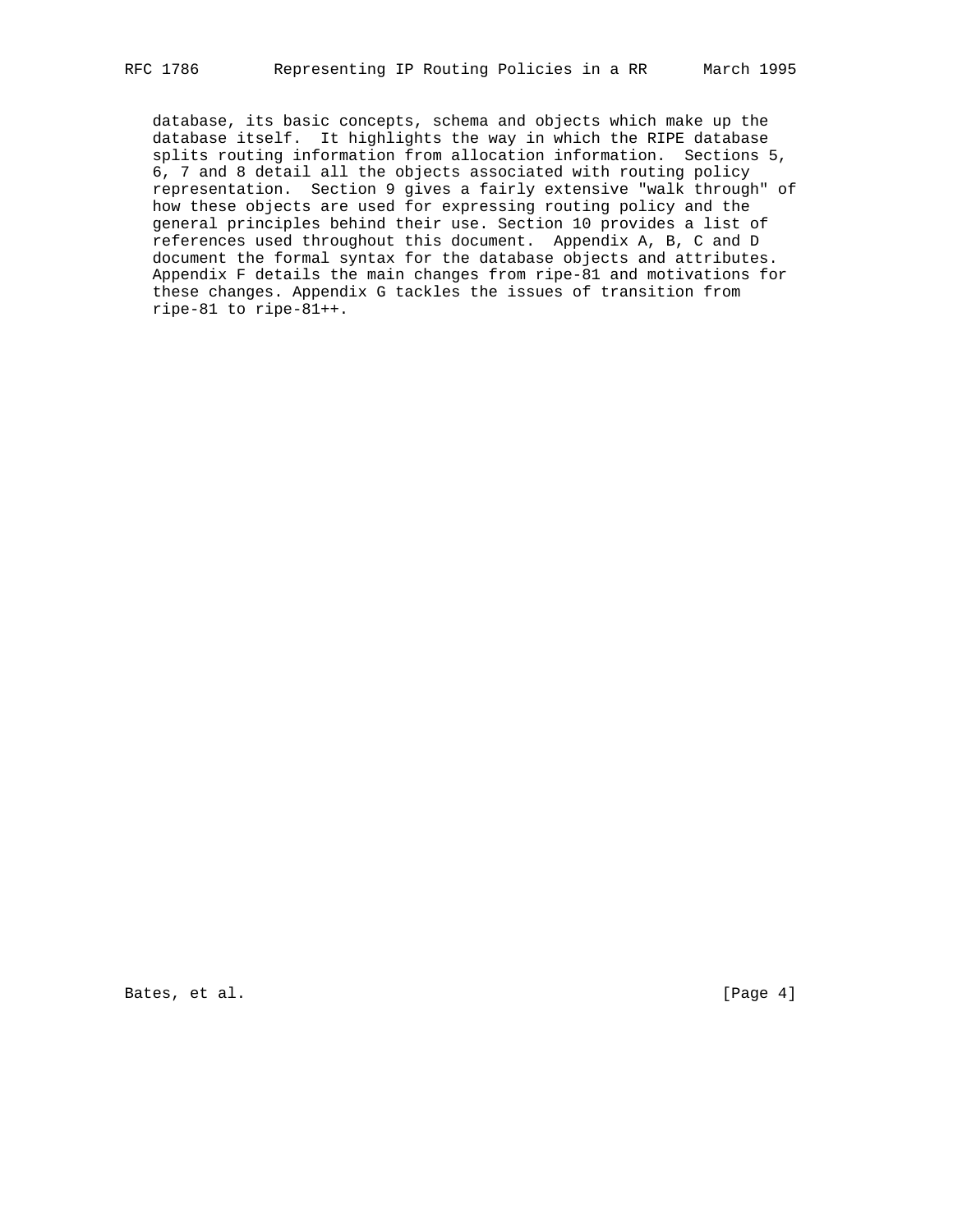## 3. General Representation of Policy Information

Networks, Network Operators and Autonomous Systems

 Throughout this document an effort is made to be consistent with terms so as not to confuse the reader.

 When we talk about "networks" we mean physical networks which have a unique classless IP network number: Layer 3 entities. We do not mean organizations.

 We call the organizations operating networks "network operators". For the sake of the examples we divide network operators into two categories: "service providers" and "customers". A "service provider" is a network operator who operates a network to provide Internet services to different organizations, its "customers". The distinction between service providers and customers is not clear cut. A national research networking organization frequently acts as a service provider to Universities and other academic organizations, but in most cases it buys international connectivity from another service provider. A University networking department is a customer of the research networking organization but in turn may regard University departments as its customers.

 An Autonomous System (AS) is a group of IP networks having a single clearly defined routing policy which is run by one or more network operators. Inside ASes IP packets are routed using one or more Interior Routing Protocols (IGPs). In most cases interior routing decisions are based on metrics derived from technical parameters like topology, link speeds and load. The entity we refer to as an AS is frequently and more generally called a routing domain with the AS just being an implementation vehicle. We have decided to use the term AS exclusively because it relates more directly with the database objects and routing tools. By using only one term we hope to reduce the number of concepts and to avoid confusion. The academically inclined reader may forgive us.

 ASes exchange routing information with other ASes using Exterior Routing Protocols (EGPs). Exterior routing decisions are frequently based on policy based rules rather than purely on technical parameters. Tools are needed to configure complex policies and to communicate those policies between ASes while still ensuring proper operation of the Internet as a whole. Some EGPs like BGP-3 [8] and BGP-4 [9] provide tools to filter routing information according to policy rules and more. None of them provides a mechanism to publish or communicate the policies themselves. Yet this is critical for operational coordination and fault isolation among network operators and thus for the operation of the global Internet as a whole. This

Bates, et al. [Page 5]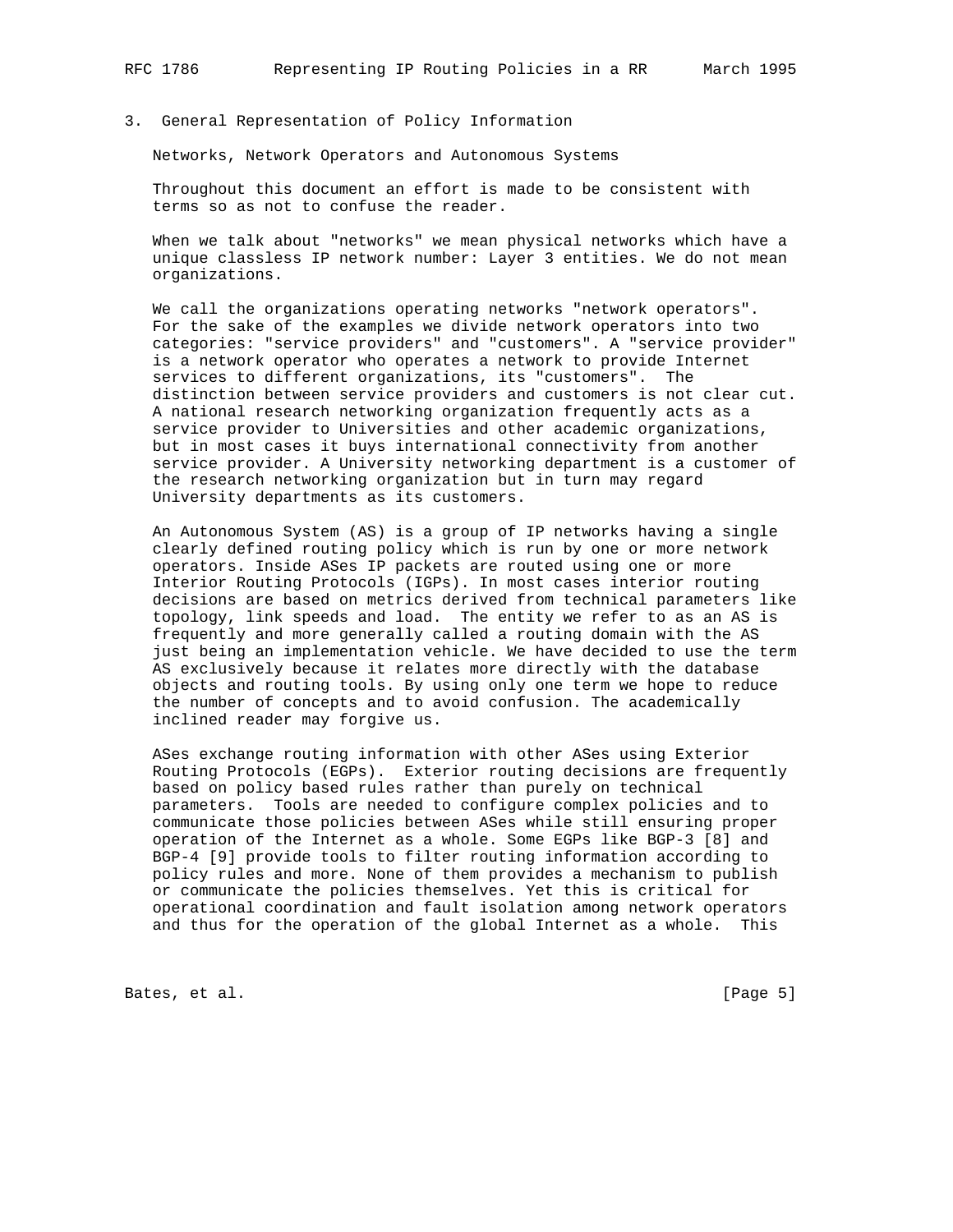document describes a "Routing Registry" providing this functionality.

Routing Policies

 The exchange of routing information between ASes is subject to routing policies. Consider the case of two ASes, X and Y exchanging routing information:

NET1 ...... ASX <---> ASY ....... NET2

 ASX knows how to reach a network called NET1. It does not matter whether NET1 is belonging to ASX or some other AS which exchanges routing information with ASX either directly or indirectly; we just assume that ASX knows how to direct packets towards NET1. Likewise ASY knows how to reach NET2.

 In order for traffic from NET2 to NET1 to flow between ASX and ASY, ASX has to announce NET1 to ASY using an external routing protocol. This states that ASX is willing to accept traffic directed to NET1 from ASY. Policy thus comes into play first in the decision of ASX to announce NET1 to ASY.

 In addition ASY has to accept this routing information and use it. It is ASY's privilege to either use or disregard the information that ASX is willing to accept traffic for NET1. ASY might decide not to use this information if it does not want to send traffic to NET1 at all or if it considers another route more appropriate to reach NET1.

 So in order for traffic in the direction of NET1 to flow between ASX and ASY, ASX must announce it to ASY and ASY must accept it from ASX:

Bates, et al. [Page 6]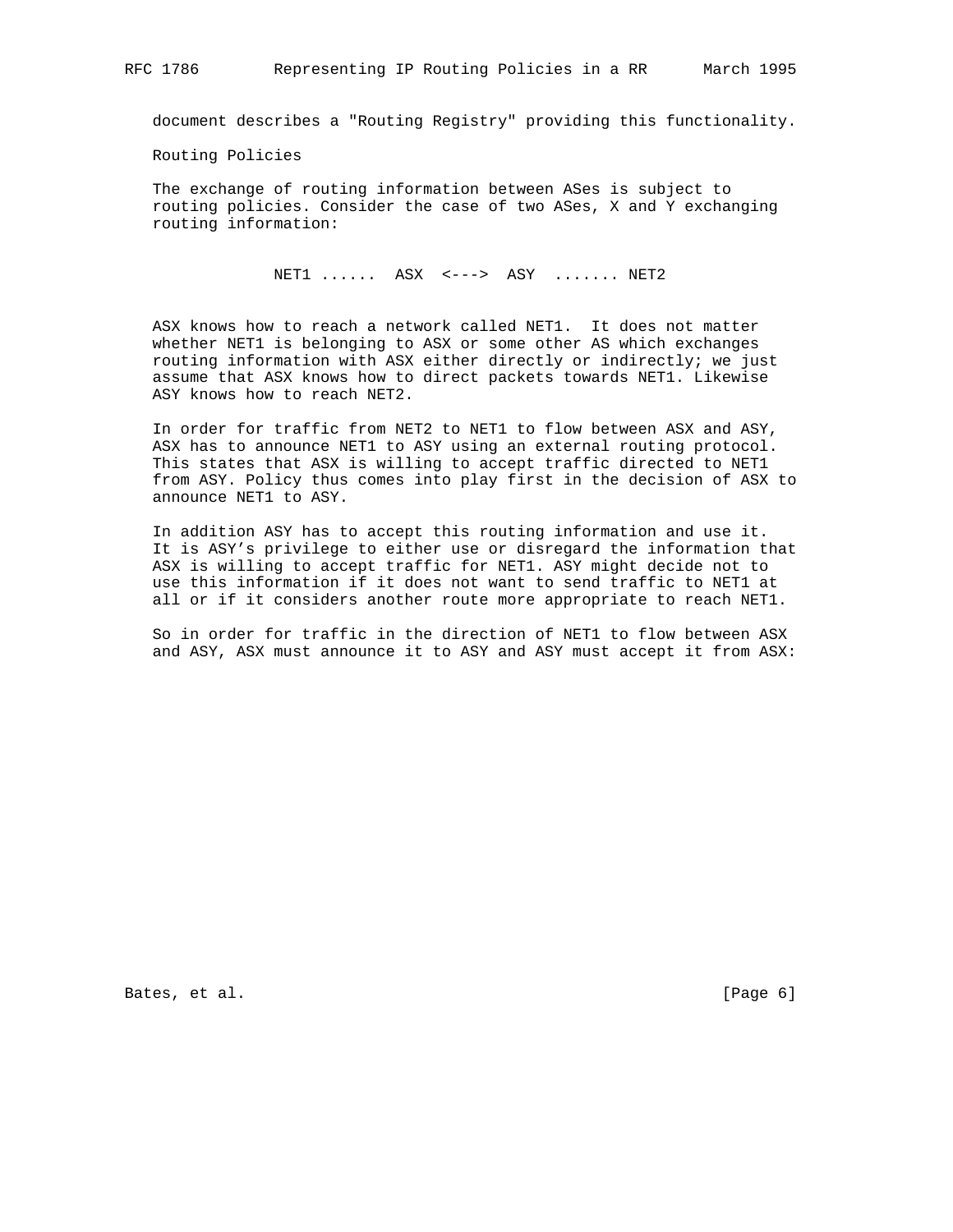resulting packet flow towards NET1 <<=================================== | | announce NET1 | accept NET1 --------------> + -------------> | AS X | AS Y | <------------- + <------------- accept NET2 | announce NET2 | | resulting packet flow towards NET2 ===================================>>

 Ideally, and seldom practically, the announcement and acceptance policies of ASX and ASY are identical.

 In order for traffic towards NET2 to flow, announcement and acceptance of NET2 must be in place the other way round. For almost all applications connectivity in just one direction is not useful at all.

 Usually policies are not configured for each network separately but for groups of networks. In practise these groups are almost always defined by the networks forming one or more ASes.

## Routing Policy limitations

 It is important to realize that with current destination based forwarding technology routing policies must eventually be expressed in these terms. It is relatively easy to formulate reasonable policies in very general terms which CANNOT be expressed in terms of announcing and accepting networks. With current technology such policies are almost always impossible to implement.

 The generic example of a reasonable but un-implementable routing is a split of already joined packet streams based on something other than destination address. Once traffic for the same destination network passes the same router, or the same AS at our level of abstraction, it will take exactly the same route to the destination (disregarding special cases like "type of service" routing, load sharing and

Bates, et al. [Page 7]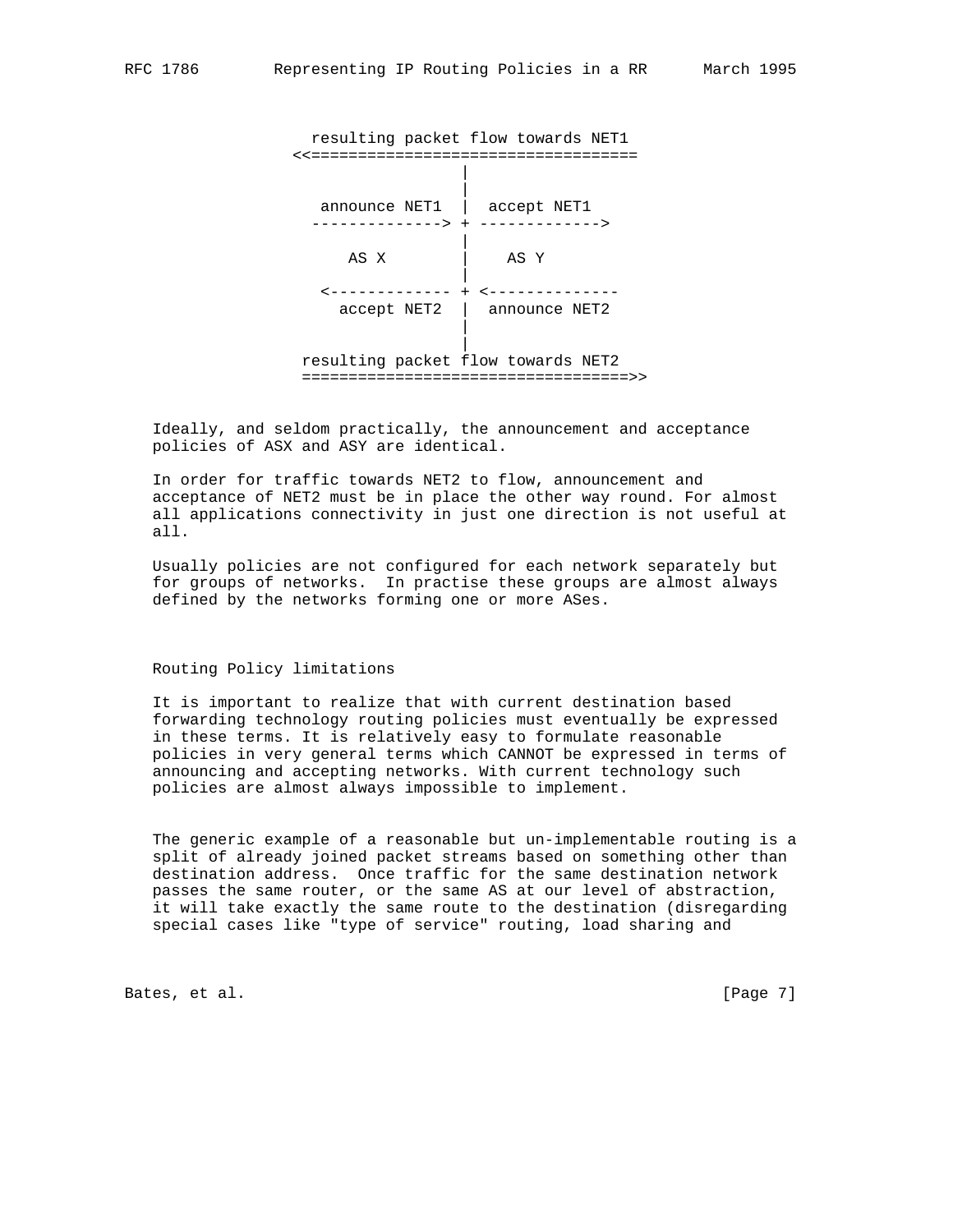routing instabilities).

 In a concrete example AS Z might be connected to the outside world by two links. AS Z wishes to reserve these links for different kinds of traffic, let's call them black and white traffic. For this purpose the management of AS Z keeps two lists of ASes, the black and the white list. Together these lists comprise all ASes in the world reachable from AS Z.

 "W"  $\left\langle \,--\,\right\rangle$  ... AS Z .... NET 3  $\leftarrow - - >$ <br>"B" "B"

 It is quite possible to implement the policy for traffic originating in AS Z: AS Z will only accept announcements for networks in white ASes on the white link and will only accept announcements for networks in black ASes on the black link. This causes traffic from networks within AS Z towards white ASes to use the white link and likewise traffic for black ASes to use the black link.

 Note that this way of implementing things makes it necessary to decide on the colour of each new AS which appears before traffic can be sent to it from AS Z. A way around this would be to accept only white announcements via the white link and to accept all but white announcements on the black link. That way traffic from new ASes would automatically be sent down the black link and AS Z management would only need to keep the list of white ASes rather than two lists.

 Now for the unimplementable part of the policy. This concerns traffic towards AS Z. Consider the following topology:

| $B AS ---$    |  |                          | "W"   |             |  |
|---------------|--|--------------------------|-------|-------------|--|
| $WAS$ $---$   |  |                          | $- >$ |             |  |
|               |  | B AS $---$ >> AS A $---$ |       | AS Z  NET 3 |  |
| $B AS ---$    |  |                          | $- >$ |             |  |
| $W$ AS $---)$ |  |                          | " א   |             |  |

 As seen from AS Z there are both black and white ASes "behind" AS A. Since ASes can make routing decisions based on destination only, AS A and all ASes between AS A and the two links connecting AS Z can only make the same decision for traffic directed at a network in AS Z, say NET 3. This means that traffic from both black and white ASes towards NET 3 will follow the same route once it passes through AS A. This will either be the black or the white route depending on the routing policies of AS A and all ASes between it and AS Z.

Bates, et al. [Page 8]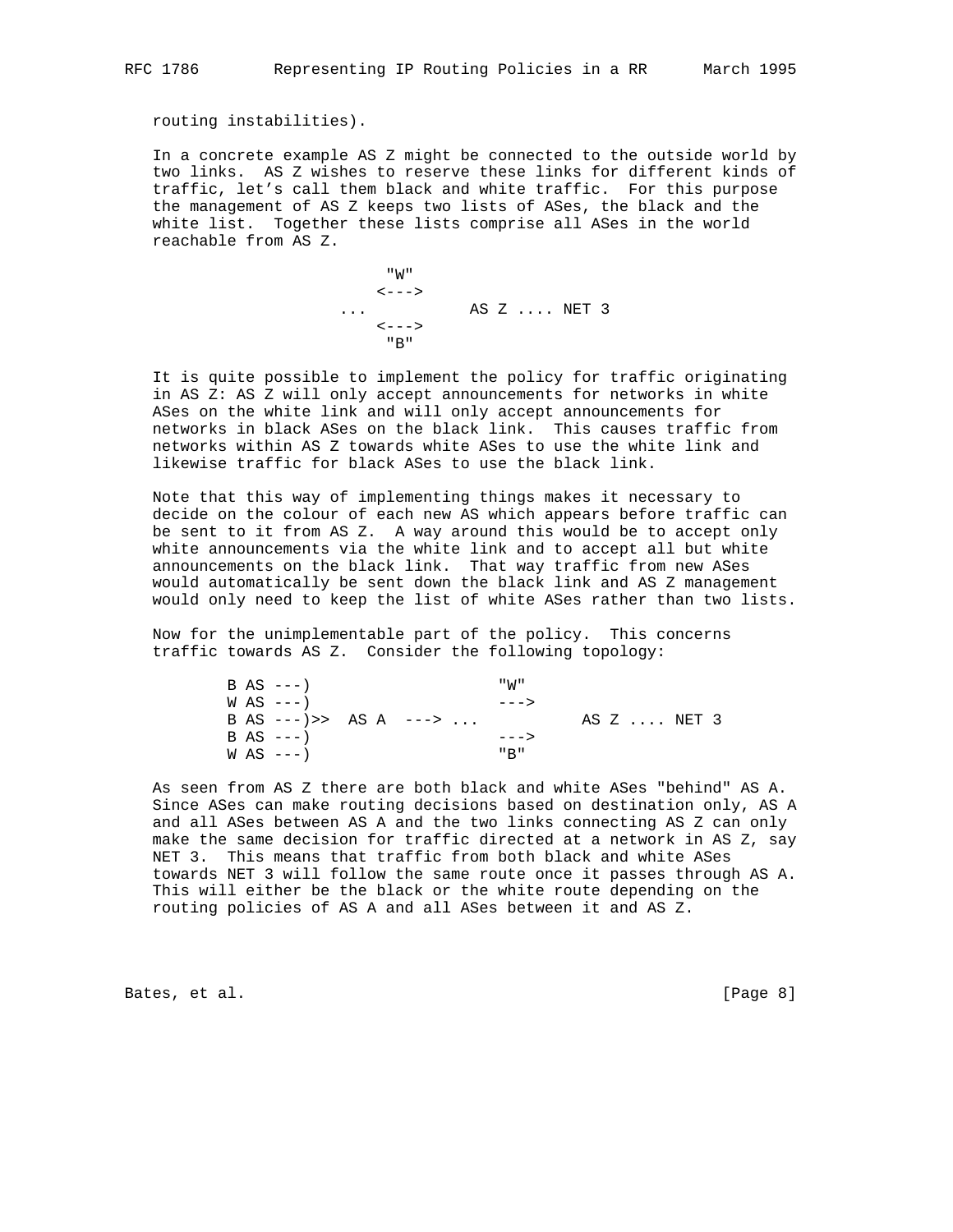The important thing to note is that unless routing and forwarding decisions can be made based on both source and destination addresses, policies like the "black and white" example cannot be implemented in general because "once joined means joined forever".

## Access Policies

 Access policies contrary to routing policies are not necessarily defined in terms of ASes. The very simplest type of access policy is to block packets from a specific network S from being forwarded to another network D. A common example is when some inappropriate use of resources on network D has been made from network S and the problem has not been resolved yet. Other examples of access policies might be resources only accessible to networks belonging to a particular disciplinary group or community of interest. While most of these policies are better implemented at the host or application level, network level access policies do exist and are a source of connectivity problems which are sometimes hard to diagnose. Therefore they should also be documented in the routing registry according to similar requirements as outlined above.

## Routing vs. Allocation information

 The RIPE database contains both routing registry and address space allocation registry information. In the past the database schema combined this information. Because RIPE was tasked with running both an allocation and routing registry it seemed natural to initially combine these functions. However, experience has shown that a clear separation of routing information from allocation is desirable. Often the maintainer of the routing information is not the same as the maintainer of the allocation information. Moreover, in other parts of the world there are different registries for each kind of information.

 Whilst the actual routing policy objects will be introduced in the next section it is worthy of note that a transition from the current objects will be required. Appendix G details the basic steps of such a transition.

 This split in information represents a significant change in the representational model of the RIPE database. Appendix F expands on the reasons for this a little more.

Bates, et al. [Page 9]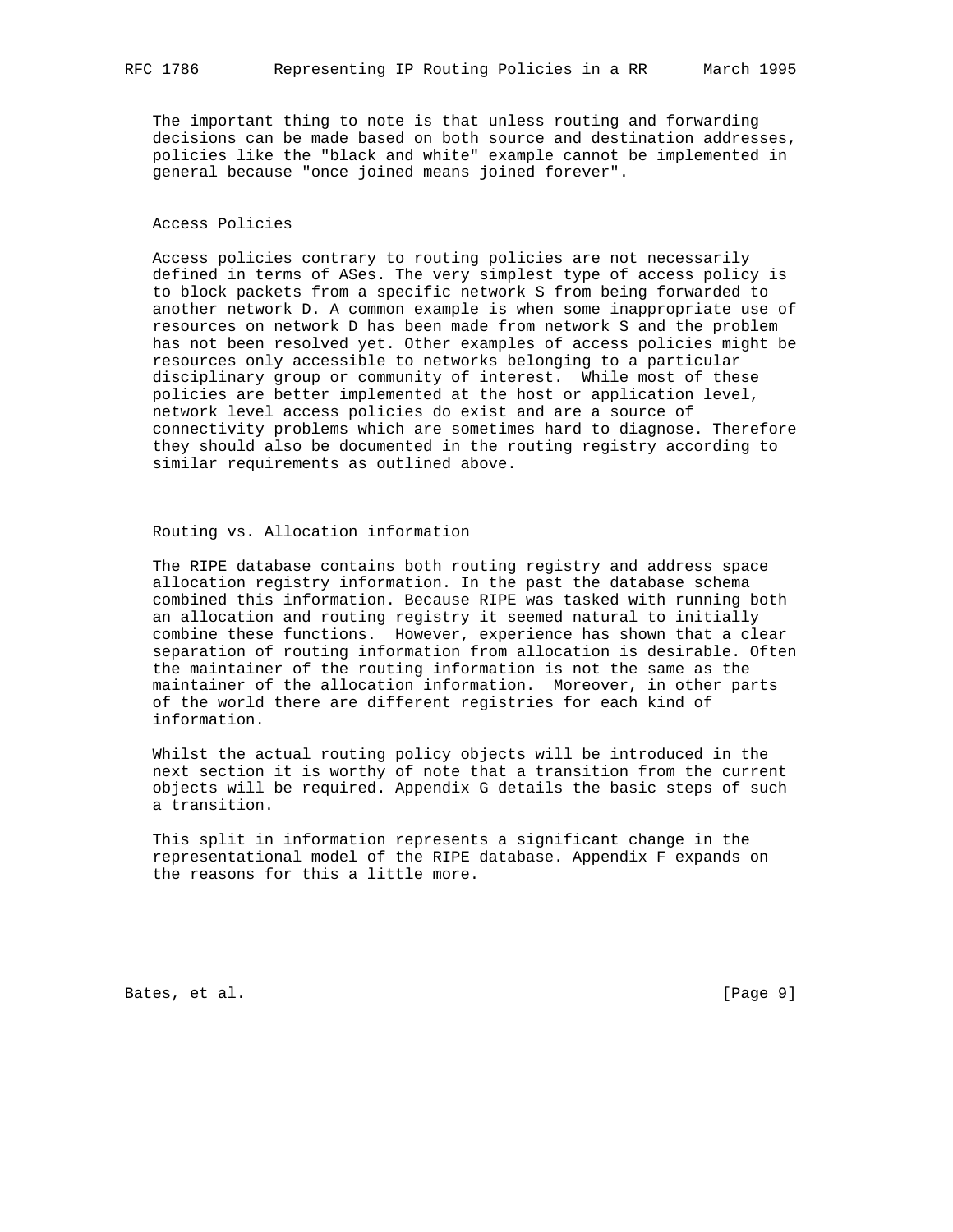Tools

 The network operators will need a series of tools for policy routing. Some tools are already available to perform some of the tasks. Most notably, the PRIDE tools [3] from the PRIDE project started in September 1993 as well as others produced by Merit Inc [4] and CERN [5].

 These tools will enable them to use the routing policy stored in the RIPE routing registry to perform such tasks as check actual routing against policies defined, ensure consistency of policies set by different operators, and simulate the effects of policy changes.

 Work continues on producing more useful tools to service the Internet community.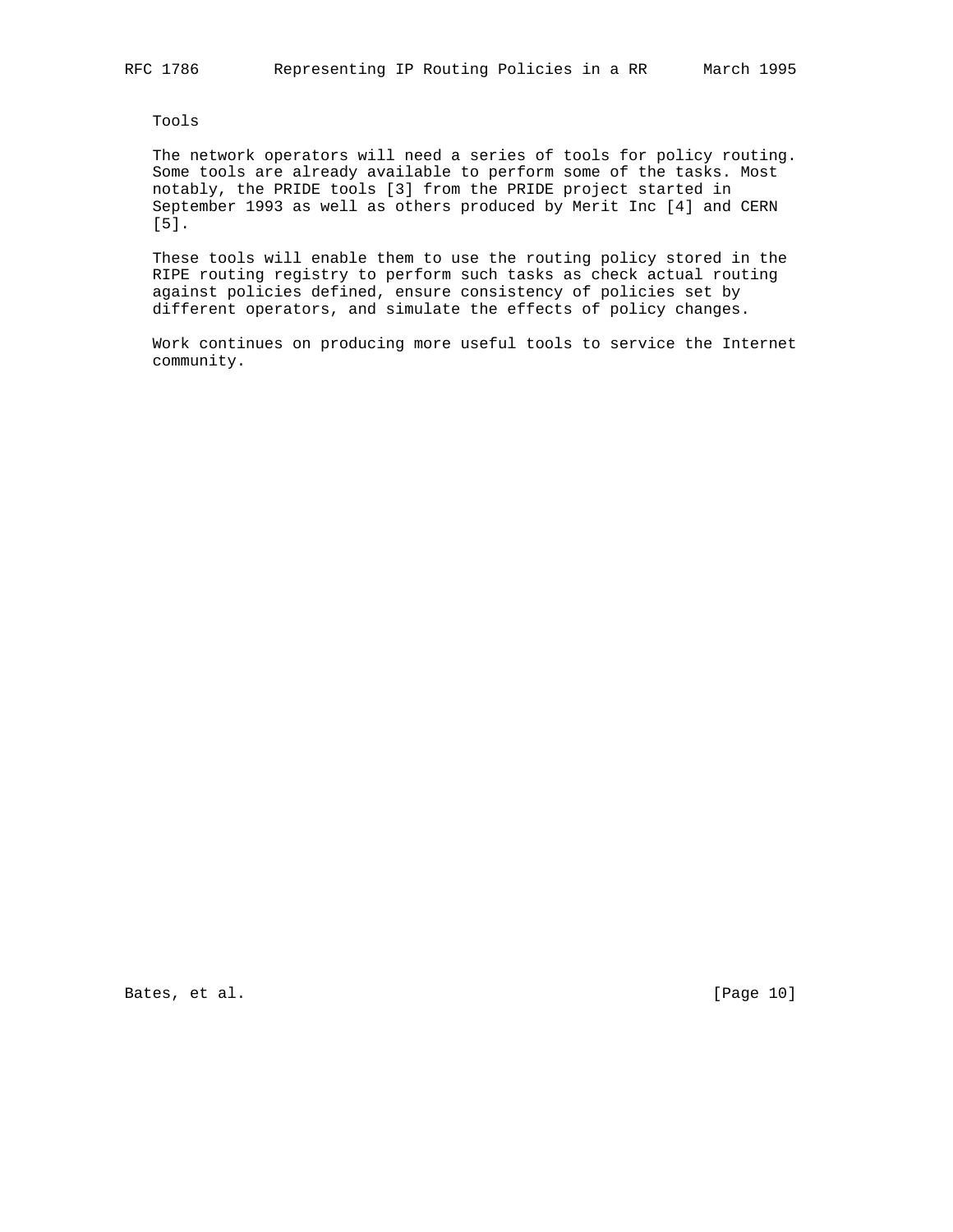## 4. The Routing Registry and the RIPE Database

 One of the activities of RIPE is to maintain a database of European IP networks, DNS domains and their contact persons along with various other kinds of network management information. The database content is public and can be queried using the whois protocol as well as retrieved as a whole. This supports NICs/NOCs all over Europe and beyond to perform their respective tasks.

 The RIPE database combines both allocation registry and routing registry functions. The RIPE allocation registry contains data about address space allocated to specific enterprises and/or delegated to local registries as well as data about the domain name space. The allocation registry is described in separate documents [6,7] and outside the scope of this document.

#### Database Objects

 Each object in the database describes a single entity in the real world. This basic principle means that information about that entity should only be represented in the corresponding database object and not be repeated in other objects. The whois service can automatically display referenced objects where appropriate.

 The types of objects stored in the RIPE database are summarized in the table below:

| R           | Object                         | Describes                                                             | References                                      |
|-------------|--------------------------------|-----------------------------------------------------------------------|-------------------------------------------------|
| В           | person                         | contact persons                                                       |                                                 |
| A<br>A      | inetnum<br>domain              | IP address space<br>DNS domain                                        | person<br>person                                |
| R           | aut-num                        | autonomous system                                                     | person<br>(aut-num,community)                   |
| R<br>R<br>R | as-macro<br>community<br>route | a group of autonomous systems<br>community<br>a route being announced | person, aut-num<br>person<br>aut-num, community |
| R           | clns                           | CLNS address space and routing                                        | person                                          |

 The first column indicates whether the object is part of the allocation registry (A), the routing registry (R) or both (B). The

Bates, et al. [Page 11]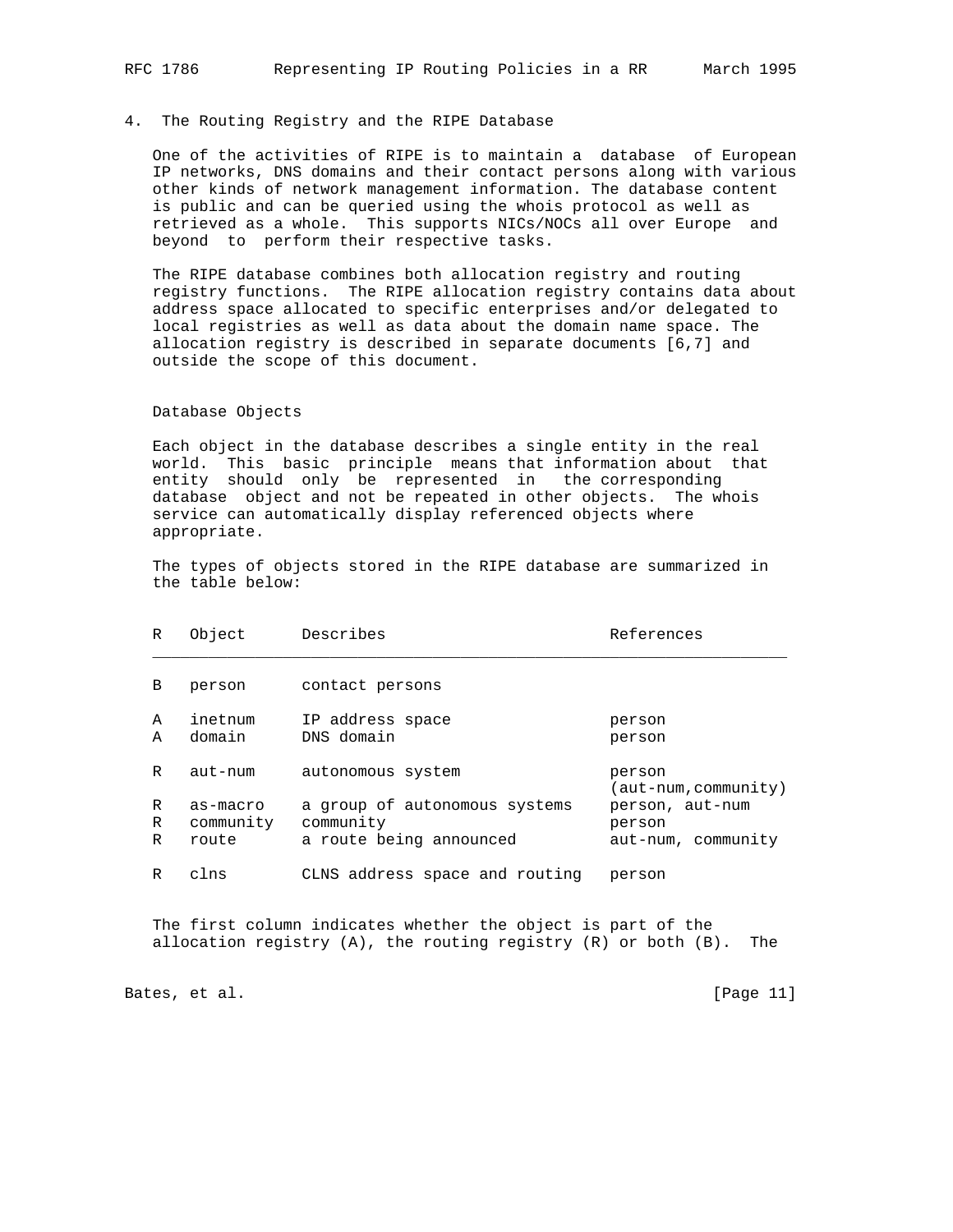last column indicates the types of objects referenced by the particular type of object. It can be seen that almost all objects reference contact persons.

 Objects are described by attributes value pairs, one per line. Objects are separated by empty lines. An attribute that consists of multiple lines should have the attribute name repeated on consecutive lines. The information stored about network 192.87.45.0 consists of three objects, one inetnum object and two person objects and looks like this:

Bates, et al. [Page 12]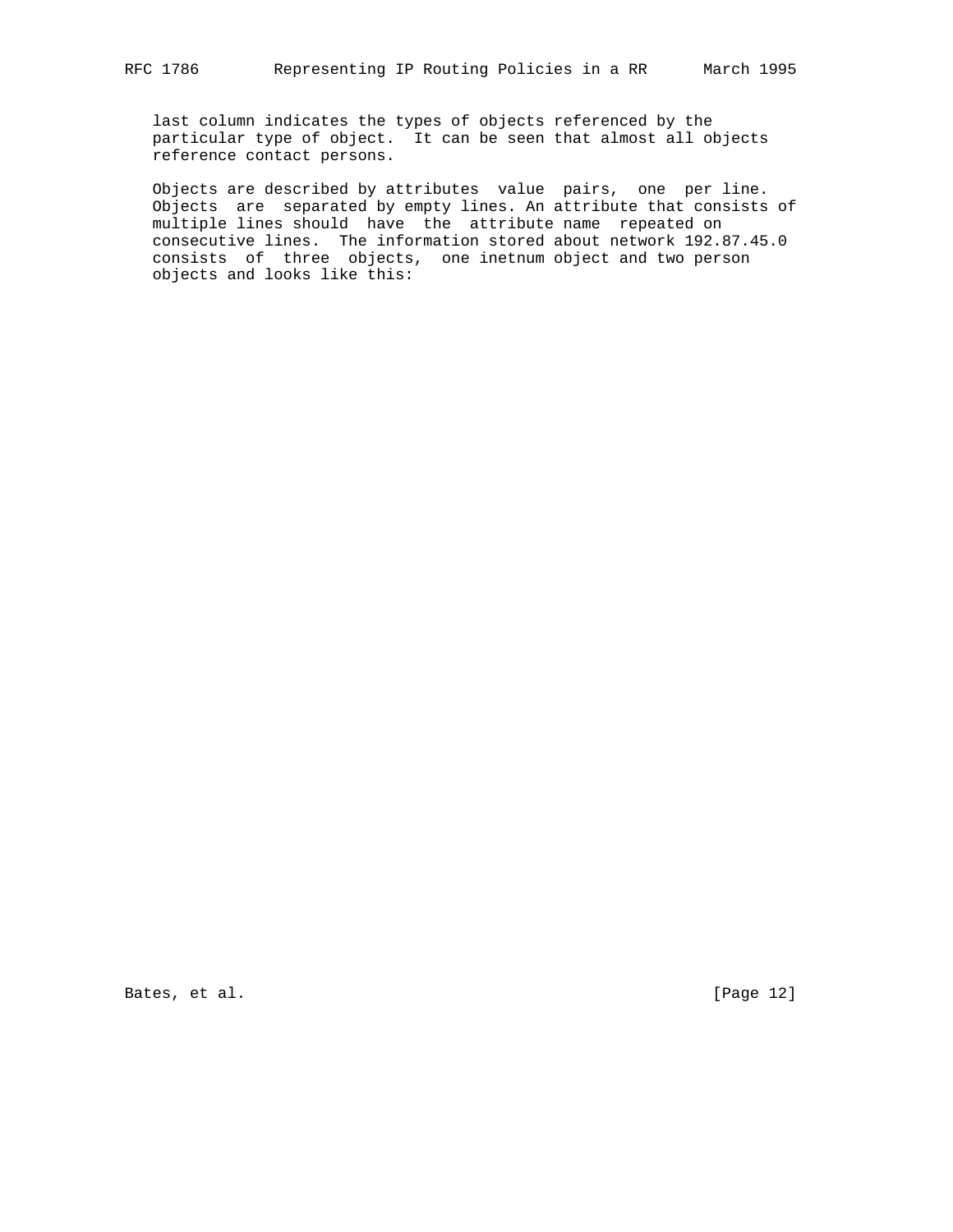inetnum: 192.87.45.0 netname: RIPE-NCC descr: RIPE Network Coordination Centre descr: Amsterdam, Netherlands country: NL admin-c: Daniel Karrenberg tech-c: Marten Terpstra rev-srv: ns.ripe.net rev-srv: ns.eu.net notify: ops@ripe.net changed: tony@ripe.net 940110 source: RIPE person: Daniel Karrenberg address: RIPE Network Coordination Centre (NCC) address: Kruislaan 409 address: NL-1098 SJ Amsterdam address: Netherlands phone: +31 20 592 5065 fax-no: +31 20 592 5090 e-mail: dfk@ripe.net nic-hdl: DK58 changed: ripe-dbm@ripe.net 920826 source: RIPE person: Marten Terpstra address: RIPE Network Coordination Centre (NCC) address: PRIDE Project address: Kruislaan 409 address: NL-1098 SJ Amsterdam address: Netherlands phone: +31 20 592 5064 fax-no: +31 20 592 5090 e-mail: Marten.Terpstra@ripe.net nic-hdl: MT2 notify: marten@ripe.net changed: marten@ripe.net 931230 source: RIPE

 Objects are stored and retrieved in this tag/value format. The RIPE NCC does not provide differently formatted reports because any desired format can easily be produced from this generic one.

Bates, et al. [Page 13]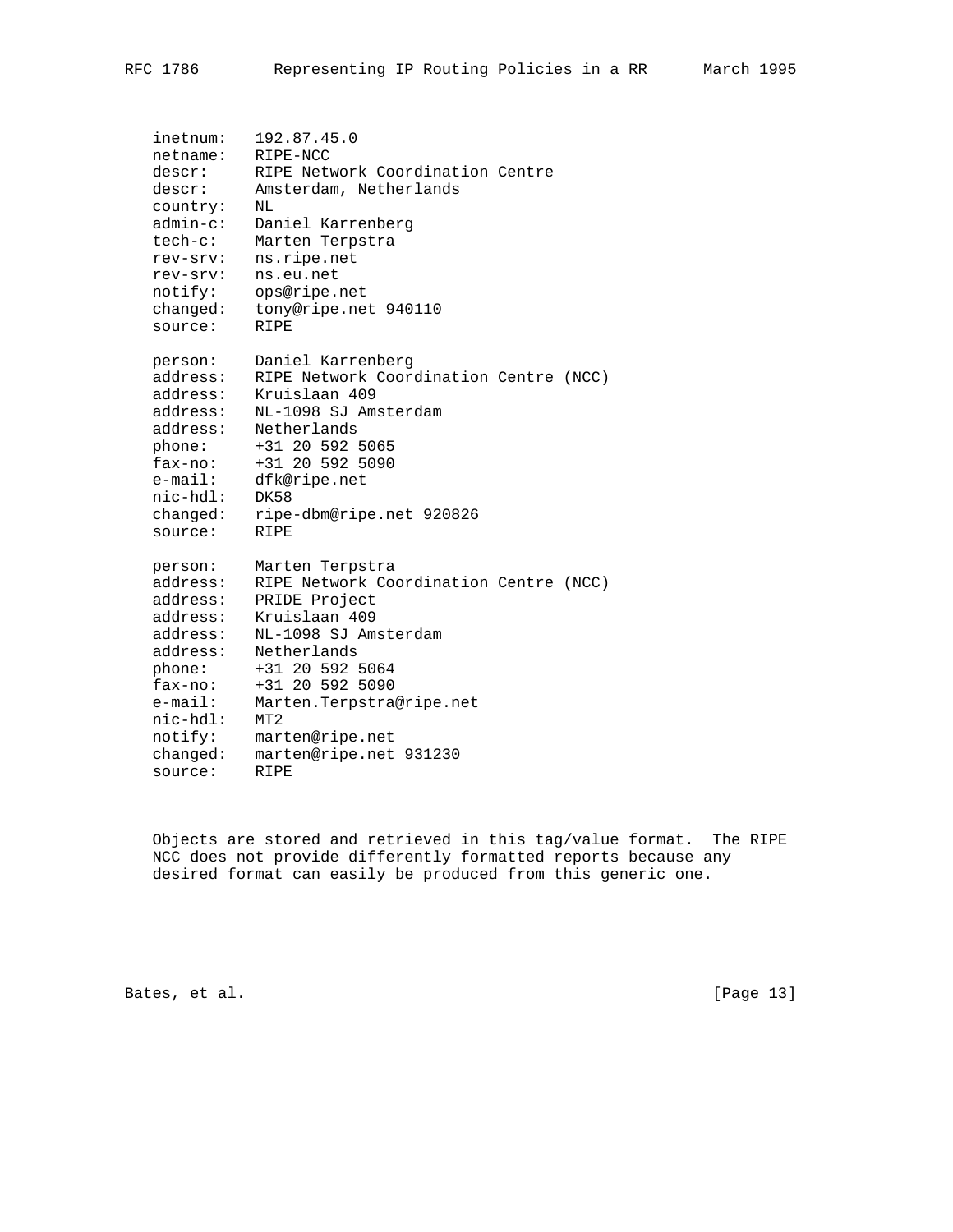## Routing Registry Objects

 The main objects comprising the routing registry are "aut-num" and "route", describing an autonomous system and a route respectively. It should be noted that routes not described in the routing registry should never be routed in the Internet itself.

 The autonomous system (aut-num) object provides contact information for the AS and describes the routing policy of that AS. The routing policy is described by enumerating all neighboring ASes with which routing information is exchanged. For each neighbor the routing policy is described in terms of exactly what is being sent (announced) and allowed in (accepted). It is important to note that this is exactly the part of the global policy over which an AS has direct control. Thus each aut-num object describes what can indeed be implemented and enforced locally by the AS concerned. Combined together all the aut-num objects provide the global routing graph and permit to deduce the exact routing policy between any two ASes.

 While the aut-num objects describe how routing information is propagated, the route object describes a single route injected into the external routing mesh. The route object references the AS injecting (originating) the route and thereby indirectly provides contact information for the originating AS. This reference also provides the primary way of grouping routes into larger collections. This is necessary because describing routing policy on the level of single routes would be awkward to impractical given the number of routes in the Internet which is about 20,000 at the time of this writing. Thus routing policy is most often defined for groups of routes by originating AS. This method of grouping is well supported by current exterior routing protocols. The route object also references community objects described below to provide another method of grouping routes. Modification of aut-num object itself and the referencing by route objects is strictly protected to provide network operators control over the routing policy description and the routes originated by their ASes.

 Sometimes even keeping track of groups of routes at the AS level is cumbersome. Consider the case of policies described at the transit provider level which apply transitively to all customers of the transit provider. Therefore another level of grouping is provided by the as-macro object which provides groups of ASes which can be referenced in routing policies just like single ASes. Membership of as-macro groups is also strictly controlled.

 Sometimes there is a need to group routes on different criteria than ASes for purposes like statistics or local access policies. This is provided by the community object. A community object is much like an

Bates, et al. [Page 14]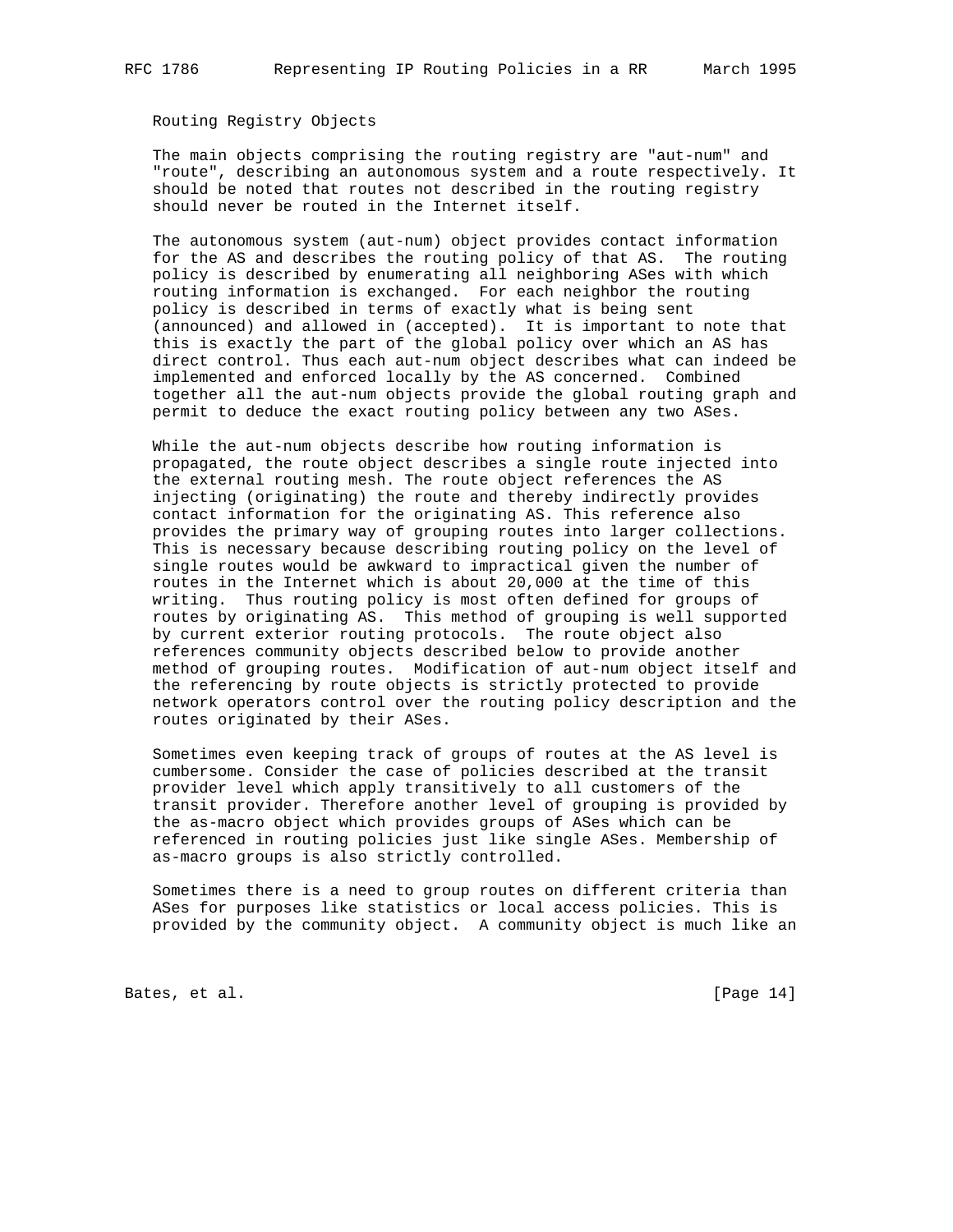AS but without a routing policy. It just describes a group of routes. This is not supported at all by exterior routing protocols and depending on aggregation of routes may not be generally usable to define routing policies. It is suitable for local policies and nonrouting related purposes.

 These routing related objects will be described in detail in the sections below.

Bates, et al. [Page 15]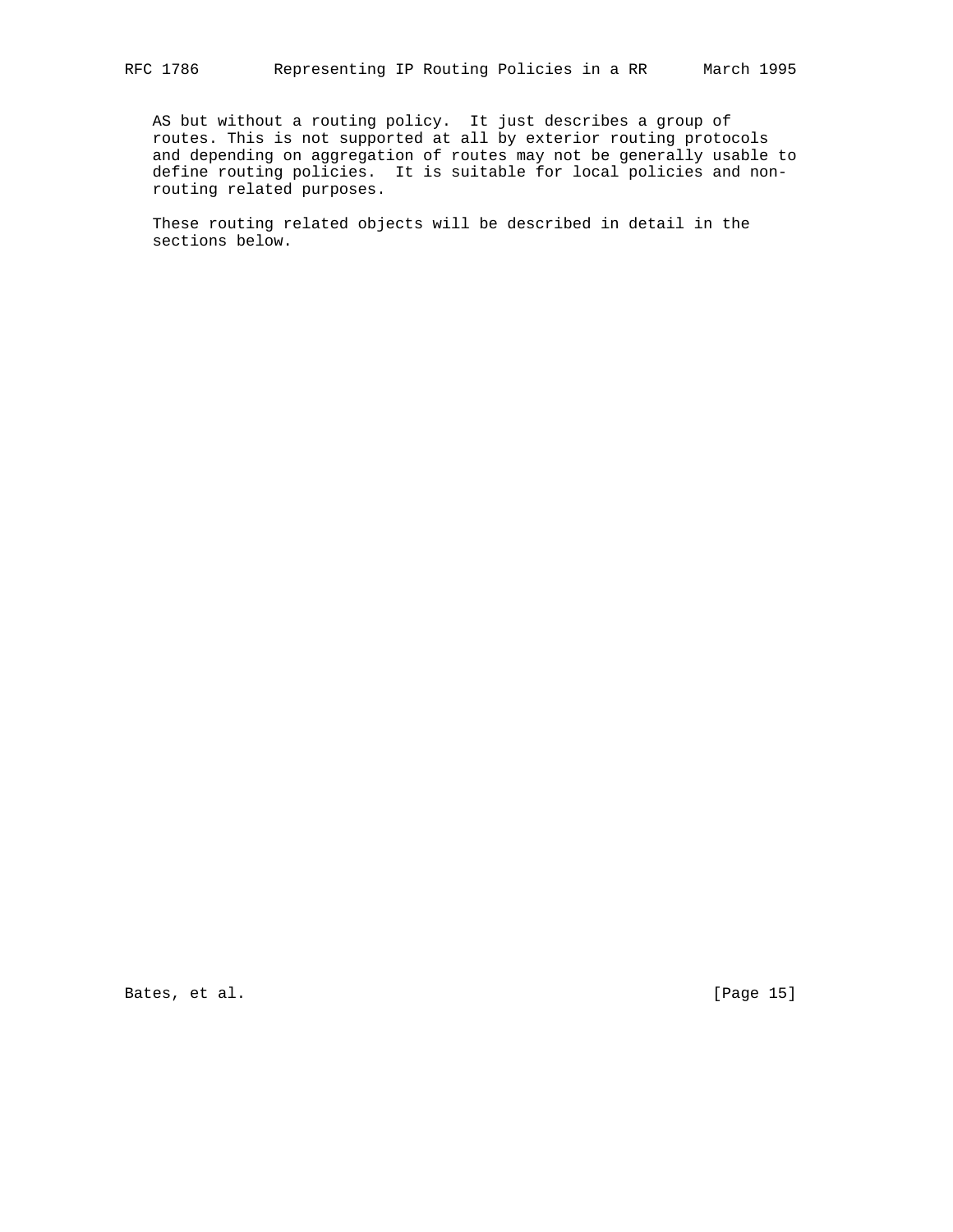## 5. The Route Object

 As stated in the previous chapter routing and address space allocation information are now clearly separated. This is performed with the introduction of the route object. The route object will contain all the information regarding a routing announcement.

 All routing related attributes are removed from the inetnum object. Some old attributes are obsoleted: connect, routpr-l, bdryg-l, nsf in, nsf-out, gateway). The currently useful routing attributes are moved to the route object: aut-sys becomes origin, ias-int will be encoded as part of the inet-rtr [15] object and comm-list simply moves. See [6] for detail of the "inetnum" object definition.

The information in the old inetnum object

| inetnum:           | 192.87.45.0                      |
|--------------------|----------------------------------|
| netname:           | RIPE-NCC                         |
| descr:             | RIPE Network Coordination Centre |
| descr:             | Amsterdam, Netherlands           |
| country:           | NL                               |
| $admin-c$ :        | Daniel Karrenberg                |
| tech-c:            | Marten Terpstra                  |
| connect:           | RIPE NSF WCW                     |
| $aut-sys:$         | AS3333                           |
| comm-list: SURFNET |                                  |
| ias-int:           | 192.87.45.80 AS1104              |
| ias-int:           | 192.87.45.6<br>AS2122            |
| ias-int:           | 192.87.45.254 AS2600             |
| rev-srv:           | ns.ripe.net                      |
| rev-srv:           | ns.eu.net                        |
| notify:            | ops@ripe.net                     |
| changed:           | tony@ripe.net 940110             |
| source:            | RIPE                             |

will be distributed over two objects:

Bates, et al. [Page 16]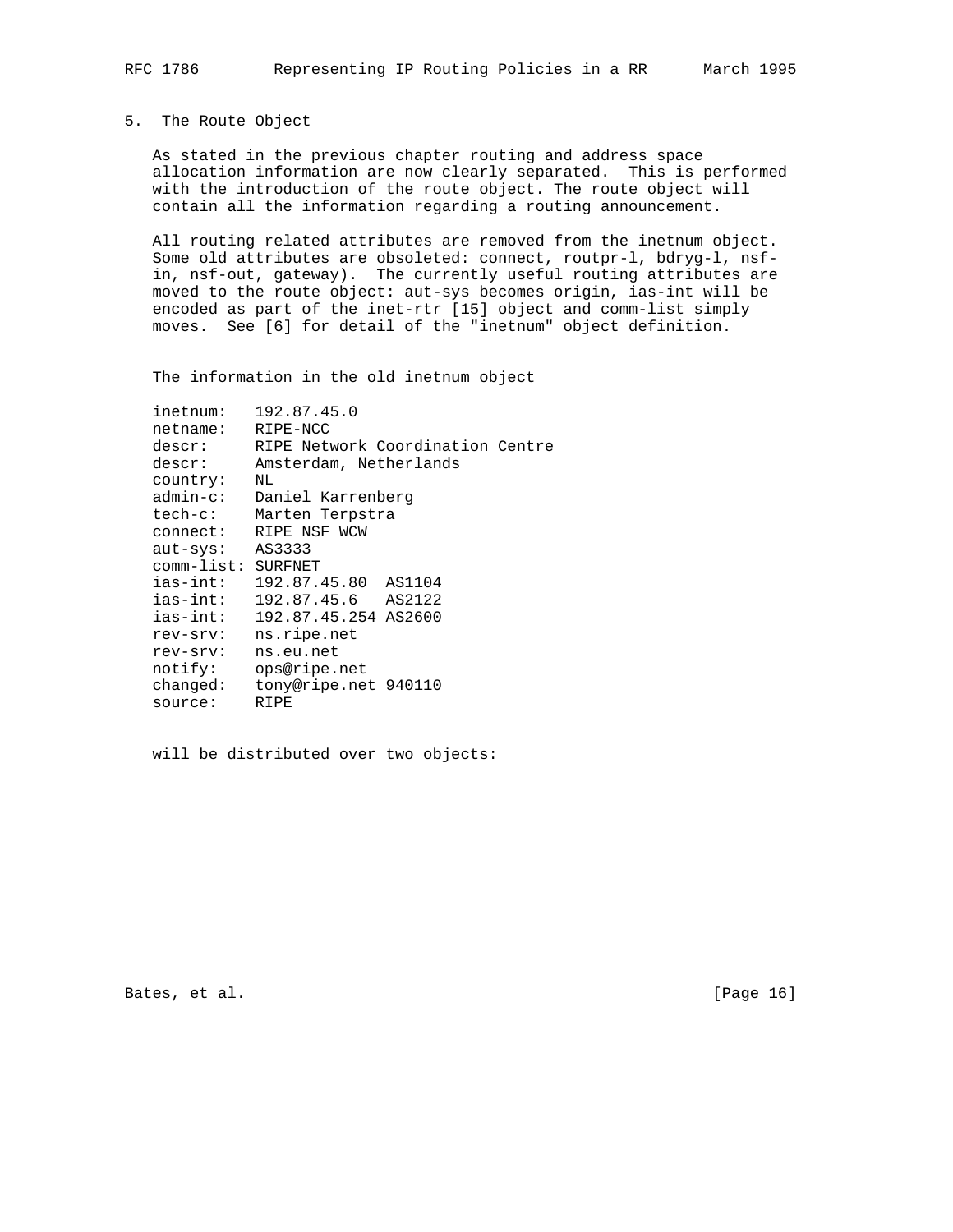| inetnum:<br>netname:<br>descr: | 192.87.45.0<br>RIPE-NCC<br>RIPE Network Coordination Centre |
|--------------------------------|-------------------------------------------------------------|
| descr:                         | Amsterdam, Netherlands                                      |
| country:<br>$admin-c$ :        | ΝL<br>Daniel Karrenberg                                     |
| $tech-c$ :                     | Marten Terpstra                                             |
|                                | ns.ripe.net                                                 |
| rev-srv:                       |                                                             |
| rev-srv:                       | ns.eu.net                                                   |
| notify:                        | ops@ripe.net                                                |
| changed:                       | tony@ripe.net 940110                                        |
| source:                        | RTPE                                                        |
| route:                         | 192.87.45.0/24                                              |
| descr:                         | RIPE Network Coordination Centre                            |
| origin:                        | AS3333                                                      |
| $comm$ -list:                  | <b>SURFNET</b>                                              |
| changed:                       | dfk@ripe.net 940427                                         |
|                                |                                                             |
| source:                        | RIPE                                                        |

 The route object is used to represent a single route originated into the Internet routing mesh. The actual syntax is given in Appendix D. However, there are several important aspects of the attributes worthy of note.

 The value of the route attribute will be a classless address. It represents the exact route being injected into the routing mesh. The representation of classless addresses is described in [10].

 The value of the origin attribute will be an AS reference of the form AS1234 referring to an aut-num object. It represents the AS injecting this route into the routing mesh. The "aut-num" object (see below) thus referenced provides all the contact information for this route.

 Special cases: There can only be a single originating AS in each route object. However in todays Internet sometimes a route is injected by more than one AS. This situation is potentially dangerous as it can create conflicting routing policies for that route and requires coordination between the originating ASes. In the routing registry this is represented by multiple route objects.

Bates, et al. [Page 17]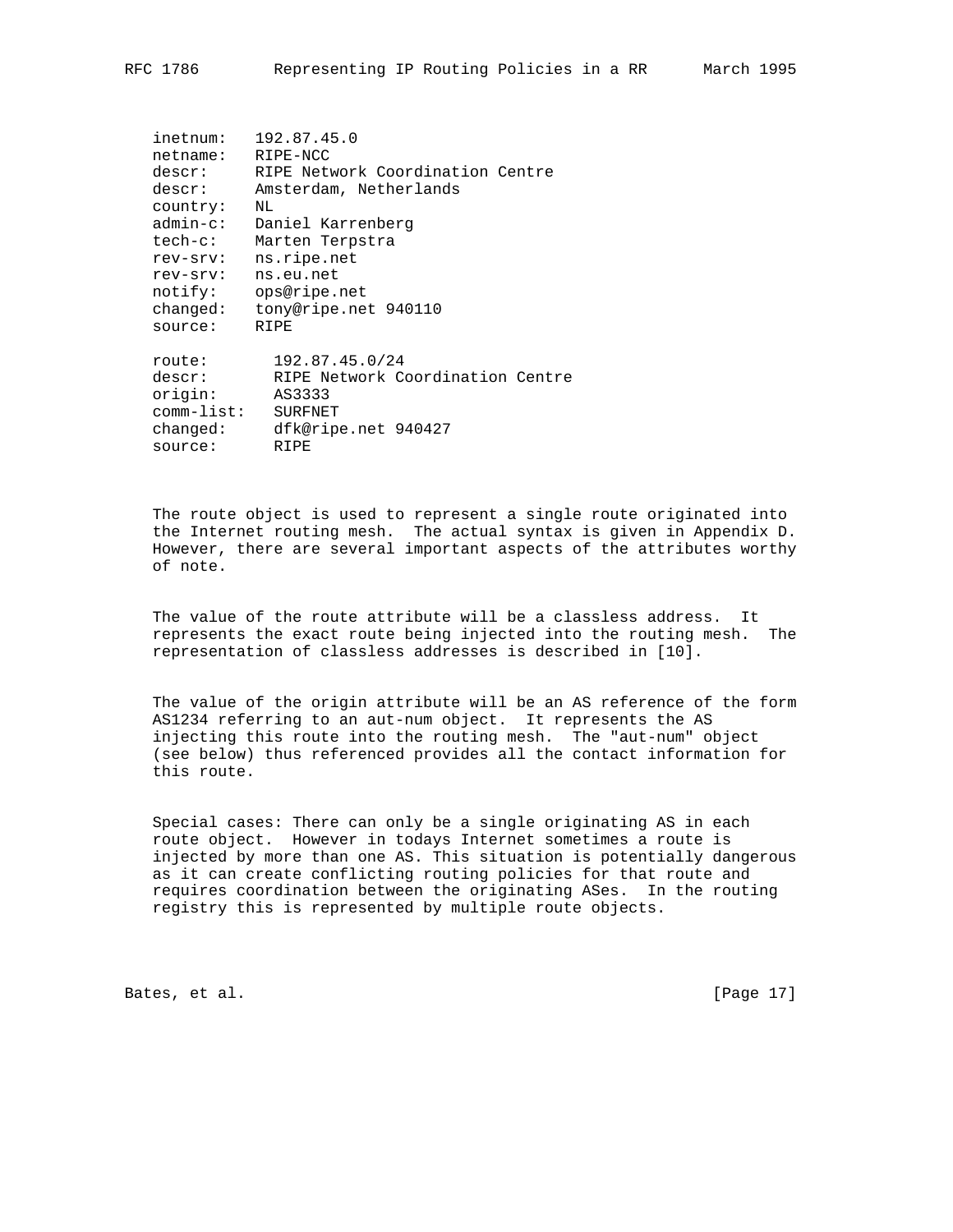This is a departure from the one route (net), one AS principle of the ripe-81 routing registry. The consequences for the different tools based in the routing registry will need to be evaluated and possibly additional consistency checking of the database is needed.

 The examples below will illustrate the usage of the route object further. Suppose three chunks of address space of 2 different enterprises represented by the following inetnum objects:

## Examples

| inetnum:<br>netname:<br>descr: | 193.0.1.0<br>$FNT-1$<br>Enterprise 1      |  |
|--------------------------------|-------------------------------------------|--|
| inetnum:<br>netname:<br>descr: | 193.0.8.0<br>$FNT - 2$<br>Enterprise 2    |  |
| inetnum:<br>netname:<br>descr: | 193.0.9.0<br>$ENT-2-SPEC$<br>Enterprise 2 |  |

...

 Supposing that the Enterprises have their own AS numbers straight application of routing without aggregation would yield:

| route:  | 193.0.1.0/24 |
|---------|--------------|
| descr:  | Enterprise 1 |
| origin: | AS1          |
| route:  | 193.0.8.0/24 |
| descr:  | Enterprise 2 |
| origin: | AS2          |
| route:  | 193.0.9.0/24 |
| descr:  | Enterprise 2 |
| origin: | AS2          |

Bates, et al. [Page 18]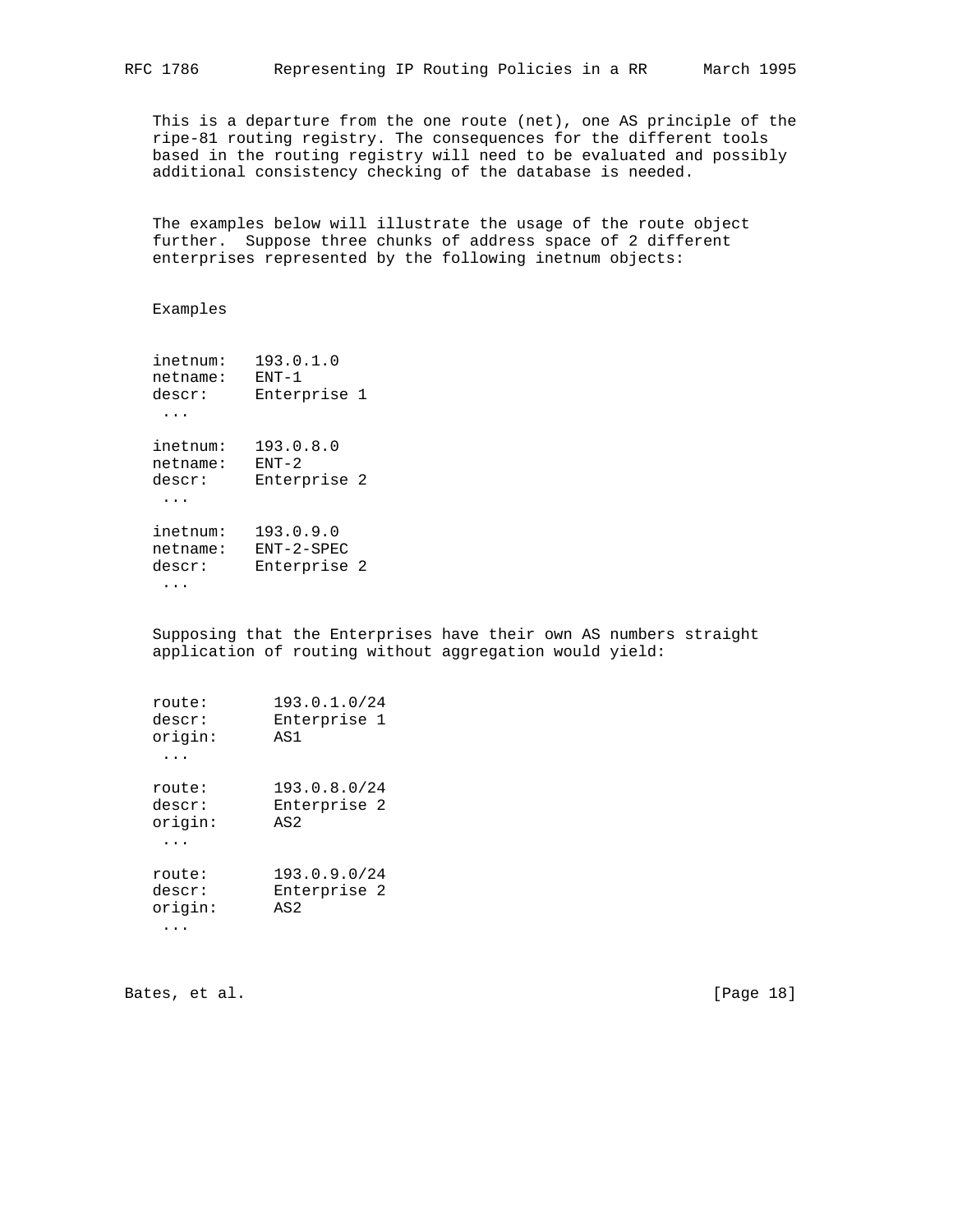NB: This representation can be achieved by straight translation from the ripe-81 representation. See Appendix G for more details.

Homogeneous Aggregation

 The two chunks of address space of Enterprise 2 can be represented by one aggregate route turning two route objects into one and potentially saving routing table space for one route.

| route:  | 193.0.8.0/23 |
|---------|--------------|
| descr:  | Enterprise 2 |
| origin: | AS2          |
|         |              |

 Note that AS2 can also decide to originate all routes mentioned so far, two 24-bit prefixes and one 23-bit prefix. This case would be represented by storing all three route objects in the database. In this particular example the additional routes will not add any functionality however and only increase the amount of routes announced unnecessarily.

Heterogeneous Aggregation

Consider the following case however:

 route: 193.0.8.0/24 descr: Enterprise 2 origin: AS2

...

 route: 193.0.9.0/24 descr: Enterprise 2 / Special<br>origin: AS2 origin: comm-list: SPECIAL ...

 Now the prefix 193.0.9.0/24 belongs to community SPECIAL (this community may well not be relevant to routing) and the other prefix originated by AS2 does not. If AS2 aggregates these prefixes into the 193.0.8.0/23 prefix, routing policies based on the community value SPECIAL cannot be implemented in general, because there is no way to distinguish between the special and the not-so-special parts of AS2.

Bates, et al. [Page 19]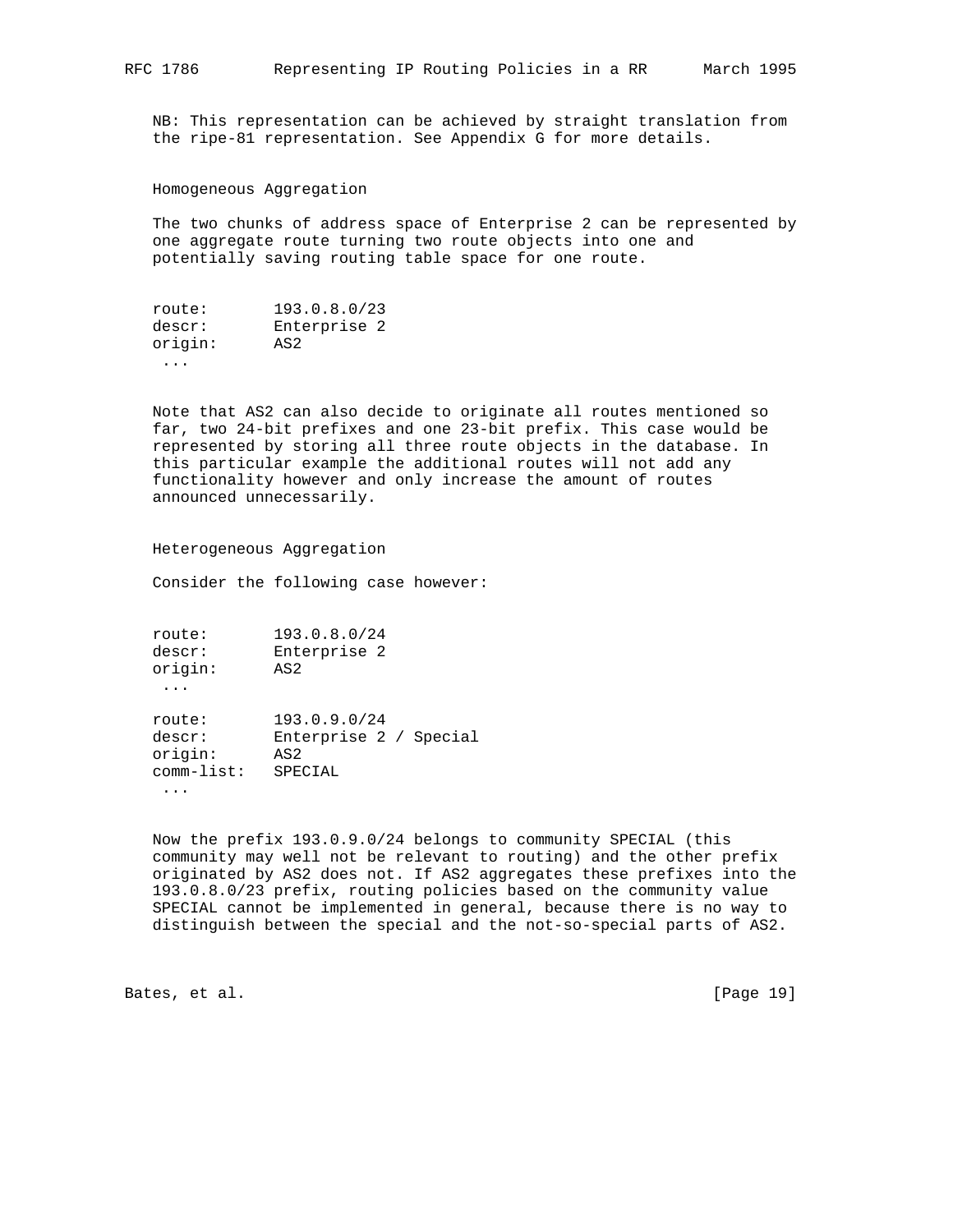If another AS has the policy to accept only routes to members of community SPECIAL it cannot implement it, because accepting the route to 193.0.8.0/23 would also route to 193.0.8.0/24 and not accepting this route would lose connectivity to the special part 193.0.9.0/24. We call aggregate routes consisting of components belonging to different communities or even different ASes "heterogeneous aggregates".

 The major problem introduced with heterogeneous aggregates is that once the homogeneous more specific routes are withdrawn one cannot tell if a more specific part of the heterogeneous route has a different policy. However, it can be counter argued that knowing this policy is of little use since a routing policy based on the less specific heterogeneous aggregate only cannot be implemented. In fact, this displays a facet of CIDR itself in that one may actually trade off implementing slight policy variations over announcing a larger (albeit heterogeneous in terms of policy) aggregate to save routing table space.

 However, it is still useful to be able to document these variations in policy especially when this homogeneous more specific route is just being withdrawn. For this one can use the "withdrawn" attribute. The withdrawn attribute can serve to both indicate that a less specific aggregate is in fact heterogeneous and also allow the general documenting of route withdrawal.

 So there has to be a way for AS2 to document this even if it does not originate the route to 193.0.9.0/24 any more. This can be done with the "withdrawn" attribute of the route object. The aggregate route to 193.0.8.0/23 is now be registered as:

 route: 193.0.8.0/23 descr: Enterprise 2 origin: AS2 ...

 With the two homogeneous routes marked as withdrawn from the Internet routing mesh but still preserving their original routing information.

Bates, et al. [Page 20]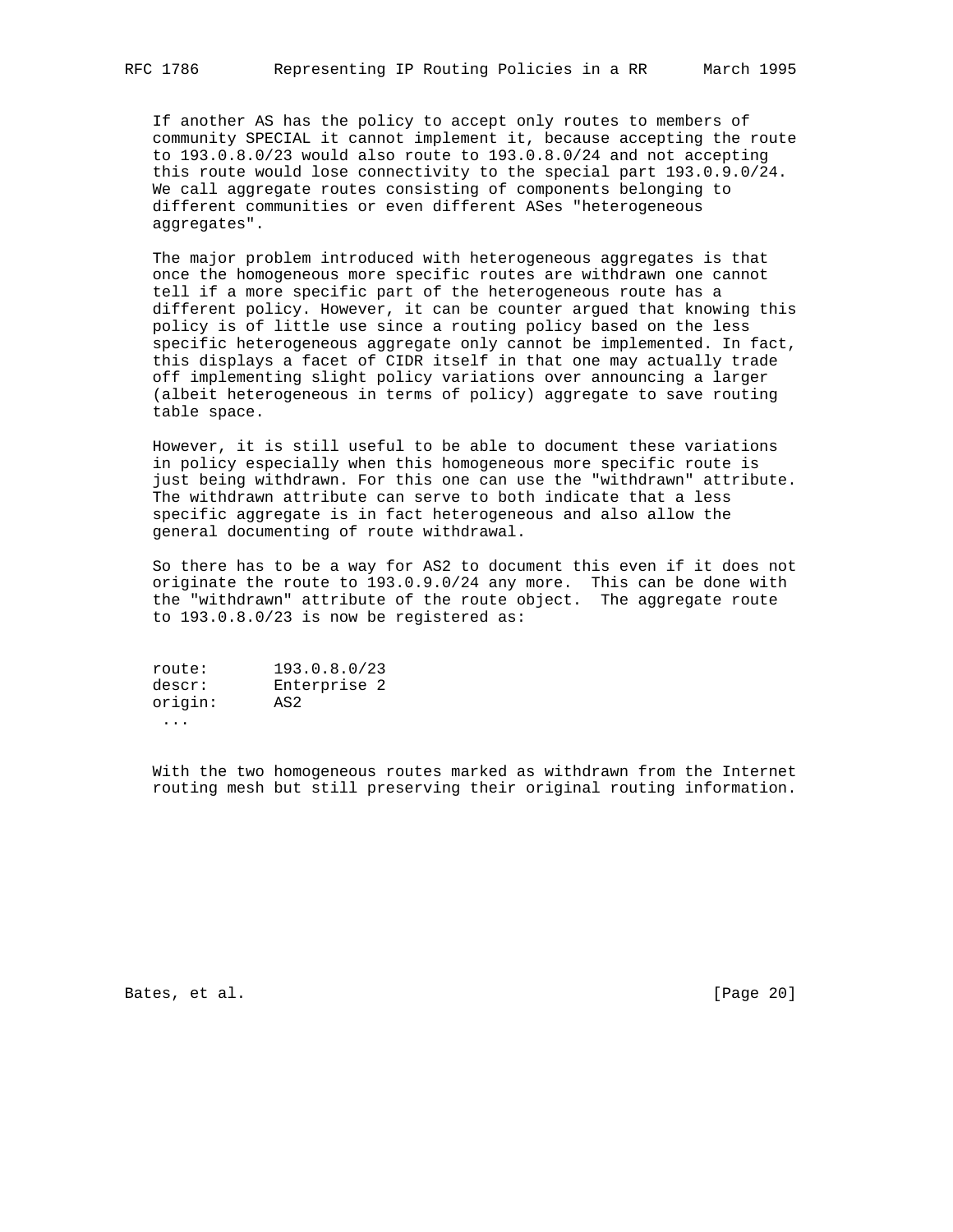route: 193.0.8.0/24 descr: Enterprise 2 origin: AS2 withdrawn: 940701 ... route: 193.0.9.0/24 descr: Enterprise 2 / Special origin: AS2 comm-list: SPECIAL withdrawn: 940701

...

 It should be noted that the date value used in the withdrawn attribute can only be in the past.

## Proxy Aggregation

 The next step of aggregation are aggregates consisting of more than one AS. This generally means one AS is aggregating on behalf of another. It is called proxy aggregation. Proxy aggregation should be done with great care and always be coordinated with other providers announcing the same route.

Consider the following:

 route: 193.0.0.0/20 descr: All routes known by AS1 in a single package origin: AS1 ...

 route: 193.0.1.0/24 descr: Foo origin: AS1 withdrawn: 940310 ...

Bates, et al. [Page 21]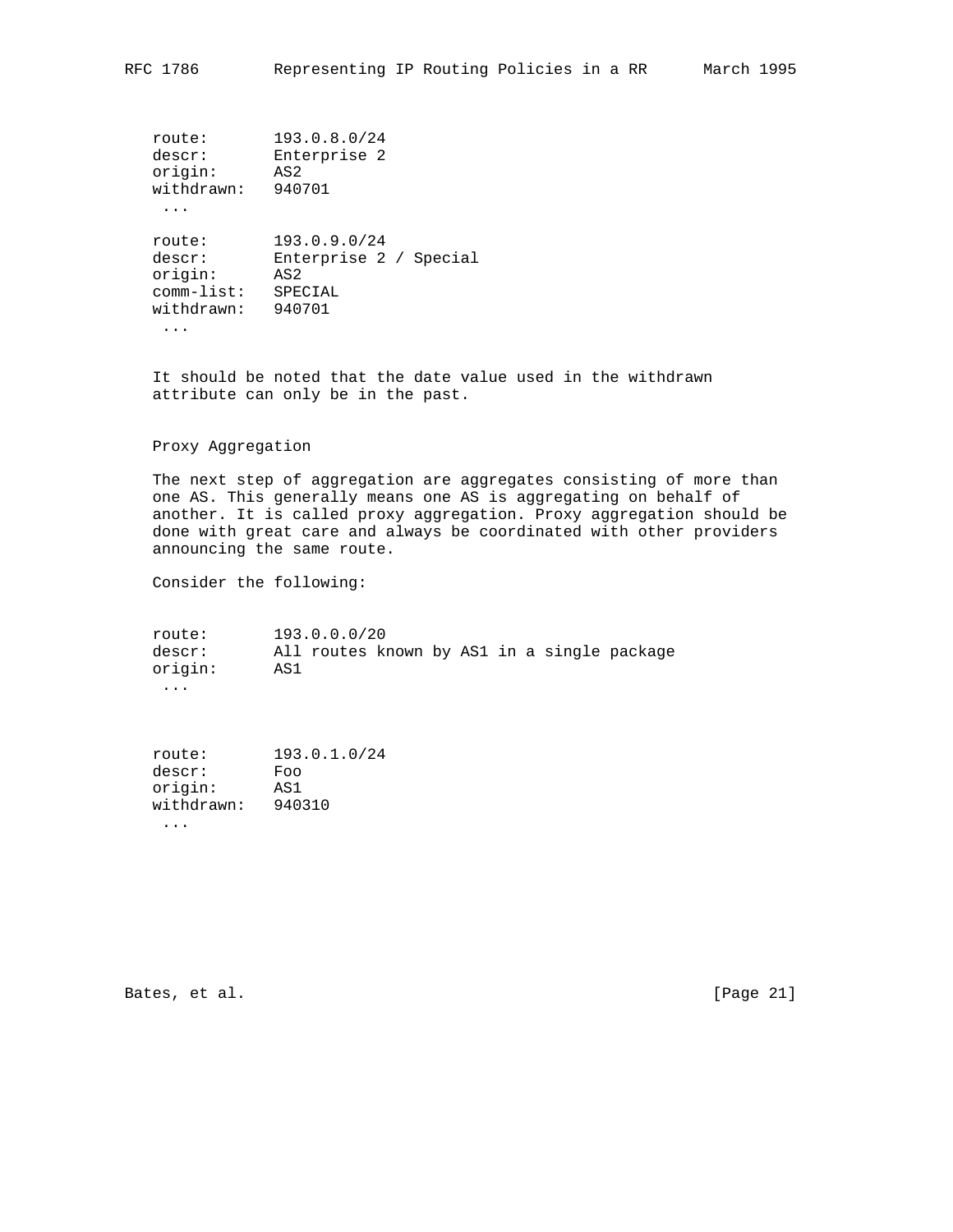route: 193.0.8.0/24 descr: Bar origin: AS2 withdrawn: 940310 ...

 route: 193.0.9.0/24 descr: Bar-2<br>origin: AS2 origin: withdrawn: 940310 comm-list: SPECIAL

...

 If AS1 announced no other routes to a single homed neighboring AS, that neighbor can in general either take that route or leave it but not differentiate between AS1 and AS2.

 Note: If the neighbor was previously configured to accept routes originating in AS2 but not in AS1 they lose connectivity to AS2 as well. This means that proxy aggregation has to be done carefully and in a well coordinated fashion. The information in the withdrawn route object can help to achieve that.

#### Aggregates with Holes

 If we assume that the world of our example still consists of only three chunks of address space the aggregate above contains what are called holes, parts of an aggregate that are not reachable via the originator of the route. From the routing information itself one cannot tell whether these are holes and what part of the route falls inside one. The only way to tell is to send a packet there and see whether it gets to the destination, or an ICMP message is received back, or there is silence. On the other hand announcing aggregates with holes is quite legitimate. Consider a 16-bit aggregate with only one 24-bit prefix unreachable. The savings in routing table size by far outweigh the hole problem.

 For operational reasons however it is very useful to register these holes in the routing registry. Consider the case where a remote network operator experiences connectivity problems to addresses

Bates, et al. [Page 22]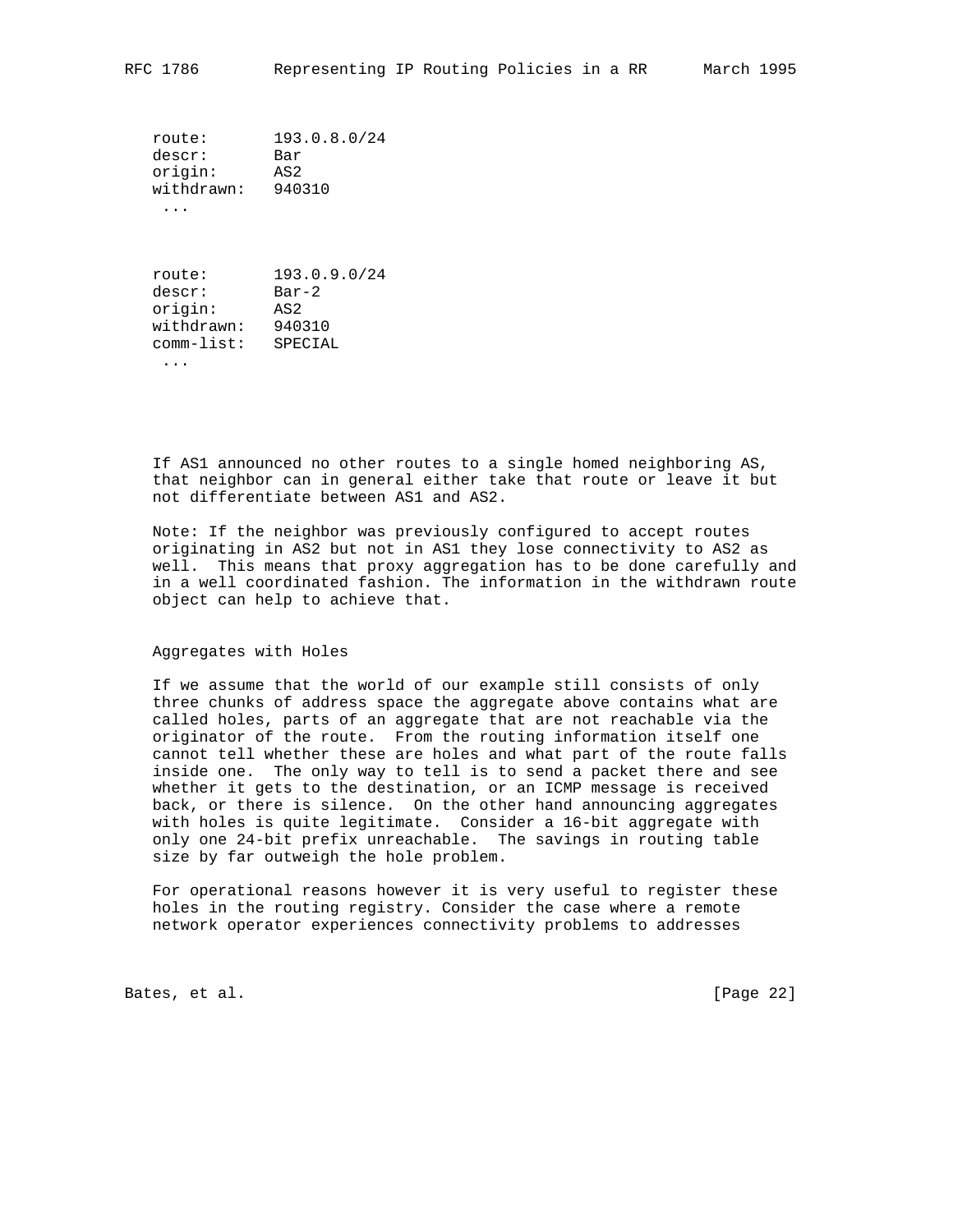inside an aggregate route. If the packets are getting to the AS announcing the aggregate and there are no more specific routes, the normal cause of action is to get in touch with the originating AS of the aggregate route and ask them to fix the problem. If the address falls into a hole this is futile. Therefore problem diagnosis can be sped up and unnecessary calls prevented by registering the holes in the routing registry. We do this by using the "hole" attribute. In our example the representation would be:

| route:  | 193.0.0.0/20            |
|---------|-------------------------|
| descr:  | All routes known by AS1 |
| origin: | AS1                     |
| hole:   | 193.0.0.0/24            |
| hole:   | 193.0.2.0/23            |
| hole:   | 193.0.4.0/22            |
| hole:   | 193.0.10.0/23           |
| hole:   | 193.0.12.0/22           |
|         |                         |

 Note: there would also be two routes with the withdrawn attribute as displayed above (i.e. 193.0.8.0/24 and 193.0.9.0/24). It is not mandatory to document all holes. It is recommended all holes routed by another service provider are documented.

Multiple Proxy Aggregation

 Finally suppose that AS2 decides to announce the same aggregate, as in the previous example, they would add the following route object to the registry:

| route:  | 193.0.0.0/20            |
|---------|-------------------------|
| descr:  | All routes known by AS2 |
| origin: | AS <sub>2</sub>         |
| hole:   | 193.0.0.0/24            |
| hole:   | 193.0.2.0/23            |
| hole:   | 193.0.4.0/22            |
| hole:   | 193.0.10.0/23           |
| hole:   | 193.0.12.0/22           |
|         |                         |

 Both AS1 and AS2 will be notified that there already is a route to the same prefix in the registry.

Bates, et al. [Page 23]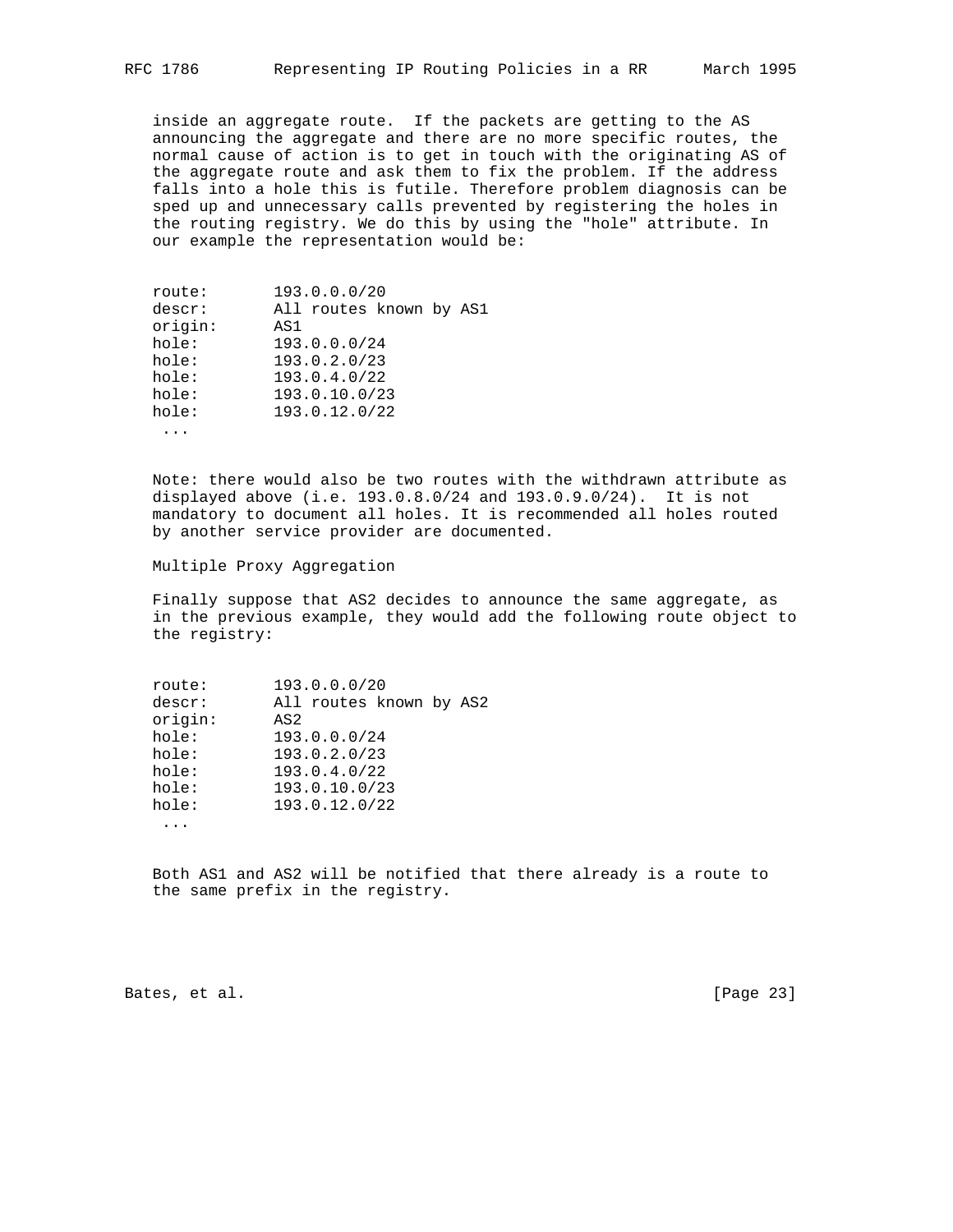This multiple proxy aggregation is very dangerous to do if the sub aggregates of the route are not the same. It is still dangerous when the sub-aggregates are consistent but connectivity to the sub aggregates varies widely between the originators.

#### Route object update procedures

 Adding a route object will have to be authorised by the maintainer of the originating AS. The actual implementation of this is outside the scope of this document. This guarantees that an AS guardian has full control over the registration of the routes it announces [11].

### What is an Inter-AS network ?

 An inter-AS network (Inter-AS IP networks are those networks are currently called FIXes, IXFs, DMZs, NAPs, GIX and many other acronyms) exists for the purpose of passing traffic and routing information between different autonomous systems. The most simple example of an inter-AS network is a point-to-point link, connecting exactly two ASes. Each end of such a link is connected to an interface of router belonging to each of the autonomous systems. More complex examples are broadcast type networks with multiple interfaces connecting multiple ASes with the possibility of more than one connection per AS. Consider the following example of three routers 1, 2 and 3 with interfaces a through f connected by two inter-AS networks X and Y:

 X Y a1b --- c2d --- e3f

 Suppose that network X is registered in the routing registry as part of AS1 and net Y as part of AS3. If traffic passes from left to right prtraceroute will report the following sequence of interfaces and ASes:

> a in AS1 c in AS1 e in AS3

 The traceroute algorithm enumerates only the receiving interfaces on the way to the destination. In the example this leads to the passage

Bates, et al. [Page 24]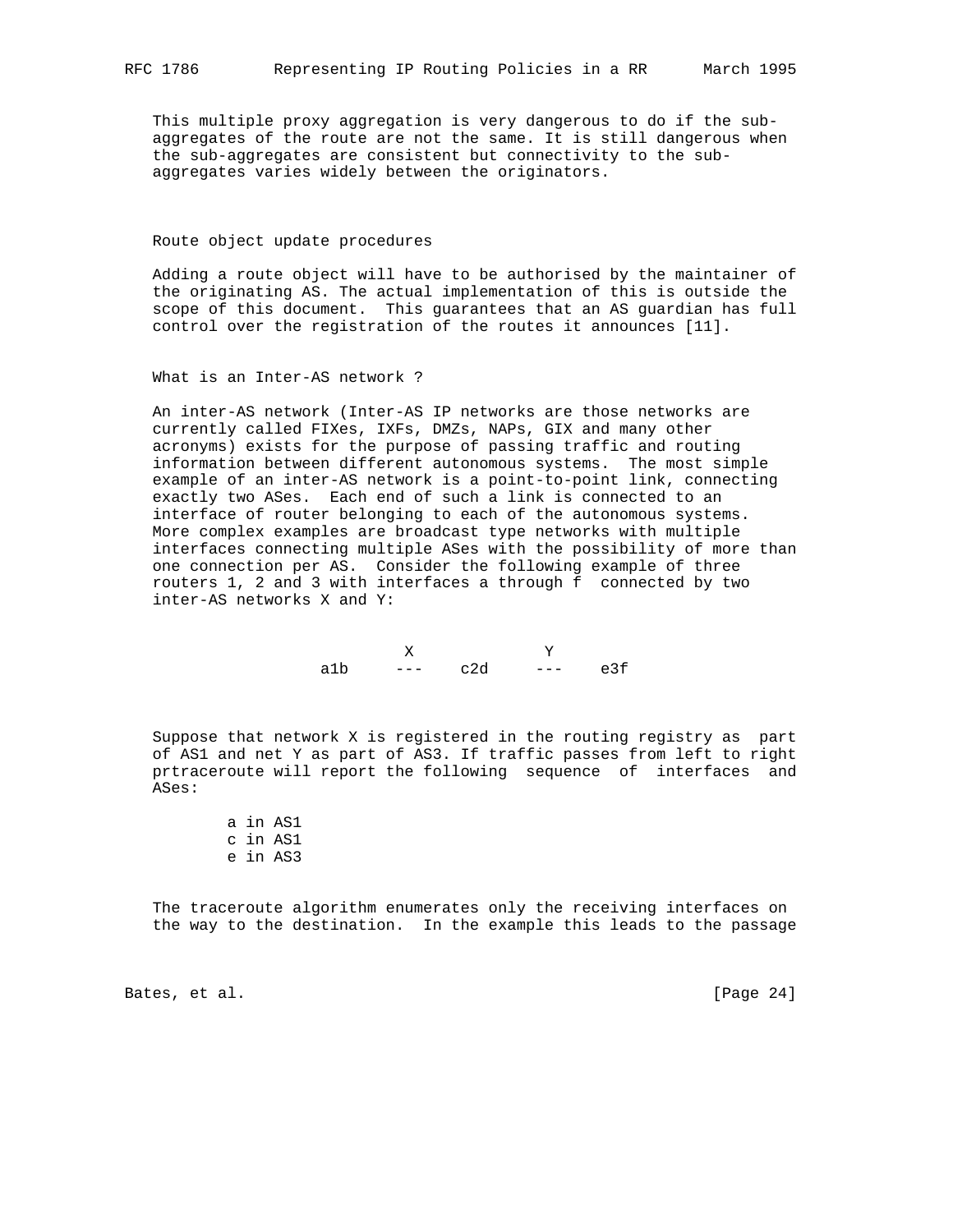of AS2 going unnoticed. This is confusing to the user and will also generate exceptions when the path found is checked against the routing registry.

 For operational monitoring tools such as prtraceroute it is necessary to know which interface on an inter-AS network belongs to which AS. If AS information is not known about interfaces on an inter-AS network, tools like prtraceroute cannot determine correctly which ASes are being traversed.

 All interfaces on inter-AS networks will are described in a separate object know as the 'inet-rtr' object [15].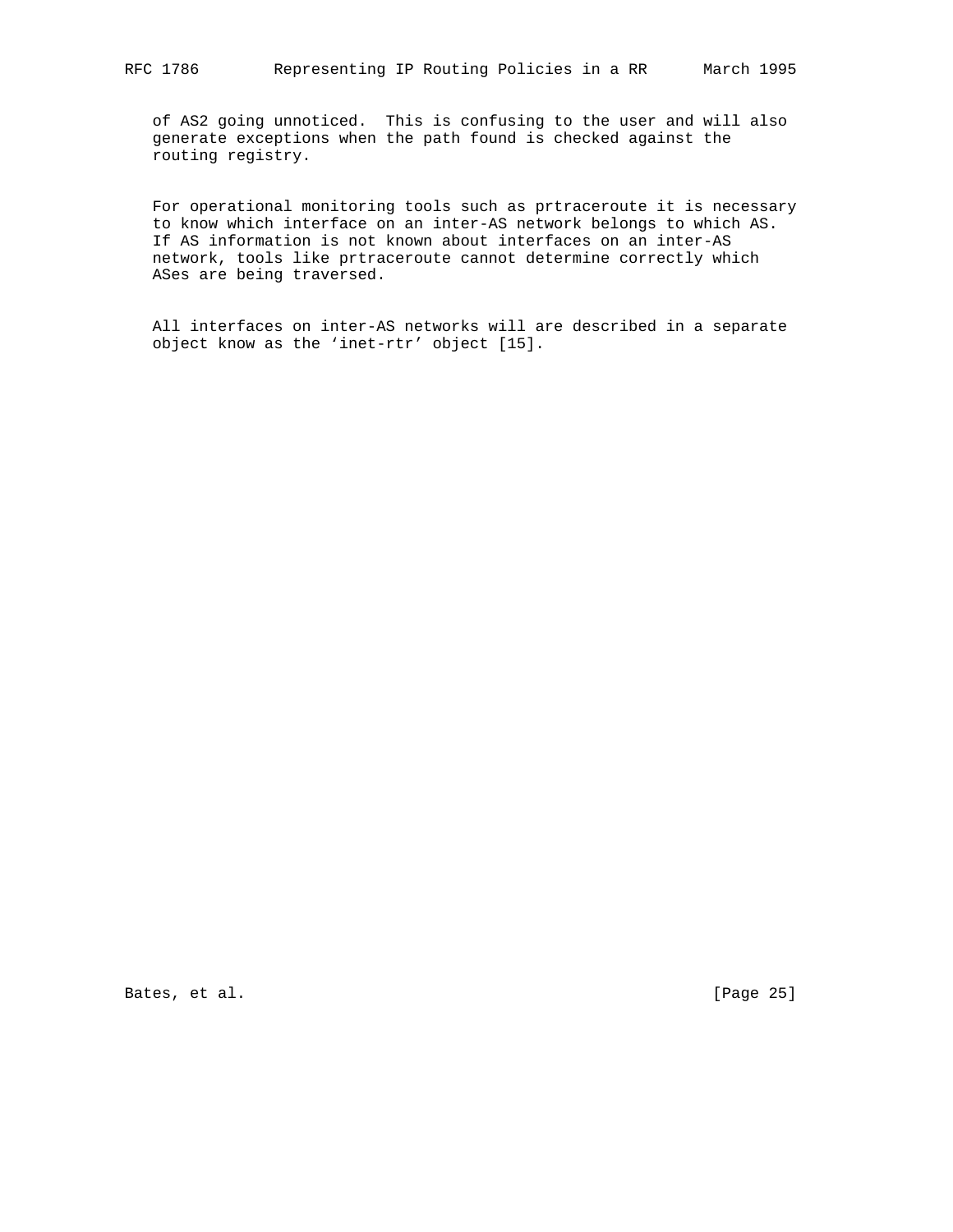## 6. The Autonomous System Object

#### Autonomous Systems

 An Autonomous System (AS) is a group of IP networks operated by one or more network operators which has a single and clearly defined external routing policy.

 An AS has a unique number associated with it which is used both in exchange of exterior routing information and as an identifier of the AS itself. Exterior routing protocols such as BGP and EGP are used to exchange routing information between ASes.

 In routing terms an AS will normally use one or more interior gateway protocols (IGPs) in conjunction with some sort of common agreed metrics when exchanging network information within its own AS.

 The term AS is often confused or even misused as a convenient way of grouping together a set of networks which belong under the same administrative umbrella even if within that group of networks there are various different routing policies. We provide the "community" concept for such use. ASes can strictly have only one single external routing policy.

 The creation of an AS should be done in a conscious and well coordinated manner to avoid creating ASes for the sake of it, perhaps resulting in the worst case scenario of one AS per routing announcement. It should be noted that there is a limited number of AS numbers available. Also creating an AS may well increase the number of AS paths modern EGPs will have to keep track of. This aggravates what is known as "the routing table growth problem". This may mean that by applying the general rules for the creation and allocation of an AS below, some re-engineering may well be needed. However, this may be the only way to actually implement the desired routing policy anyway. The creation and allocation of an AS should be done with the following recommendations in mind:

 + Creation of an AS is only required when exchanging routing information with other ASes. Some router implementations make use of an AS number as a form of tagging to identify the routing process. However, it should be noted that this tag does not need to be unique unless routing information is indeed exchanged with other ASes.

Bates, et al. [Page 26]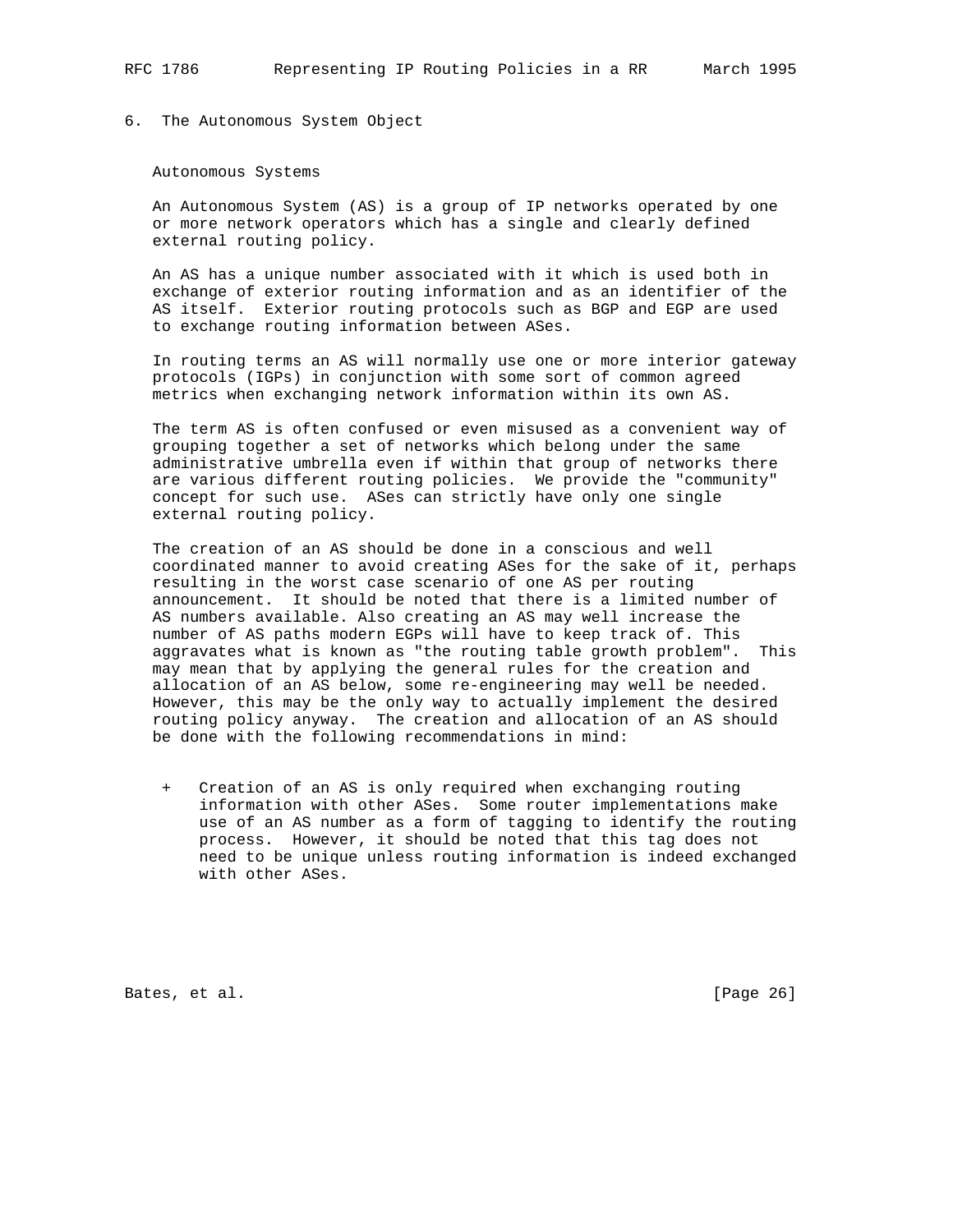- For a simple case of customer networks connected to a single service provider, the IP network should normally be a member of the service providers AS. In terms of routing policy the IP network has exactly the same policy as the service provider and there is no need to make any distinction in routing information. This idea may at first seem slightly alien to some, but it highlights the clear distinction in the use of the AS number as a representation of routing policy as opposed to some form of administrative use.
- + If a network operator connects to more than one AS with different routing policies then they need to create their own AS. In the case of multi-homed customer networks connected to two service providers there are at least two different routing policies to a given customer network. At this point the customer networks will be part of a single AS and this AS would be distinct from either of the service providers ASes. This allows the customer the ability of having a different representation of policy and preference to the different service providers. This is the ONLY case where a network operator should create its own AS number.
- + As a general rule one should always try to populate the AS with as many routes as possible, providing all routes conform to the same routing policy.

 Each AS is represented in the RIPE database by both an aut-num object and the route objects representing the routes originated by the AS. The aut-num object stores descriptive, administrative and contact information about the AS as well as the routing policies of the AS in relation to all neighboring ASes.

 The origin attributes of the route objects define the set of routes originated by the AS. Each route object can have exactly one origin attribute. Route objects can only be created and updated by the maintainer of the AS and not by those immediately responsible for the particular routes referenced therein. This ensures that operators, especially service providers, remain in control of AS routing announcements.

 The AS object itself is used to represent a description of administrative details and the routing policies of the AS itself. The AS object definition is depicted as follows.

Bates, et al. [Page 27]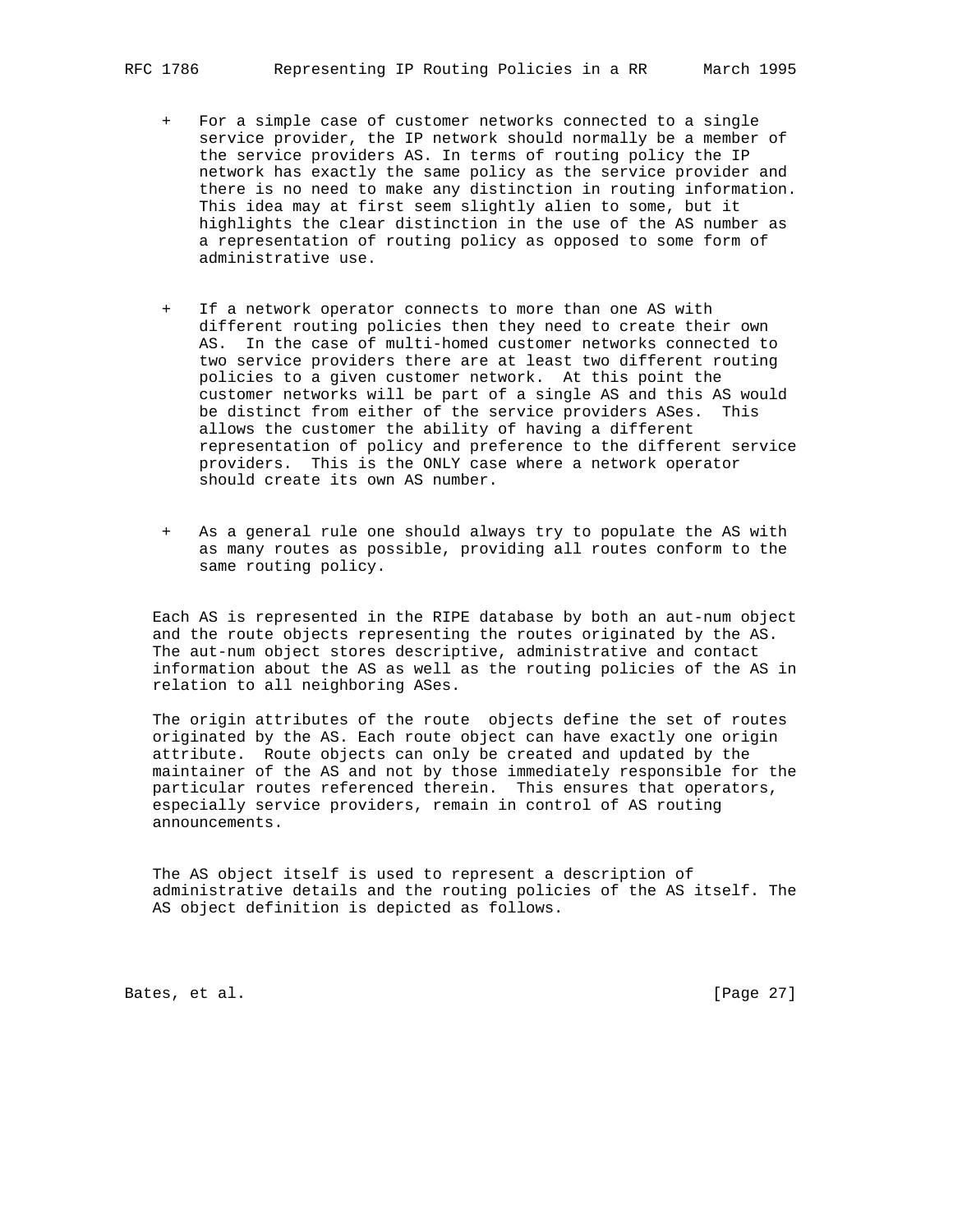Example:

| $aut-number:$ | AS1104                                  |
|---------------|-----------------------------------------|
|               |                                         |
| descr:        | NIKHEF-H Autonomous system              |
| $as-in:$      | from AS1213 100 accept AS1213           |
| $as-in:$      | from AS1913 100 accept AS1913           |
| as-in:        | from AS1755 150 accept ANY              |
| $as$ - $out:$ | to AS1213 announce ANY                  |
| $as$ - $out:$ | to AS1913 announce ANY                  |
| $as$ - $out:$ | to AS1755 announce AS1104 AS1913 AS1213 |
| tech-c:       | Rob Blokzijl                            |
| admin-c:      | Eric Wassenaar                          |
|               | quardian: as-quardian@nikhef.nl         |
| changed:      | ripe-dbm@ripe.net 920910                |
| source:       | RTPE                                    |

 See Appendix A for a complete syntax definition of the "aut-num" object.

It should be noted that this representation provides two things:

- + a set of routes.
- + a description of administrative details and routing policies.

 The set of routes can be used to generate network list based configuration information as well as configuration information for exterior routing protocols knowing about ASes. This means an AS can be defined and is useful even if it does not use routing protocols which know about the AS concept.

Bates, et al. [Page 28]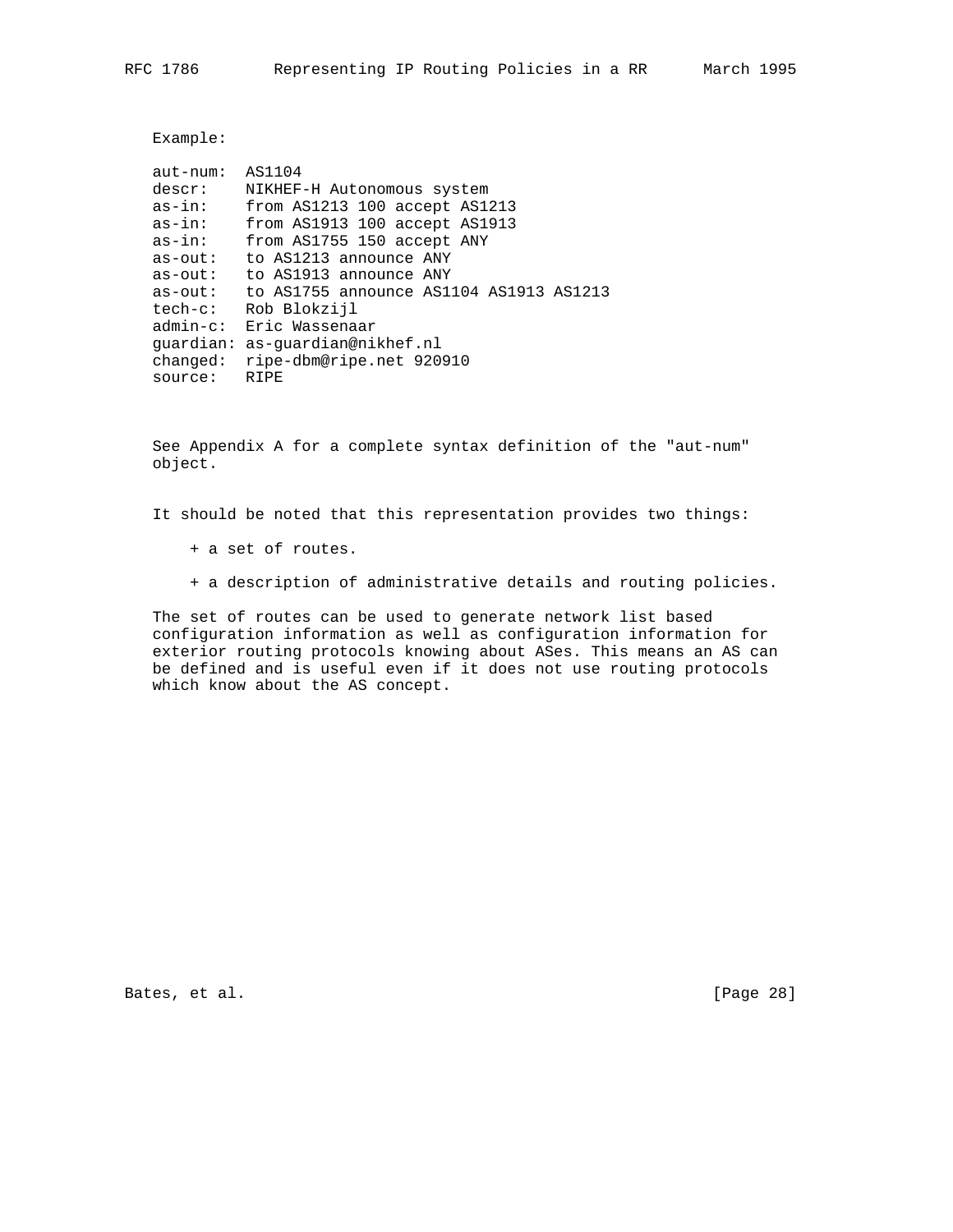Description of routing policies between ASs with multiple connections - "interas-in/interas-out"

 The following section is only relevant for ASes which use different policies on multiple links to the same neighboring AS. Readers not doing this may want to skip this section.

 Description of multiple connections between ASs defines how two ASs have chosen to set different policies for the use of each or some of the connections between the ASs. This description is necessary only if the ASs are connected in more than one way and the routing policy and differs at these two connections.

Example:

 LINK1 193.0.1.1 +----------+ 193.0.1.2 | |  $AS1----AS2 ==$   $==AS3----AS4$  | | 193.0.1.5 +----------+ 193.0.1.6 LINK2

> Note: LINK here denotes the peer connection points between ASs. It is not necessarily just a serial link. It could be ethernet or any other type of connection as well. It can also be a peer session where the address is the same at one end and different at the other end.

 It may be that AS2 wants to use LINK2 only for traffic towards AS4. LINK1 is used for traffic to AS3 and as backup to AS4, should LINK2 fail. To implement this policy, one would use the attribute "interas-in" and "interas-out." This attribute permits ASs to describe their local decisions based on its preference such as multi-exit-discriminators (MEDs) as used in some inter-domain routing protocols (BGP4, IDRP) and to communicate those routing decisions. This information would be useful in resolving problems when some traffic paths changed from traversing AS3's gateway in Timbuktu rather than the gateway in Mogadishu. The exact syntax is given in Appendix A. However, if we follow this example through in terms of AS2 we would represent this policy as follows:

Bates, et al. [Page 29]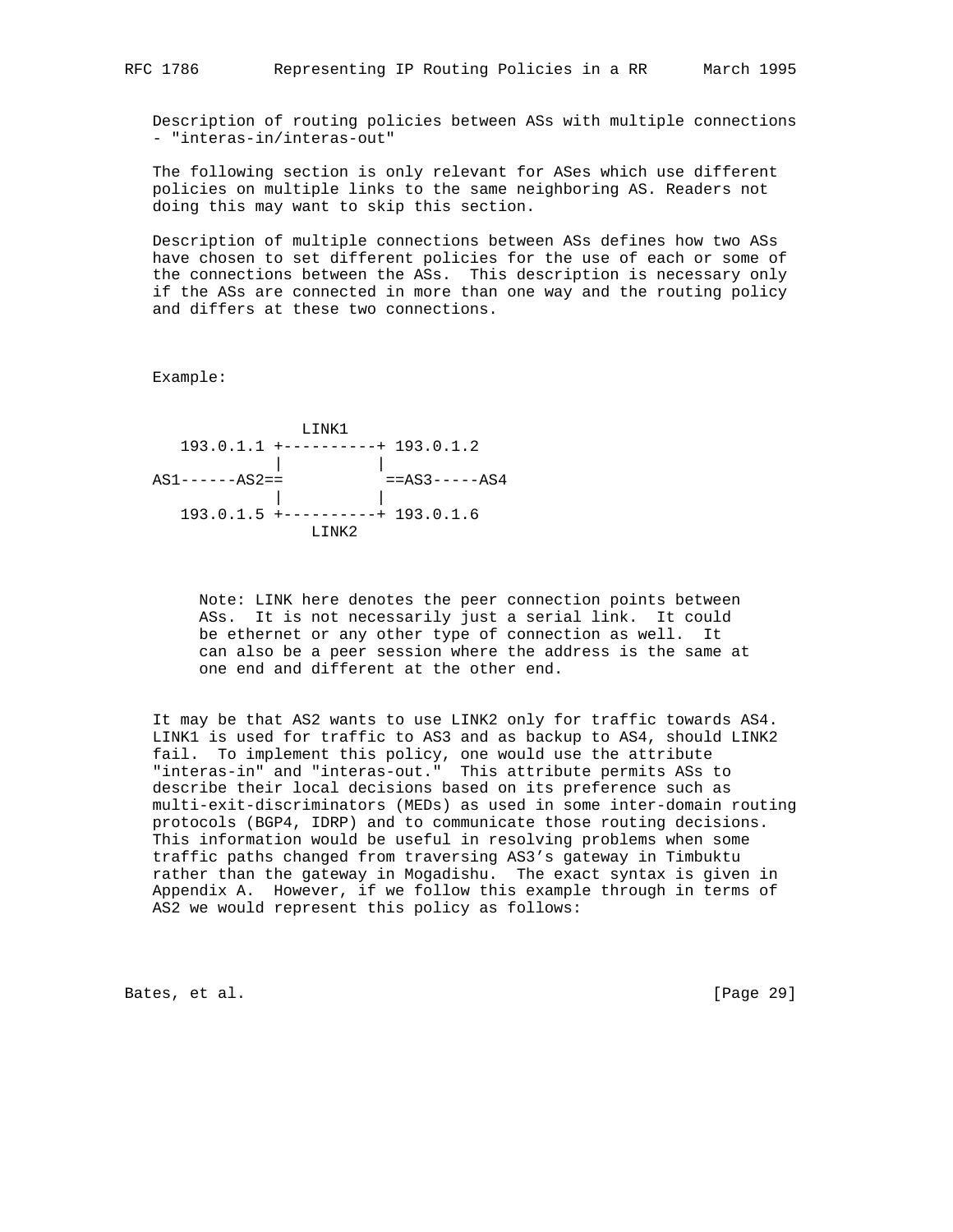Example:

 aut-num: AS2 as-in: from AS3 10 accept AS3 AS4 as-out: to AS3 announce AS1 AS2 interas-in:from AS3 193.0.1.1/32 193.0.1.2/32 (pref=5) accept AS3 interas-in:from AS3 193.0.1.1/32 193.0.1.2/32 (pref=9) accept AS4 interas-in:from AS3 193.0.1.5/32 193.0.1.6/32 (pref=7) accept AS4 ...

 Here we see additional policy information between two ASs in terms of the IP addresses of the connection. The parentheses and keyword are syntactic placeholders to add the readability of the attributes. If pref=MED is specified the preference indicated by the remote AS via the multi-exit- discriminator metric such as BGP is used. Of course this type on inter-AS policy should always be bilaterally agreed upon to avoid asymmetry and in practice there may need to be corresponding interas-out attributes in the policy representation of AS3.

 The interas-out attribute is similar to interas-in as as-out is to as-in. The one major difference being that interas-out allows you to associate an outgoing metric with each route. It is important to note that this metric is just passed to the peer AS and it is at the peer AS's discretion to use or ignore it. A special value of IGP specifies that the metric passed to the receiving AS will be derived from the IGP of the sending AS. In this way the peer AS can choose the optimal link for its traffic as determined by the sending AS.

 If we look at the corresponding interas-out for AS3 we would see the following:

Example:

aut-num: AS3 as-in: from AS2 10 accept AS1 A2 as-out: to AS2 announce AS3 AS4 interas-out:to AS2 193.0.1.2/32 193.0.1.1/32 (metric-out=5) announce AS3 interas-out:to AS2 193.0.1.2/32 193.0.1.1/32 (metric-out=9) announce AS4 interas-out:to AS2 193.0.1.6/32 193.0.1.5/32 (metric-out=7) announce AS4 ...

Bates, et al. [Page 30]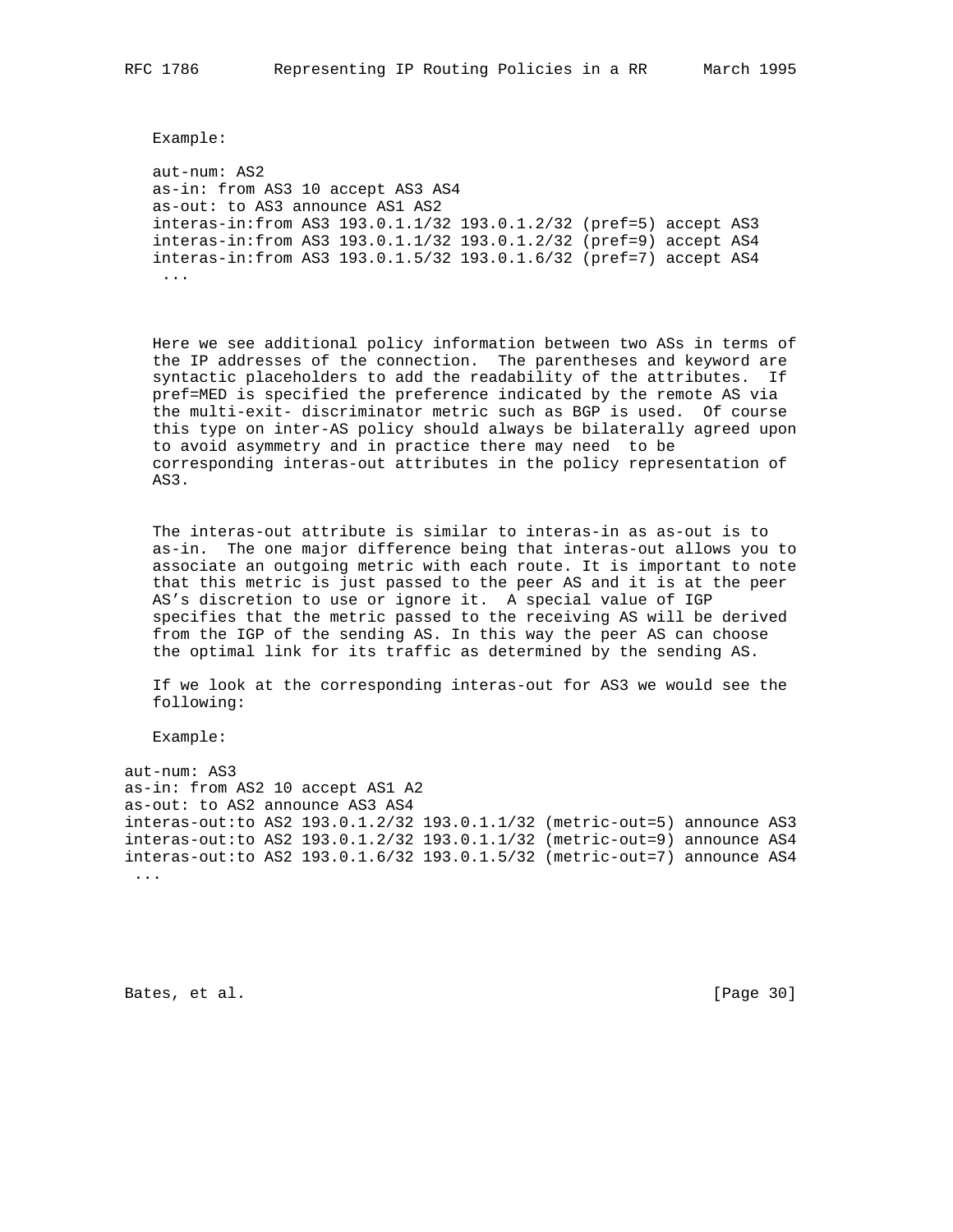Descriptions of interas policies do not replace the global policy described in as-in, as-out and other policy attributes which should be specified too. If the global policy mentions more routes than the combined local policies then local preferences for these routes are assumed to be equal for all links.

 Any route specified in interas-in/out and not specified in as-in/out is assumed not accepted/announced between the ASes concerned. Diagnostic tools should flag this inconsistency as an error. It should be noted that if an interas-in or interas-out policy is specified then it is mandatory to specify the corresponding global policy in the as-in or as-out line. Please note there is no relevance in the cost associated with as-in and the preferences used in interas-in.

The interaction of interas-in/interas-out with as-in/as-out

 Although formally defined above, the rules associated with policy described in terms of interas-in and interas-out with respect to as in and as-out are worthy of clarification for implementation.

 When using interas-in or interas-out policy descriptions, one must always make sure the set of policies described between two ASes is always equal to or a sub-set of the policy described in the global as-in or as-out policy. When a sub-set is described remember the remaining routes are implicitly shared across all connections. It is an error for the interas policies to describe a superset of the global policies, i.e. to announce or accept more routes than the global policies.

 When defining complex interas based policies it is advisable to ensure that any possible ambiguities are not present by explicitly defining your policy with respect to the global as-in and as-out policy.

 If we look at a simple example, taking just in-bound announcements to simplify things. If we have the following global policy:

 aut-num: AS1 as-in: from AS2 10 accept AS100 OR {10.0.0.0/8}

 Suppose there are three peerings between AS1 and AS2, known as L1-R1, L2-R2 and L3-R3 respectively. The actual policy of these connections is to accept AS100 equally on these three links and just route 10.0.0.0/8 on L3-R3. The simple way to mention this exception is to just specify an interas policy for L3-R3:

Bates, et al. [Page 31]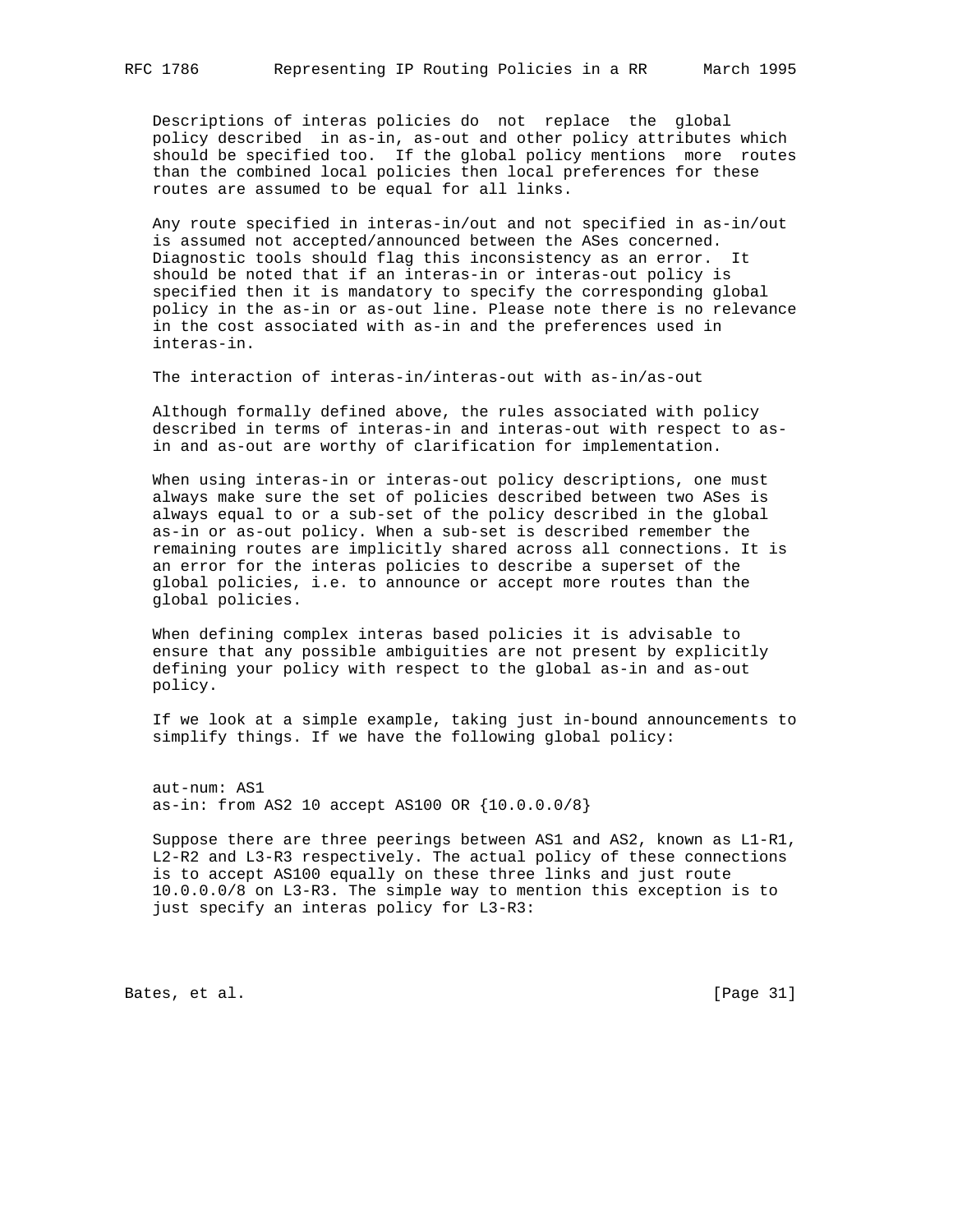interas-in: from AS2 L3 R3 (pref=100) accept  ${10.0.0.078}$ 

 The implicit rule that all routes not mentioned in interas policies are accepted on all links with equal preference ensures the desired result.

The same policy can be written explicitly as:

 interas-in: from AS2 L1 R1 (pref=100) accept AS100 interas-in: from AS2 L2 R2 (pref=100) accept AS100 interas-in: from AS2 L3 R3 (pref=100) accept AS100 OR {10.0.0.0/8}

 Whilst this may at first sight seem obvious, the problem arises when not all connections are mentioned. For example, if we specified only an interas-in line for L3-R3 as below:

 aut-num: AS1 as-in: from AS2 10 accept AS100 OR {10.0.0.0/8} interas-in: from AS2 L3 R3 (pref=100) accept AS100 OR {10.0.0.0/8}

 then the policy for the other links according to the rules above would mean they were equal to the global policy minus the sum of the local policies (i.e. ((AS100 OR {10.0.0.0/0}) / (AS100 OR  $\{10.0.0.0/0\})$  = empty) which in this case would mean nothing is accepted on connections L1-R1 and L2-R2 which is incorrect.

 Another example: If we only registered the policy for link L2- R2:

interas-in: from AS2 L2 R2 (pref=100) accept AS100

The implicit policy for both L1-R1 and L3-R3 would be as follows:

 interas-in: from AS2 L1 R1 (pref=100) accept {10.0.0.0/8} interas-in: from AS2 L3 R3 (pref=100) accept  $\{10.0.0.0/8\}$ 

 This is derived as the set of global policies minus the set of interas-in policies (in this case just accept AS100 as it was the L2-R2 interas-in policy we registered) with equal cost for the remaining connection. This again is clearly not what was intended.

Bates, et al. [Page 32]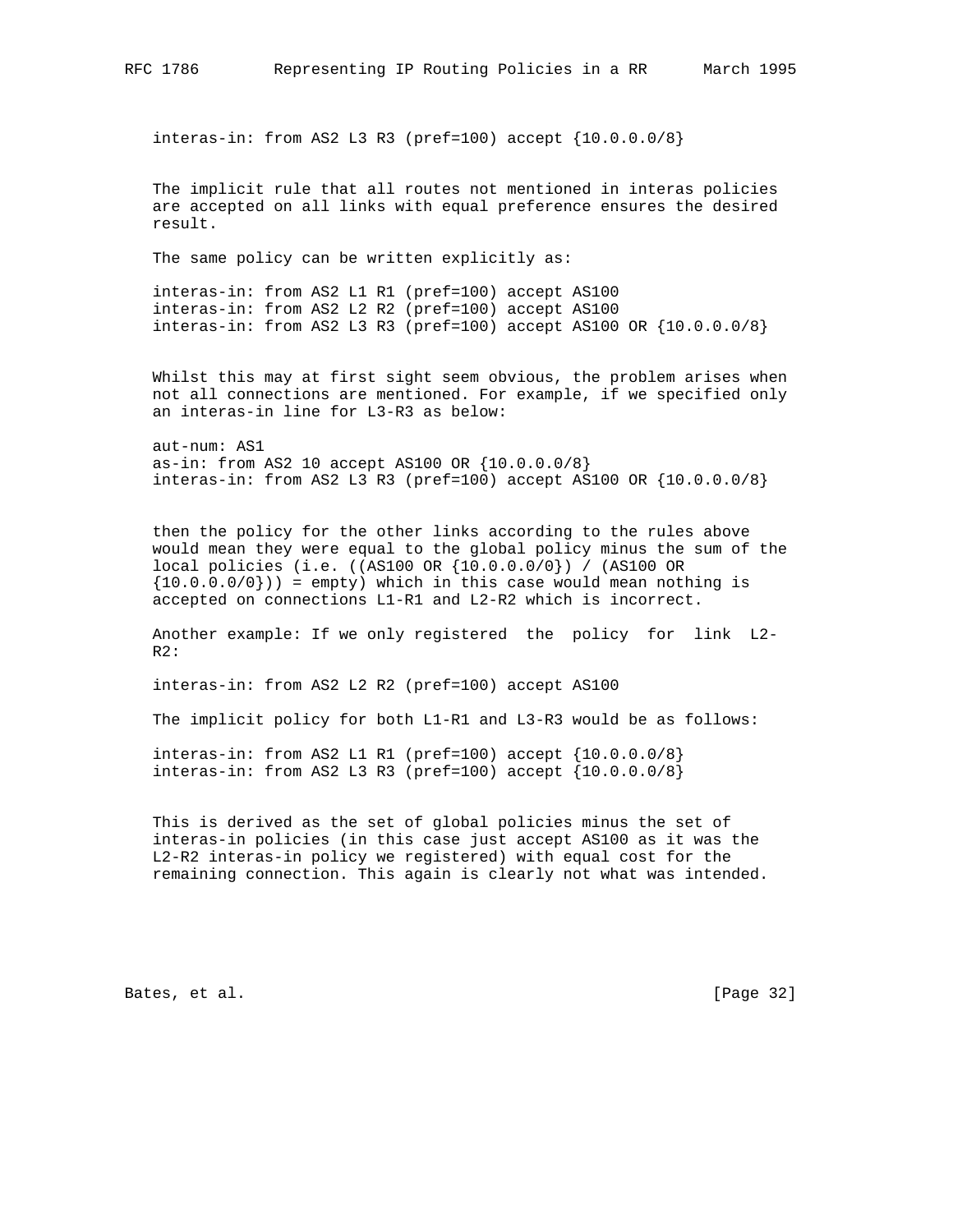We strongly recommend that you always mention all policies for all interas connections explicitly, to avoid these possible errors. One should always ensure the set of the interas policies is equal to the global policy. Clearly if interas policies differ in complex ways it is worth considering splitting the AS in question into separate ASes. However, this is beyond the direct scope of this document.

 It should also be noted there is no direct relationship between the cost used in as-in and the preference used in interas-in.

Bates, et al. [Page 33]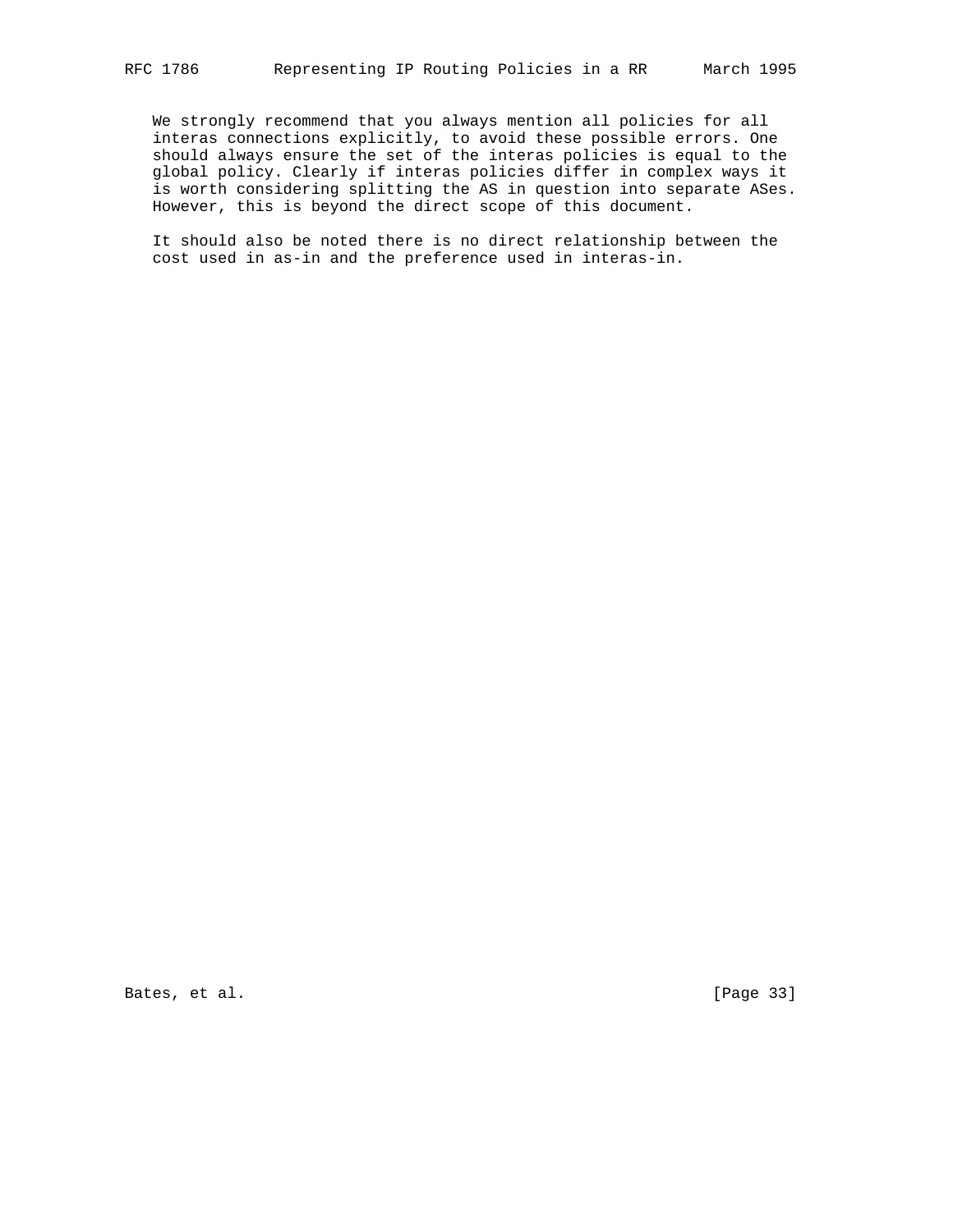How to describe the exclusion policy of a certain AS - "as-exclude"

 Some ASes have a routing policy based on the exclusion of certain routes if for whatever reason a certain AS is used as transit. Whilst, this is in general not good practice as it makes implicit assumptions on topology with asymmetry a possible outcome if not coordinated, this case needs to be accommodated within the routing policy representation.

 The way this is achieved is by making use of the "as-exclude" attribute. The precise syntax of this attribute can be found in Appendix A along with the rest of the defined syntax for the "aut num" object. However, some explanation of the use of this attribute is useful. If we have the following example topology.

Example:



With a simple corresponding policy like so:

Example:

 aut-num: AS1 as-in: from AS2 100 accept ANY as-out: to AS2 announce AS1 as-exclude: exclude AS4 to ANY ....

 We see an interesting policy. What this says in simple terms is AS1 doesn't want to reach anything if it transits AS4. This can be a perfectly valid policy. However, it should be realized that if for whatever reason AS2 decides to route to AS3 via AS4 then immediately AS1 has no connectivity to AS3 or if AS1 is running default to AS2 packets from AS1 will still flow via AS4. The important point about this is that whilst AS1 can advise its neighbors of its policy it has no direct control on how it can enforce this policy to neighbors upstream.

Bates, et al. [Page 34]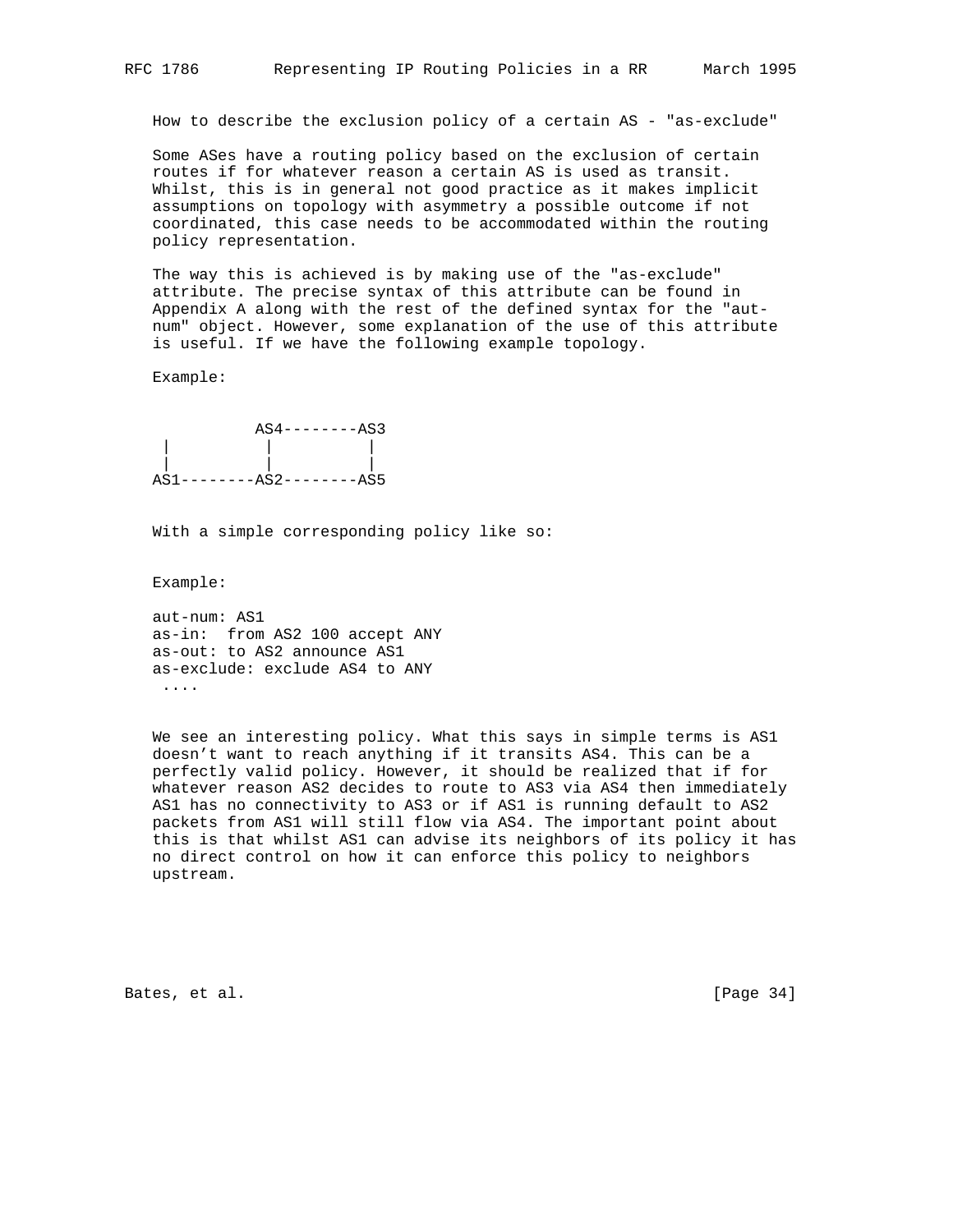Another interesting scenario to highlight the unexpected result of using such an "as-exclude" policy. If we assume in the above example AS2 preferred AS4 to reach AS3 and AS1 did not use default routing then as stated AS1 would have no connectivity to AS3. Now lets suppose that for example the link between AS2 and AS4 went down for some reason. Like so:

Example:

 AS4--------AS3 | | AS1--------AS2--------AS5

 Suddenly AS1 now has connectivity to AS3. This unexpected behavior should be considered when created policies based on the "as-exclude" attribute.

 The second problem with this type of policy is the potential of asymmetry. In the original example we saw the correct policy from AS1's point of view but if ASes with connectivity through AS4 do not use a similar policy you have asymmetric traffic and policy. If an AS uses such a policy they must be aware of the consequences of its use. Namely that the specified routes which transit the AS (i.e. routing announcements with this AS in the AS path information) in question will be excluded. If not coordinated this can easily cause asymmetry or even worse loss of connectivity to unknown ASes behind (or in front for that matter) the transit AS in question. With this in mind this attribute can only be viewed as a form of advisory to other service providers. However, this does not preclude its use with policy based tools if the attribute exists.

 By having the ability to specify a route keyword based on any of the four notations given in the syntax it allows the receiving AS to specify what routes it wishes to exclude through a given transit AS to a network granularity.

Bates, et al. [Page 35]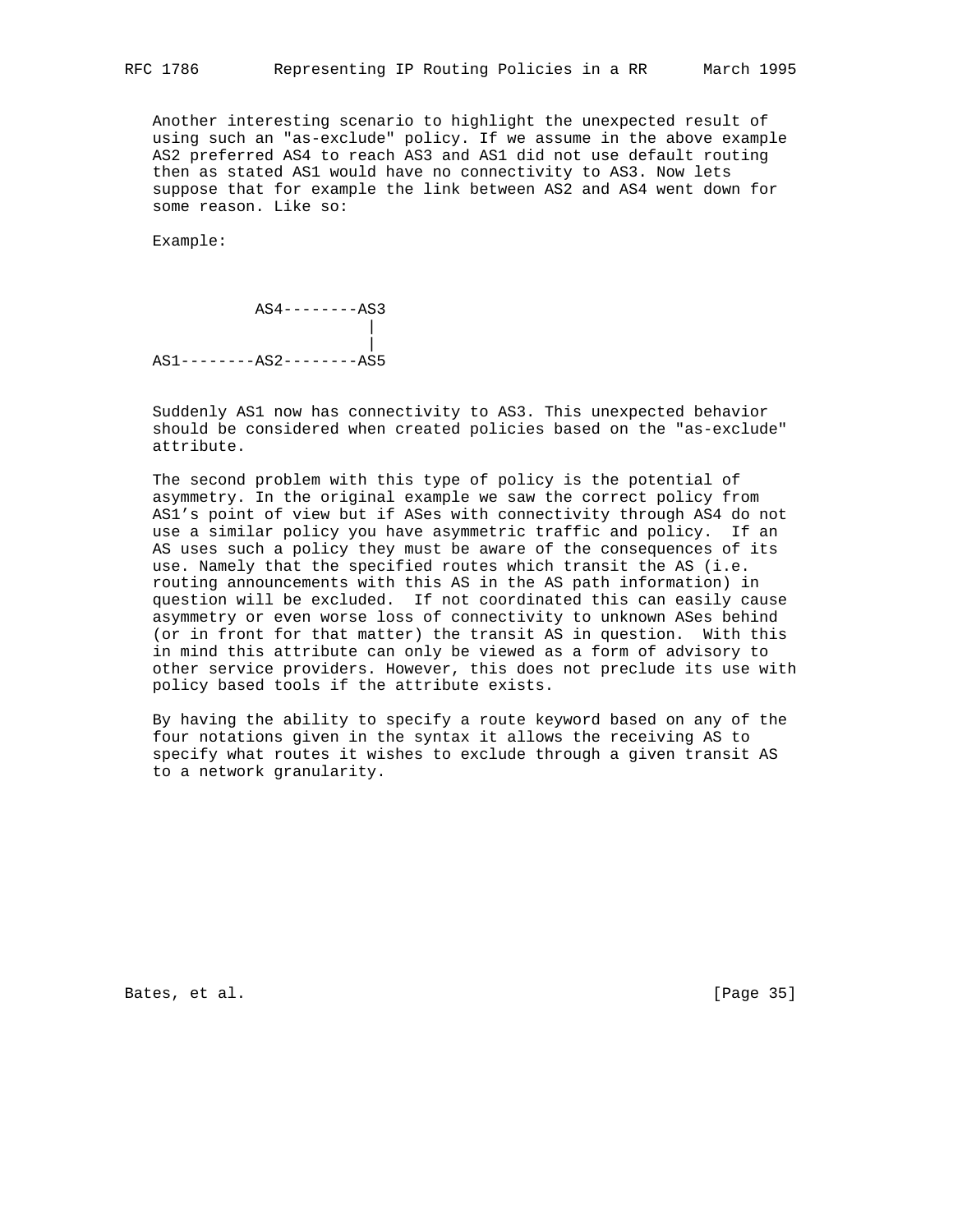7. AS Macros

 It may be difficult to keep track of each and every new AS that is represented in the routing registry. A convenient way around this is to define an 'AS Macro' which essentially is a convenient way to group ASes. This is done so that each and every AS guardian does not have to add a new AS to it's routing policy as described by the as-in and as-out attributes of it's AS object.

 However, it should be noted that this creates an implicit trust on the guardian of the AS-Macro.

An AS-Macro can be used in <routing policy expressions> for the "as in" and "as-out" attributes in the aut-num object. The AS-Macro object is then used to derive the list or group of ASes.

A simple example would be something like:

Example:

 aut-num: AS786 as-in: from AS1755 100 accept AS-EBONE AND NOT AS1104 as-out to AS1755 announce AS786 .....

Where the as-macro object for AS-EBONE is as follows:

| as-macro:  | AS-EBONE                    |
|------------|-----------------------------|
| descr:     | ASes routed by EBONE        |
| $as-list:$ | AS2121 AS1104 AS2600 AS2122 |
| $as-list:$ | AS1103 AS1755 AS2043        |
| quardian:  | quardian@ebone.net          |
|            |                             |

So the policy would be evaluated to:

 aut-num: AS786 as-in: from AS1755 100 accept (AS2121 OR AS1104 OR AS2600 OR AS2122 as-in: from AS1755 100 accept AS1103 OR AS1755 OR as-in: from AS1755 100 accept AS2043) AND NOT AS1104 ......

Bates, et al. [Page 36]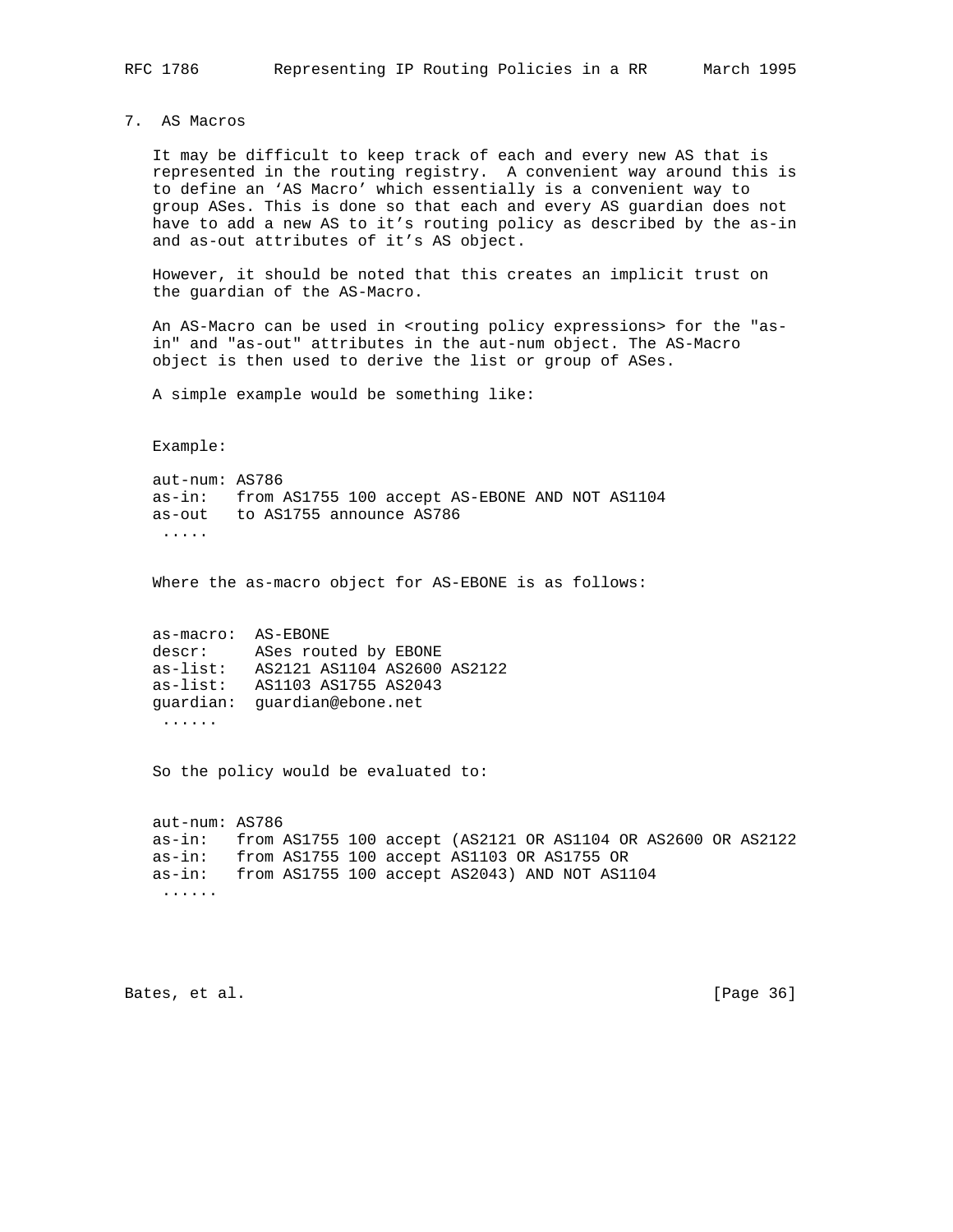It should be noted that the above examples incorporates the rule for line wrapping as defined in Appendix A for policy lines. See Appendix C for a definition on the AS-Macro syntax.

Bates, et al. [Page 37]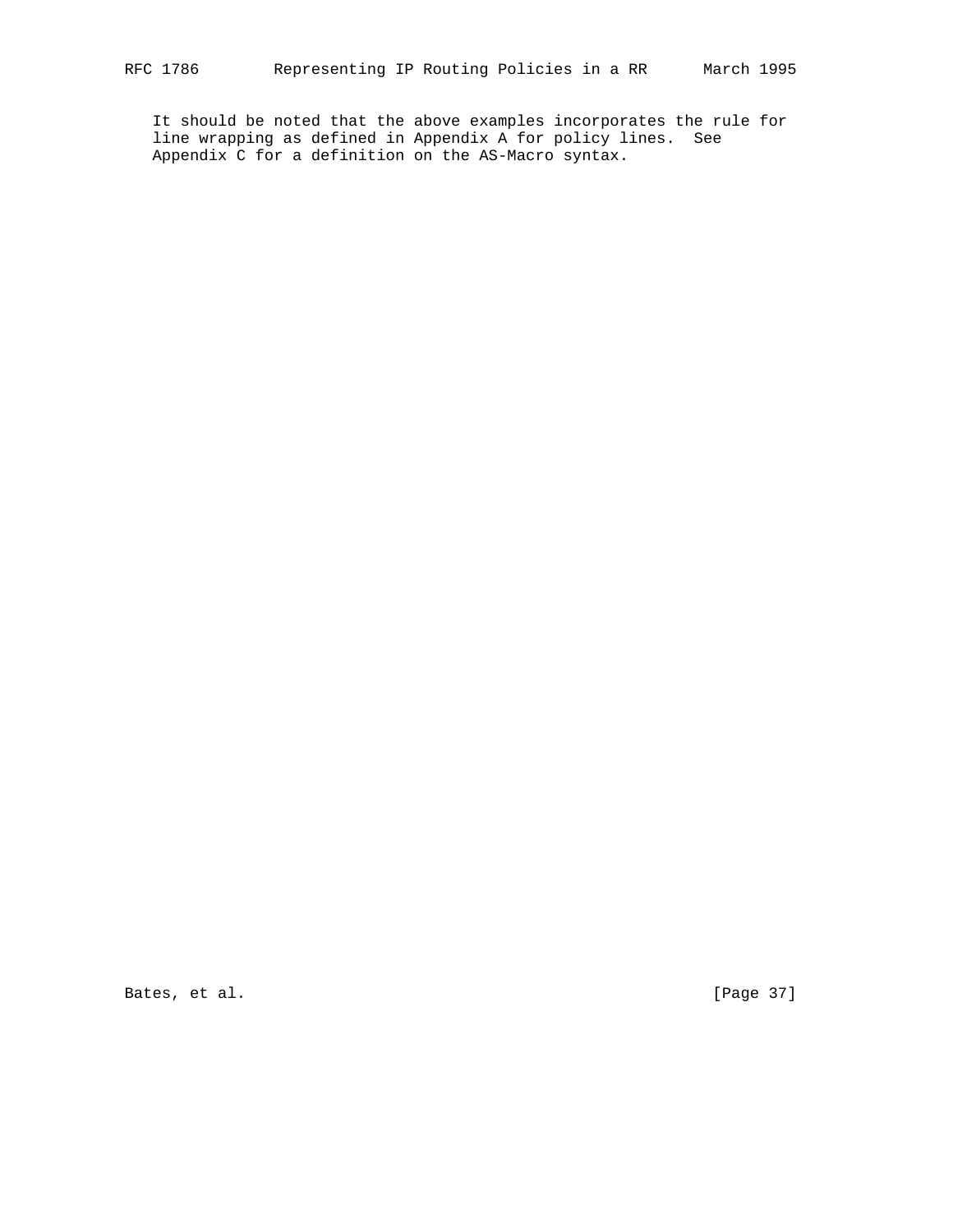# 8. The Community Object

 A community is a group of routes that cannot be represented by an AS or a group of ASes. It is in some circumstances useful to define a group of routes that have something in common. This could be a special access policy to a supercomputer centre, a group of routes used for a specific mission, or a disciplinary group that is scattered among several autonomous systems. Also these communities could be useful to group routes for the purpose of network statistics.

 Communities do not exchange routing information, since they do not represent an autonomous system. More specifically, communities do not define routing policies, but access or usage policies. However, they can be used as in conjunction with an ASes routing policy to define a set of routes the AS sets routing policy for.

 Communities should be defined in a strict manner, to avoid creating as many communities as there are routes, or even worse. Communities should be defined following the two rules below;

- + Communities must have a global meaning. Communities that have no global meaning, are used only in a local environment and should be avoided.
- + Communities must not be defined to express non-local policies. It should be avoided that a community is created because some other organization forces a policy upon your organization. Communities must only be defined to express a policy defined by your organization.

Community examples

There are some clear examples of communities:

BACKBONE -

 all customers of a given backbone service provider even though they can have various different routing policies and hence belong to different ASes. This would be extremely useful for statistics collection.

Bates, et al. [Page 38]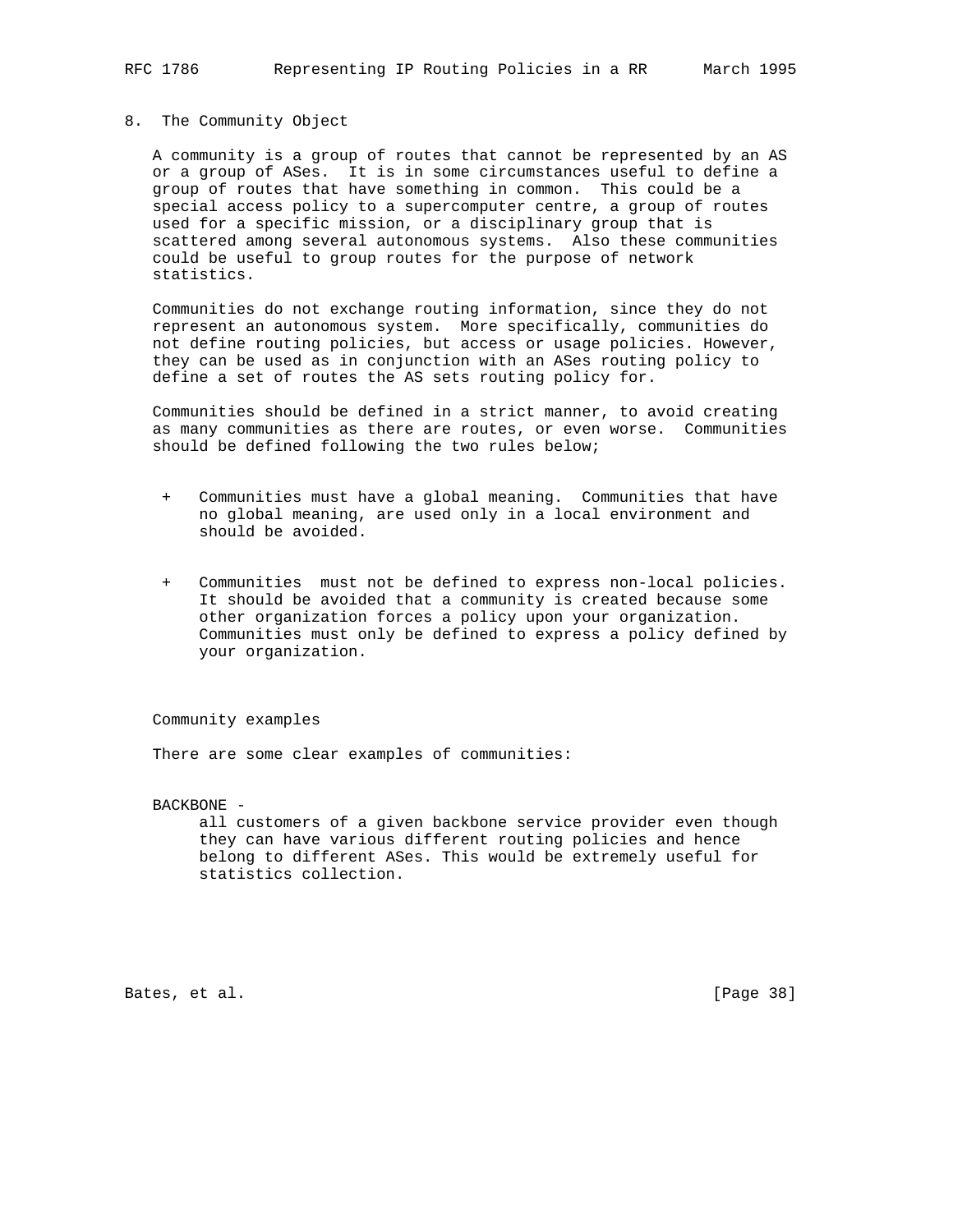### HEPNET -

 the High Energy Physics community partly shares infrastructure with other organizations, and the institutes it consists of are scattered all over Europe, often being part of a non HEPNET autonomous system. To allow statistics, access or part of a routing policy , a community HEPNET, consisting of all routes that are part of HEPNET, conveniently groups all these routes.

#### NSFNET -

 the National Science Foundation Network imposes an acceptable use policy on routes that wish to make use of it. A community NSFNET could imply the set of routes that comply with this policy.

# MULTI -

 a large multinational corporation that does not have its own internal infrastructure, but connects to the various parts of its organizations by using local service providers that connect them all together, may decide to define a community to restrict access to their networks, only by networks that are part of this community. This way a corporate network could be defined on shared infrastructure. Also, this community could be used by any of the service providers to do statistics for the whole of the corporation, for instance to do topology or bandwidth planning.

 Similar to Autonomous systems, each community is represented in the RIPE database by both a community object and community tags on the route objects representing the routes belonging to the community. The community object stores descriptive, administrative and contact information about the community.

 The community tags on the route objects define the set of routes belonging to a community. A route can have multiple community tags. The community tags can only be created and updated by the "guardian" of the community and not by those directly responsible for the particular network. This ensures that community guardians remain in control of community membership.

 Here's an example of how this might be represented in terms of the community tags within the network object. We have an example where the route 192.16.199.0/24 has a single routing policy (i.e. that of AS 1104), but is part of several different communities of interest. We use the tag "comm-list" to represent the list of communities associated with this route. NIKHEF-H uses the service provider SURFNET (a service provider with customers with more than one routing

Bates, et al. [Page 39]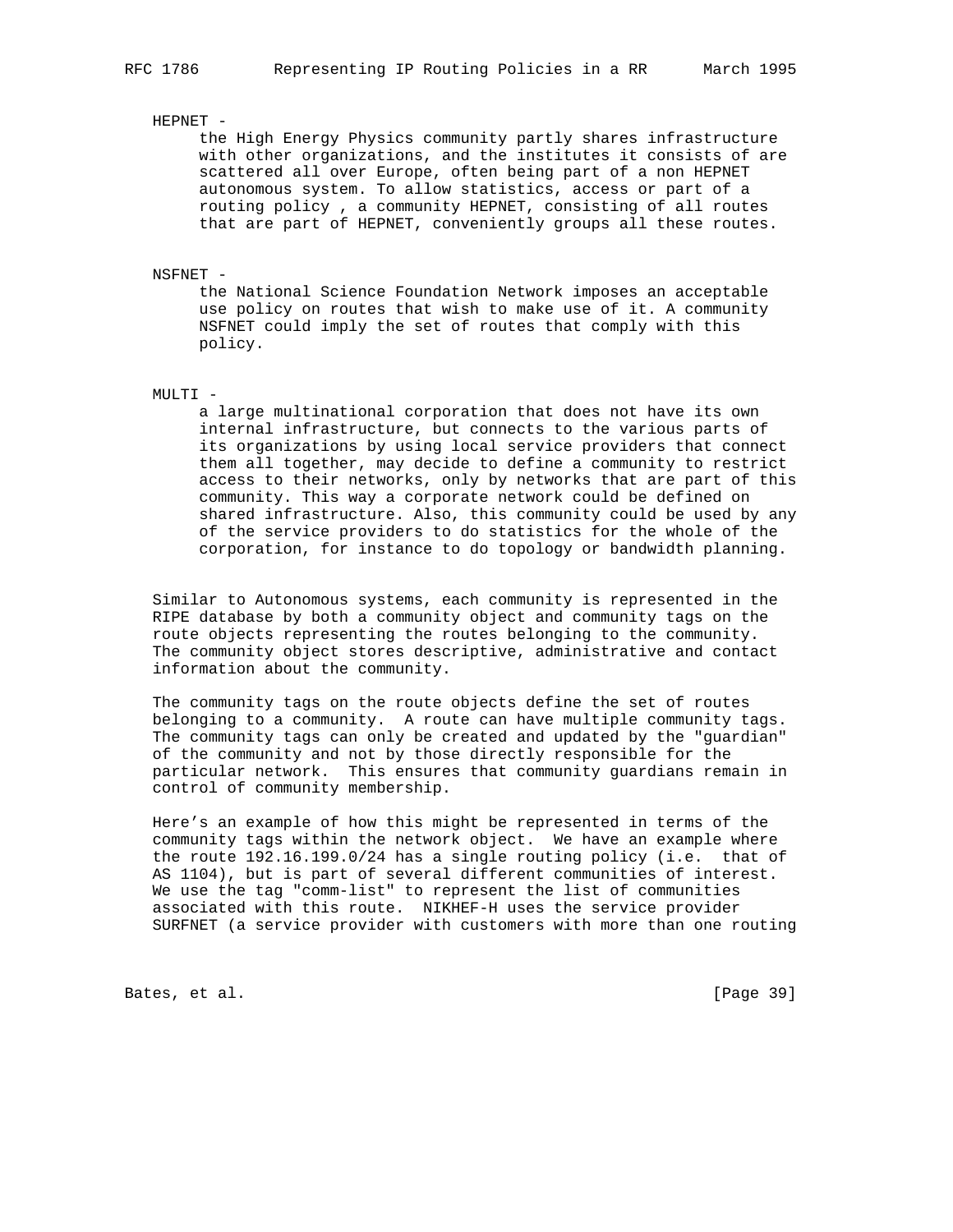policy), is also part of the High Energy Physics community as well as having the ability to access the Supercomputer at CERN (the community 'CERN-SUPER', is somewhat national, but is intended as an example of a possible use of an access policy constraint).

Example:

| route:     | 192.16.199.0/24           |  |
|------------|---------------------------|--|
| descr:     | Local Ethernet            |  |
| descr:     | NIKHEF section H          |  |
| origin:    | AS1104                    |  |
| comm-list: | HEPNET CERN-SUPER SURFNET |  |
| changed:   | ripe-dbm@ripe.net 920604  |  |
| source:    | R T P F.                  |  |

 In the above examples some communities have been defined. The community object itself will take the following format:

Example:

| community:  | SURFNET                         |
|-------------|---------------------------------|
| descr:      | Dutch academic research network |
| authority:  | SURFnet B.V.                    |
| quardian:   | comm-quardian@surfnet.nl        |
| $admin-c$ : | Erik-Jan Bos                    |
| $tech-c$ :  | Erik-Jan Bos                    |
| changed:    | ripe-dbm@ripe.net 920604        |
| source:     | RTPE                            |
|             |                                 |

For a complete explanation of the syntax please refer to Appendix B.

Bates, et al. [Page 40]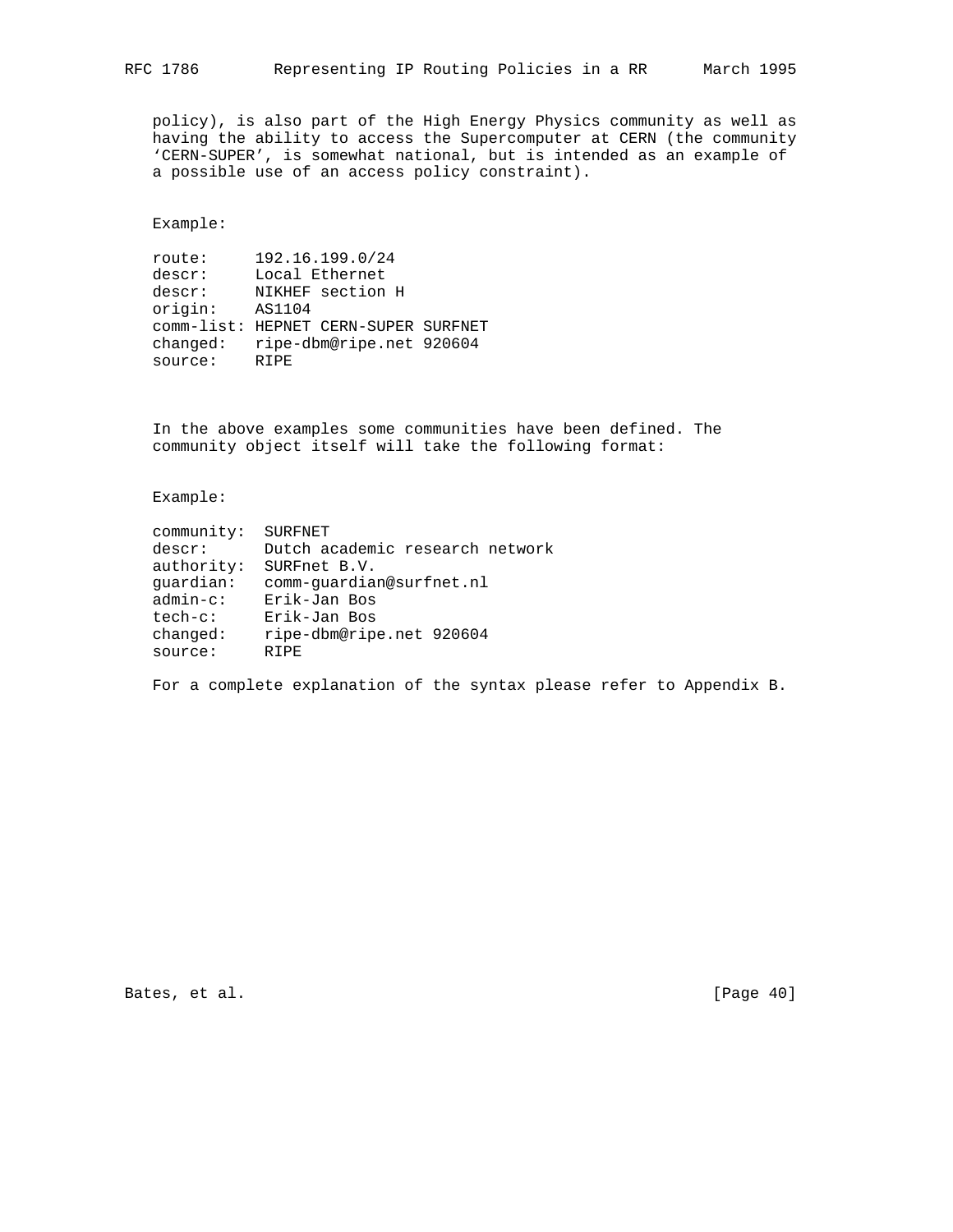9. Representation of Routing Policies

 Routing policies of an AS are represented in the autonomous system object. Initially we show some examples, so the reader is familiar with the concept of how routing information is represented, used and derived. Refer to Appendix A, for the full syntax of the "aut-num" object.

 The topology of routing exchanges is represented by listing how routing information is exchanged with each neighboring AS. This is done separately for both incoming and outgoing routing information. In order to provide backup and back door paths a relative cost is associated with incoming routing information.

Example 1:

AS1------AS2

 This specifies a simple routing exchange of two presumably isolated ASes. Even if either of them has routing information about routes in ASes other than AS1 and AS2, none of that will be announced to the other.

| $aut-number:$ | AS1                     |
|---------------|-------------------------|
| as-out:       | to AS2 announce AS1     |
| $as-in:$      | from AS2 100 accept AS2 |

 aut-num: AS2 as-out: to AS1 announce AS2 as-in: from AS1 100 accept AS1

 The number 100 in the in-bound specifications is a relative cost, which is used for backup and back door routes. The absolute value is of no significance. The relation between different values within the same AS object is. A lower value means a lower cost. This is consciously similar to the cost based preference scheme used with DNS MX RRs.

Example 2:

 Now suppose that AS2 is connected to one more AS, besides AS1, and let's call that AS3:

Bates, et al. [Page 41]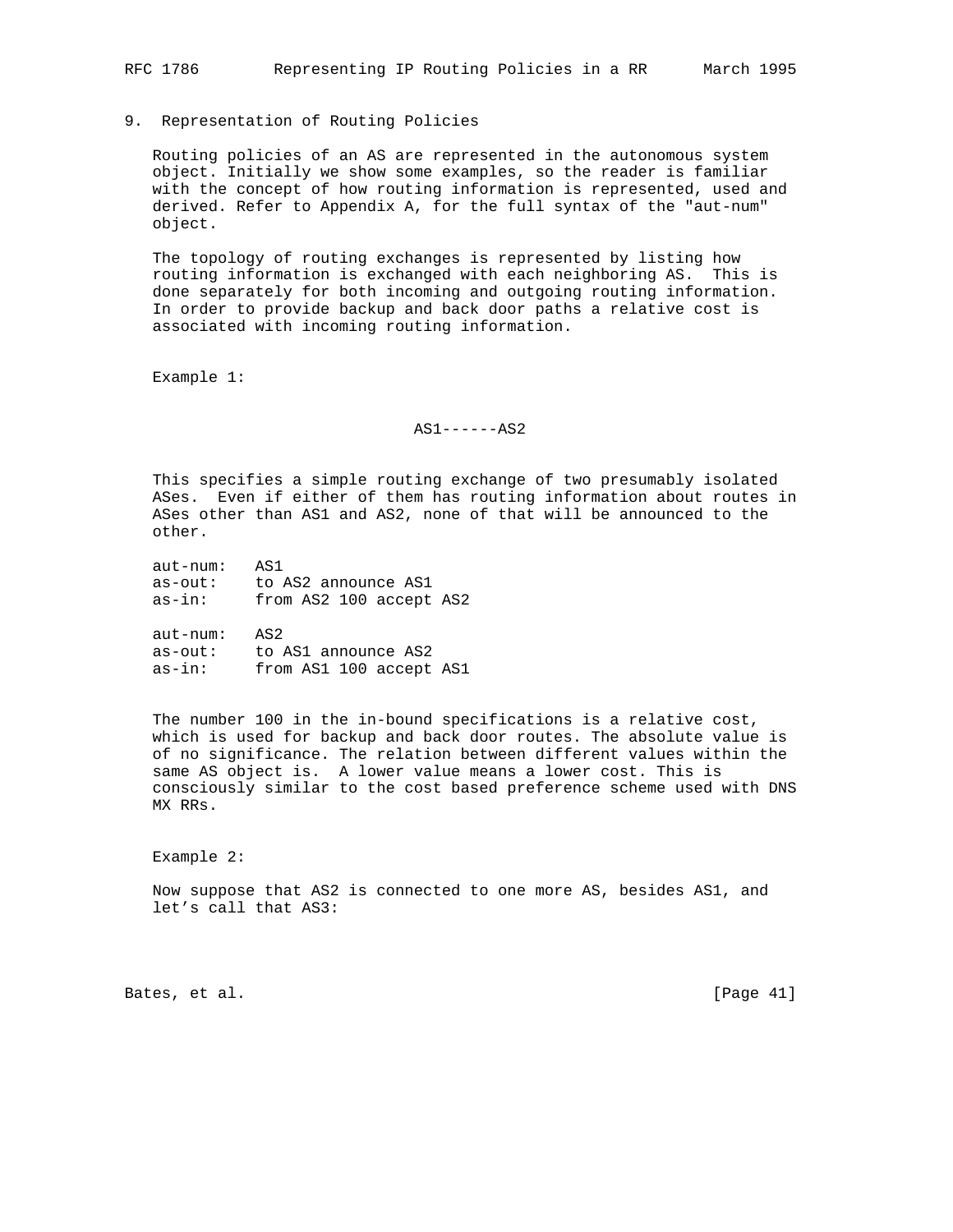AS1------AS2------AS3

In this case there are two reasonable routing policies:

- a) AS2 just wants to exchange traffic with both AS1 and AS3 itself without passing traffic between AS1 and AS3.
- b) AS2 is willing to pass traffic between AS3 and AS1, thus acting as a transit AS

Example 2a:

 In the first case AS1's representation in the routing registry will remain unchanged as will be the part of AS2's representation describing the routing exchange with AS1. A description of the additional routing exchange with AS3 will be added to AS2's representation:

| aut-num:      | AS1                     |
|---------------|-------------------------|
| $as$ - $out:$ | to AS2 announce AS1     |
| $as-in:$      | from AS2 100 accept AS2 |
| $aut-num:$    | AS2                     |
| $as$ - $out:$ | to AS1 announce AS2     |
| $as-in:$      | from AS1 100 accept AS1 |
| $as$ - $out:$ | to AS3 announce AS2     |
| $as-in:$      | from AS3 100 accept AS3 |
| aut-num:      | AS3                     |
| as-out:       | to AS2 announce AS3     |
| $as-in:$      | from AS2 100 accept AS2 |

 Note that in this example, AS2 keeps full control over its resources. Even if AS3 and AS1 were to allow each others routes in from AS2, the routing information would not flow because AS2 is not announcing it. Of course AS1 and AS3 could just send traffic to each other to AS2 even without AS2 announcing the routes, hoping that AS2 will forward it correctly. Such questionable practices however are beyond the scope of this document.

Bates, et al. [Page 42]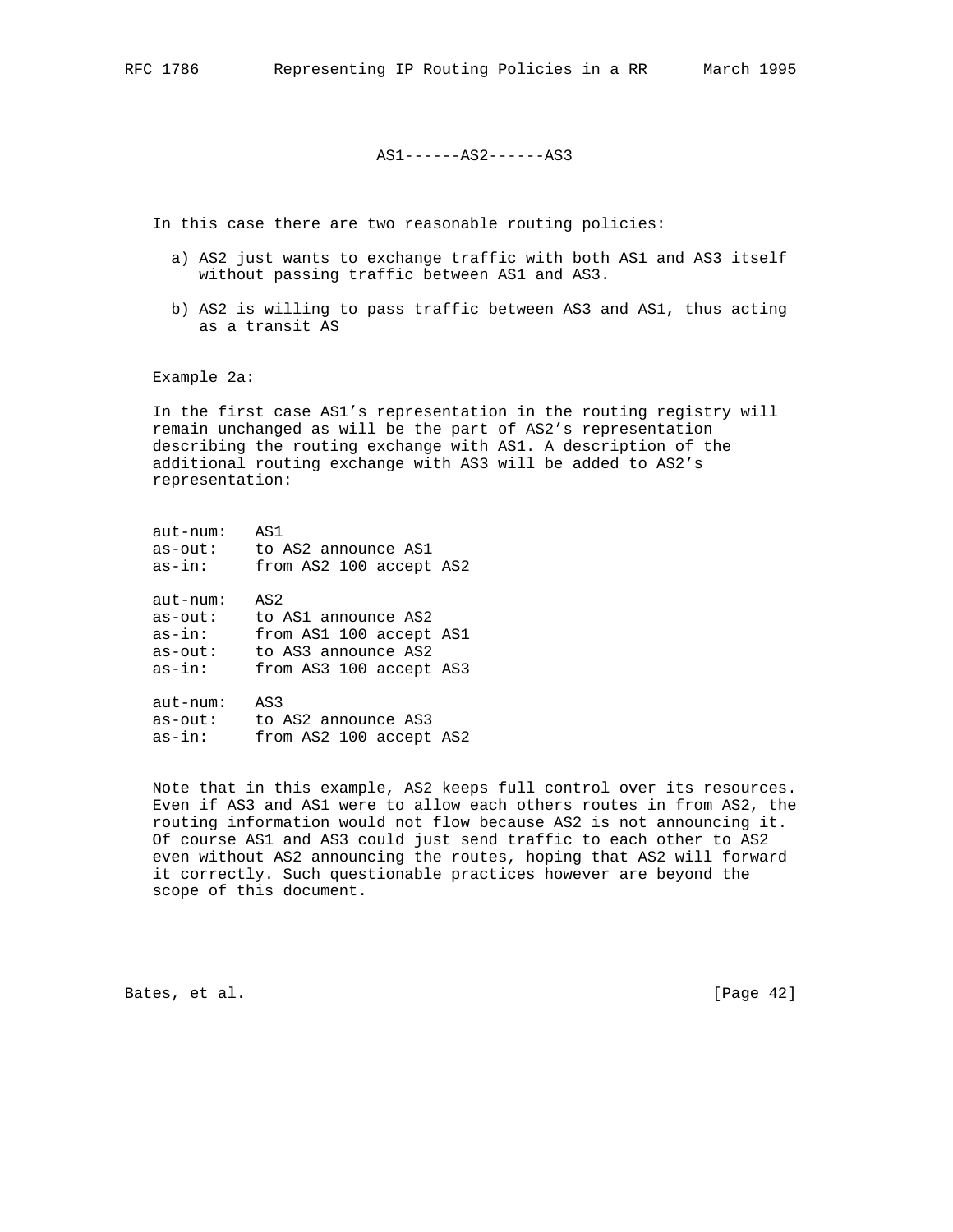Example 2b:

 If contrary to the previous case, AS1 and AS3 are supposed to have connectivity to each other via AS2, all AS objects have to change:

 aut-num: AS1 as-out: to AS2 announce AS1 as-in: from AS2 100 accept AS2 AS3 aut-num: AS2 as-out: to AS1 announce AS2 AS3 as-in: from AS1 100 accept AS1 as-out: to AS3 announce AS2 AS1 as-in: from AS3 100 accept AS3 aut-num: AS3 as-out: to AS2 announce AS3 as-in: from AS2 100 accept AS1 AS2

 Note that the amount of routing information exchanged with a neighbor AS is defined in terms of routes belonging to ASes. In BGP terms this is the AS where the routing information originates and the originating AS information carried in BGP could be used to implement the desired policy. However, using BGP or the BGP AS-path information is not required to implement the policies thus specified. Configurations based on route lists can easily be generated from the database. The AS path information, provided by BGP can then be used as an additional checking tool as desired.

 The specification understands one special expression and this can be expressed as a boolean expression:

 ANY - means any routing information known. For output this means that all routes an AS knows about are announced. For input it means that anything is accepted from the neighbor AS.

Bates, et al. [Page 43]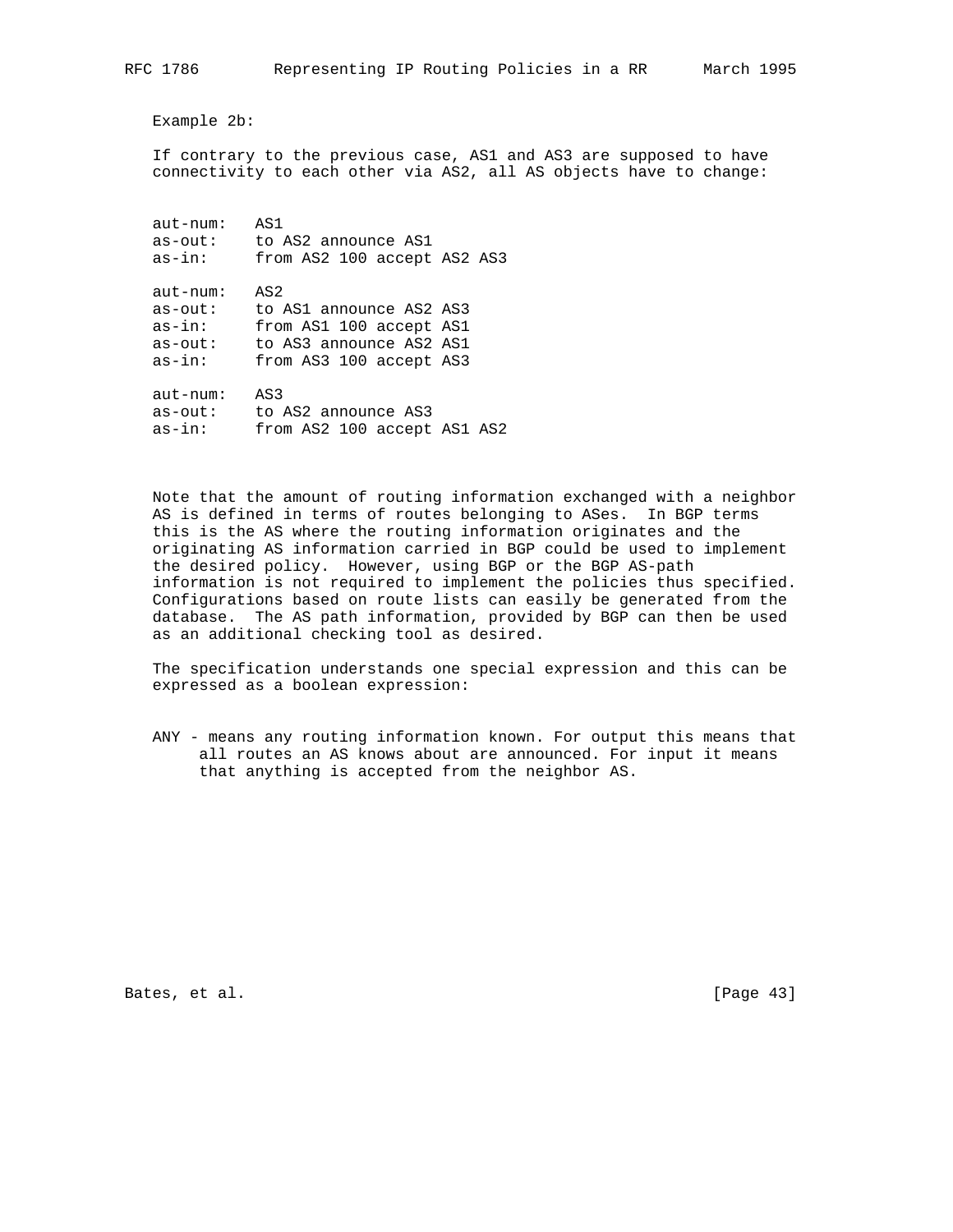Example 3:

 AS4 is a stub customer AS, which only talks to service provider AS123.



 aut-num: AS4 as-out: to AS123 announce AS4 as-in: from AS123 100 accept ANY

 aut-num: AS123 as-in: from AS4 100 accept AS4 as-out: to AS4 announce ANY <further neighbors>

 Since AS4 has no other way to reach the outside world than AS123 it is not strictly necessary for AS123 to send routing information to AS4. AS4 can simply send all traffic for which it has no explicit routing information to AS123 by default. This strategy is called default routing. It is expressed in the routing registry by adding one or more default tags to the autonomous system which uses this strategy. In the example above this would look like:

 aut-num: AS4 as-out: to AS123 announce AS4 default: AS123 100

 aut-num: AS123 as-in: from AS4 100 accept AS4 <further neighbors>

Bates, et al. [Page 44]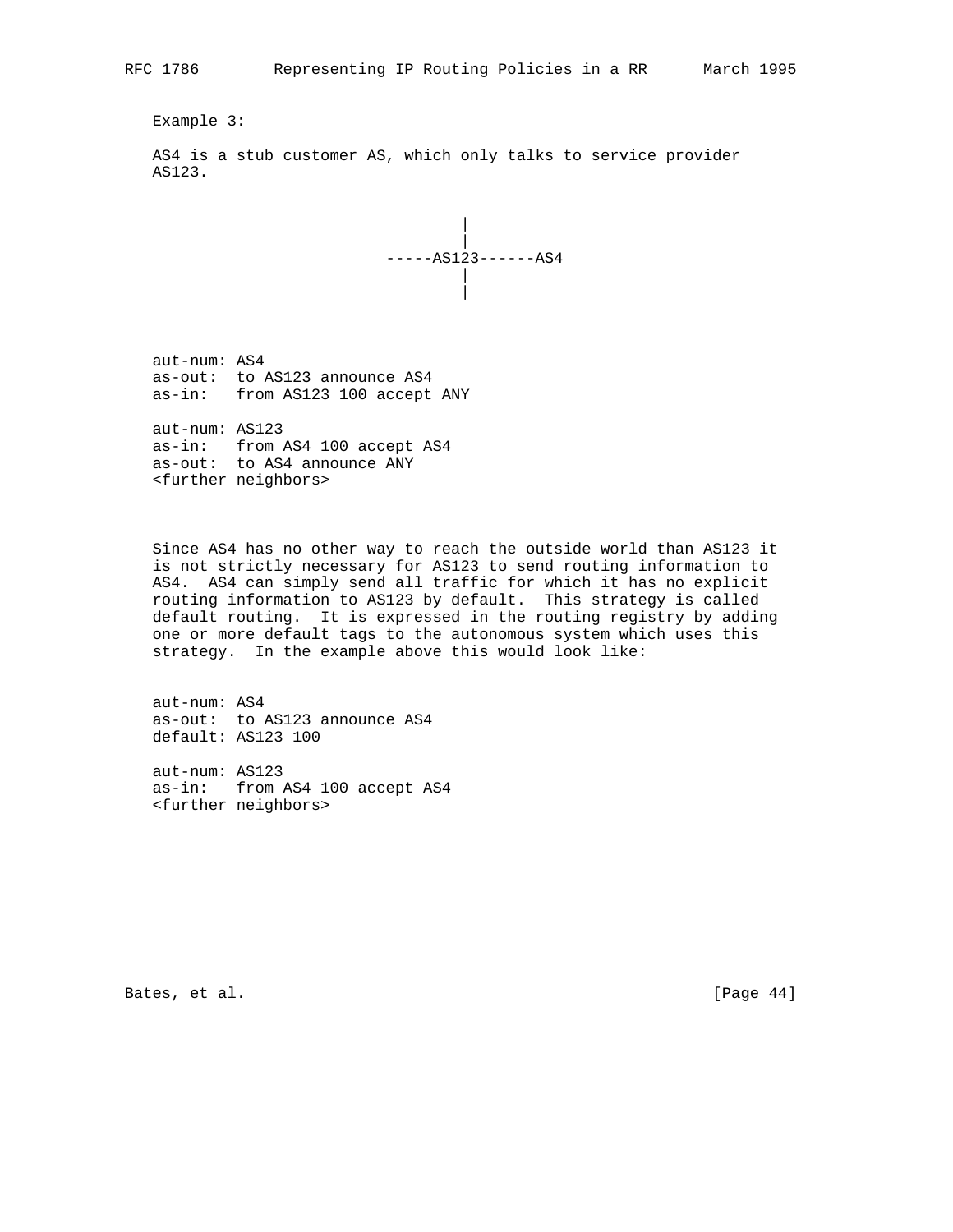Example 4:

 AS4 now connects to a different operator, AS5. AS5 uses AS123 for outside connectivity but has itself no direct connection to AS123. AS5 traffic to and from AS123 thus has to pass AS4. AS4 agrees to act as a transit AS for this traffic.

$$
\begin{array}{c|c}\n & \\
 \hline\n & \\
 - & \\
 \hline\n & \\
 \hline\n & \\
 \hline\n & \\
 \hline\n & \\
 \hline\n & \\
 \hline\n & \\
 \hline\n & \\
 \hline\n & \\
 \hline\n & \\
 \hline\n & \\
 \hline\n & \\
 \hline\n & \\
 \hline\n & \\
 \hline\n & \\
 \hline\n & \\
 \hline\n & \\
 \hline\n & \\
 \hline\n & \\
 \hline\n & \\
 \hline\n & \\
 \hline\n & \\
 \hline\n & \\
 \hline\n & \\
 \hline\n & \\
 \hline\n & \\
 \hline\n & \\
 \hline\n & \\
 \hline\n & \\
 \hline\n & \\
 \hline\n & \\
 \hline\n & \\
 \hline\n & \\
 \hline\n & \\
 \hline\n & \\
 \hline\n & \\
 \hline\n & \\
 \hline\n & \\
 \hline\n & \\
 \hline\n & \\
 \hline\n & \\
 \hline\n & \\
 \hline\n & \\
 \hline\n & \\
 \hline\n & \\
 \hline\n & \\
 \hline\n & \\
 \hline\n & \\
 \hline\n & \\
 \hline\n & \\
 \hline\n & \\
 \hline\n & \\
 \hline\n & \\
 \hline\n & \\
 \hline\n & \\
 \hline\n & \\
 \hline\n & \\
 \hline\n & \\
 \hline\n & \\
 \hline\n & \\
 \hline\n & \\
 \hline\n & \\
 \hline\n & \\
 \hline\n & \\
 \hline\n & \\
 \hline\n & \\
 \hline\n & \\
 \hline\n & \\
 \hline\n & \\
 \hline\n & \\
 \hline\n & \\
 \hline\n & \\
 \hline\n & \\
 \hline\n & \\
 \hline\n & \\
 \hline\n & \\
 \hline\n & \\
 \hline\n & \\
 \hline\n & \\
 \hline\n & \\
 \hline\n & \\
 \hline\n & \\
 \hline\n & \\
 \hline\n & \\
 \hline\n & \\
 \hline\n & \\
 \hline\n & \\
 \hline\n & \\
 \hline\n & \\
 \hline\n & \\
 \hline\n & \\
 \hline\n & \\
 \hline\n &
$$

| $aut-num:$    | AS4                              |
|---------------|----------------------------------|
| $as$ - $out:$ | to AS123 announce AS4 AS5        |
| $as-in:$      | from AS123 100 accept ANY        |
| $as$ - $out:$ | to AS5 announce ANY              |
| $as-in:$      | from AS5 50 accept AS5           |
| $aut-number:$ | AS5                              |
| $as-in:$      | from AS4 100 accept ANY          |
| $as$ - $out:$ | to AS4 announce AS5              |
| $aut-number:$ | AS123                            |
| $as-in:$      | from AS4 100 accept AS4 AS5      |
| $as$ - $out:$ | to AS4 announce ANY              |
|               | <further neighbors=""></further> |

 Now AS4 has two sources of external routing information. AS5 which provides only information about its own routes and AS123 which provides information about the external world. Note that AS4 accepts information about AS5 from both AS123 and AS5 although AS5 information cannot come from AS123 since AS5 is connected only via AS4 itself. The lower cost of 50 for the announcement from AS5 itself compared to 100 from AS123 ensures that AS5 is still believed even in case AS123 will unexpectedly announce AS5.

 In this example too, default routing can be used by AS5 much like in the previous example. AS4 can also use default routing towards AS123:

Bates, et al. [Page 45]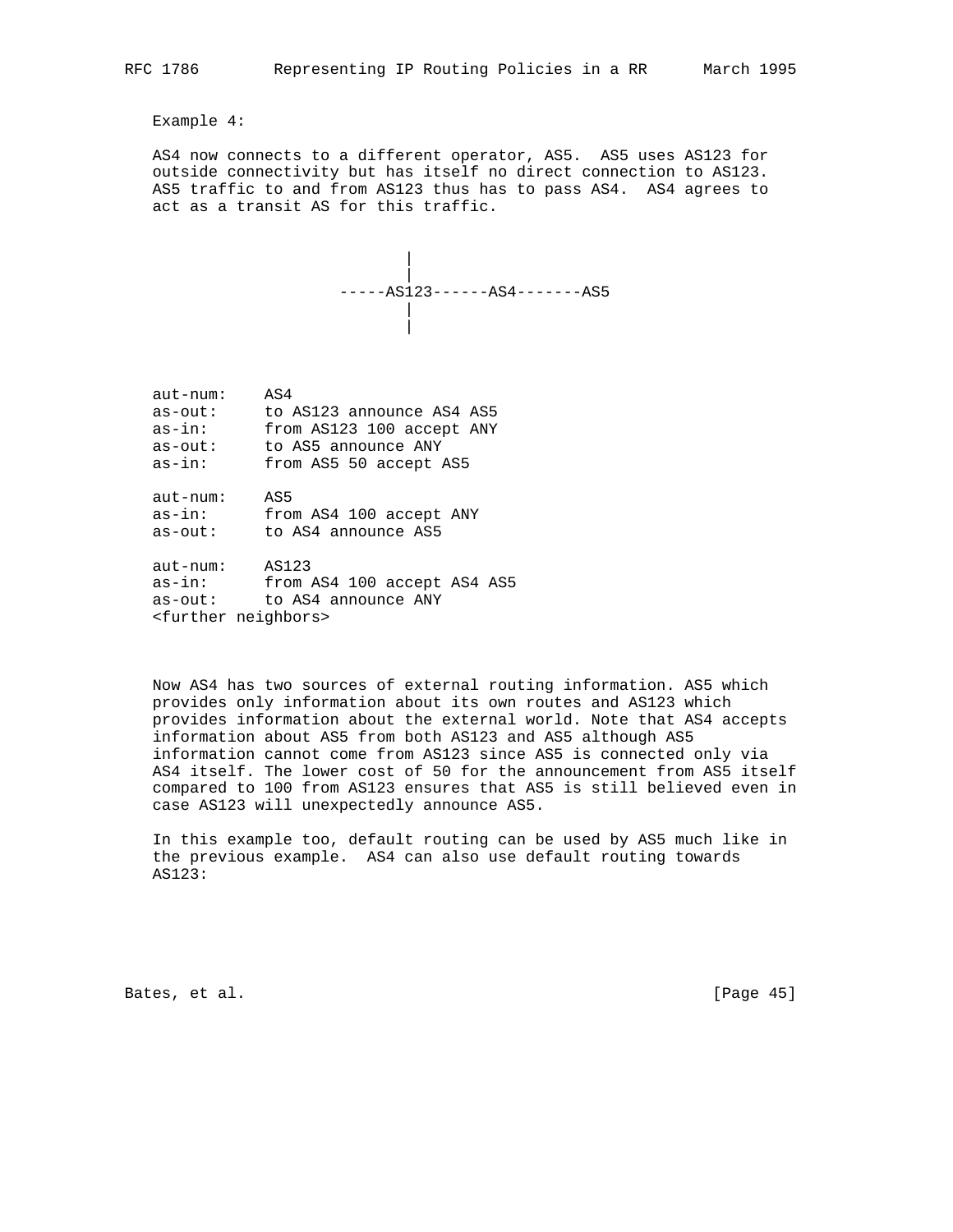aut-num: AS4 as-out: to AS123 announce AS4 AS5 default: AS123 11 as-in: from AS5 50 accept AS5

Note no announcements to AS5, they default to us.

| $aut-number:$ | AS5                 |
|---------------|---------------------|
| as-out:       | to AS4 announce AS5 |
| default:      | AS4 100             |

 aut-num: AS123 as-in: from AS4 100 announce AS4 AS5 <further neighbors>

 Note that the relative cost associated with default routing is totally separate from the relative cost associated with in-bound announcements. The default route will never be taken if an explicit route is known to the destination. Thus an explicit route can never have a higher cost than the default route. The relative cost associated with the default route is only useful in those cases where one wants to configure multiple default routes for redundancy.

 Note also that in this example the configuration using default routes has a subtly different behavior than the one with explicit routes: In case the AS4-AS5 link fails AS4 will send traffic to AS5 to AS123 when using the default configuration. Normally this makes not much difference as there will be no answer and thus little traffic. With certain datagram applications which do not require acknowledgments however, significant amounts of traffic may be uselessly directed at AS123. Similarly default routing should not be used if there are stringent security policies which prescribe any traffic intended for AS5 to ever touch AS123.

 Once the situation gets more complex using default routes can lead to unexpected results or even defeat the routing policies established when links fail. As an example consider how Example 5a) below could be implemented using default routing. Therefore, generally it can be said that default routing should only be used in very simple topologies.

Bates, et al. [Page 46]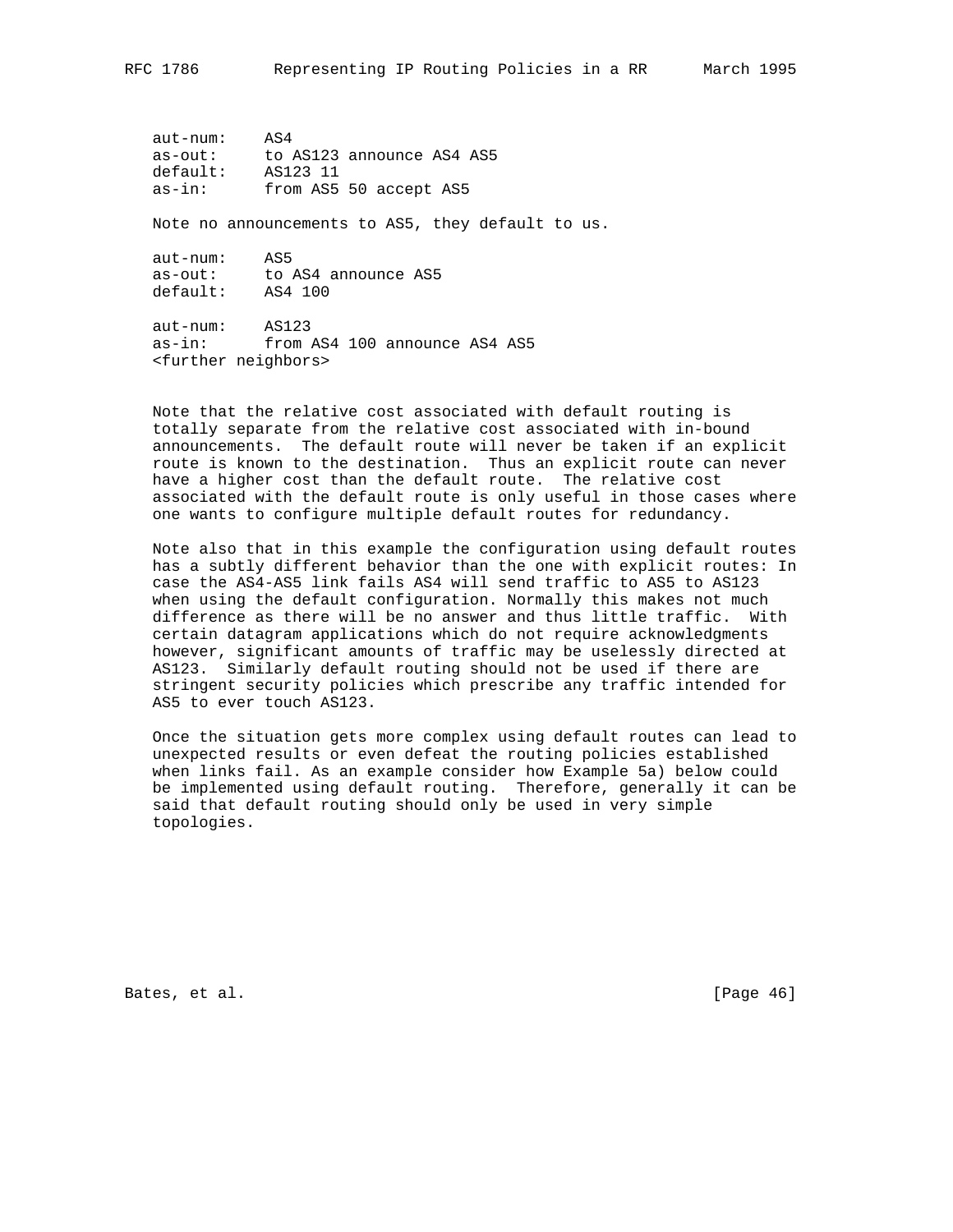Example 5:

 In a different example AS4 has a private connection to AS6 which in turn is connected to the service provider AS123:



There are a number of policies worth examining in this case:

- a) AS4 and AS6 wish to exchange traffic between themselves exclusively via the private link between themselves; such traffic should never pass through the backbone (AS123). The link should never be used for transit traffic, i.e. traffic not both originating in and destined for AS4 and AS6.
- b) AS4 and AS6 wish to exchange traffic between themselves via the private link between themselves. Should the link fail, traffic between AS4 and AS6 should be routed via AS123. The link should never be used for transit traffic.
- c) AS4 and AS6 wish to exchange traffic between themselves via the private link between themselves. Should the link fail, traffic between AS4 and AS6 should be routed via AS123. Should the connection between AS4 and AS123 fail, traffic from AS4 to destinations behind AS123 can pass through the private link and AS6's connection to AS123.
- d) AS4 and AS6 wish to exchange traffic between themselves via the private link between themselves. Should the link fail, traffic between AS4 and AS6 should be routed via AS123. Should the backbone connection of either AS4 or AS6 fail, the traffic of the disconnected AS should flow via the other AS's backbone connection.

Bates, et al. [Page 47]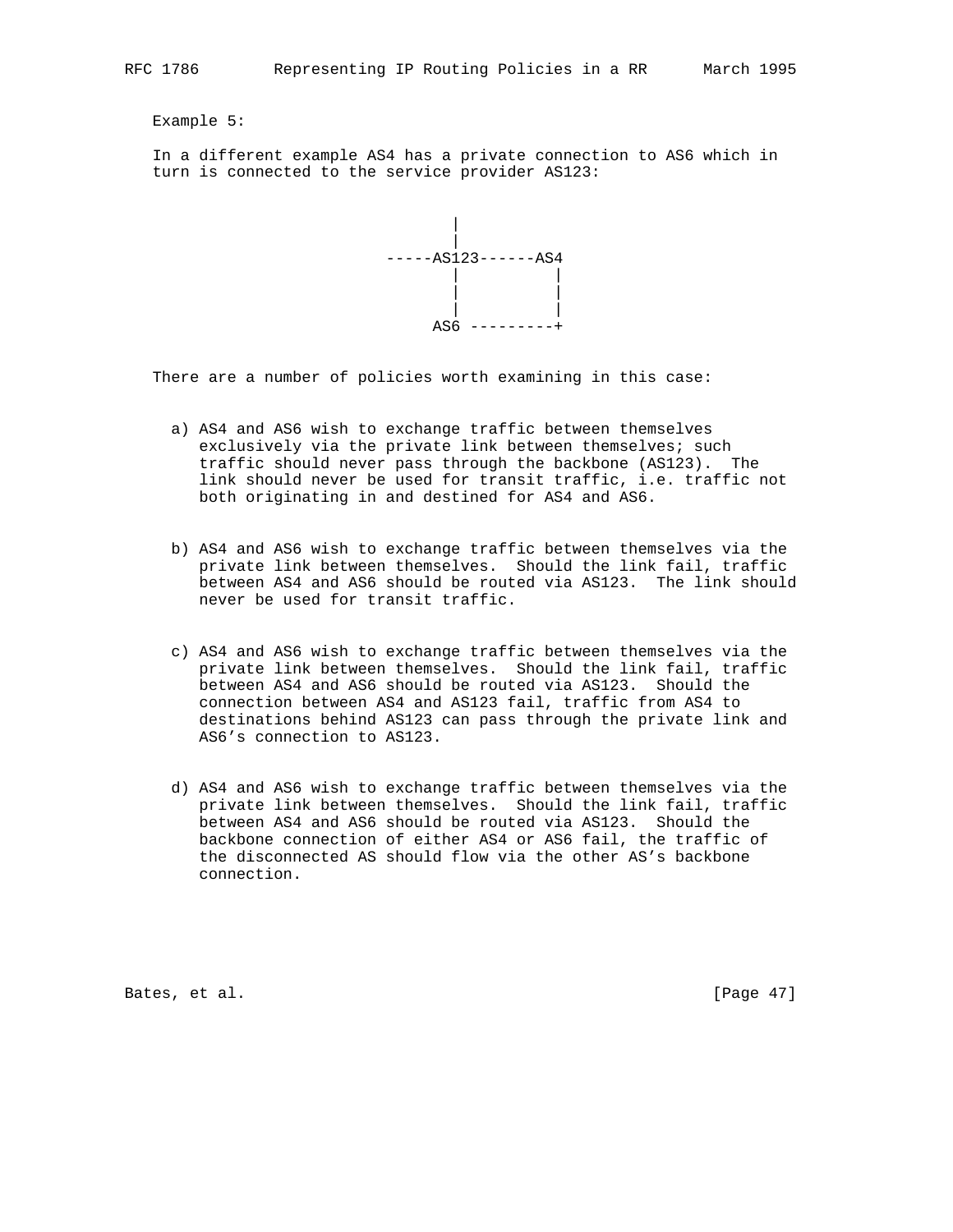Example 5a:

| aut-num: | AS4                              |
|----------|----------------------------------|
| as-in:   | from AS123 100 accept NOT AS6    |
| as-out:  | to AS123 announce AS4            |
| as-in:   | from AS6 50 accept AS6           |
| as-out:  | to AS6 announce AS4              |
| aut-num: | AS123                            |
| as-in:   | from AS4 100 accept AS4          |
| as-out:  | to AS4 announce ANY              |
| as-in:   | from AS6 100 accept AS6          |
| as-out:  | to AS6 announce ANY              |
|          | <further neighbors=""></further> |
| aut-num: | AS6                              |
| as-in:   | from AS123 100 accept NOT AS4    |
| as-out:  | to AS123 announce AS6            |
| as-in:   | from AS4 50 accept AS4           |

as-out: to AS4 announce AS6

 Note that here the configuration is slightly inconsistent. AS123 will announce AS6 to AS4 and AS4 to AS6. These announcements will be filtered out on the receiving end. This will implement the desired policy. Consistency checking tools might flag these cases however.

Bates, et al. [Page 48]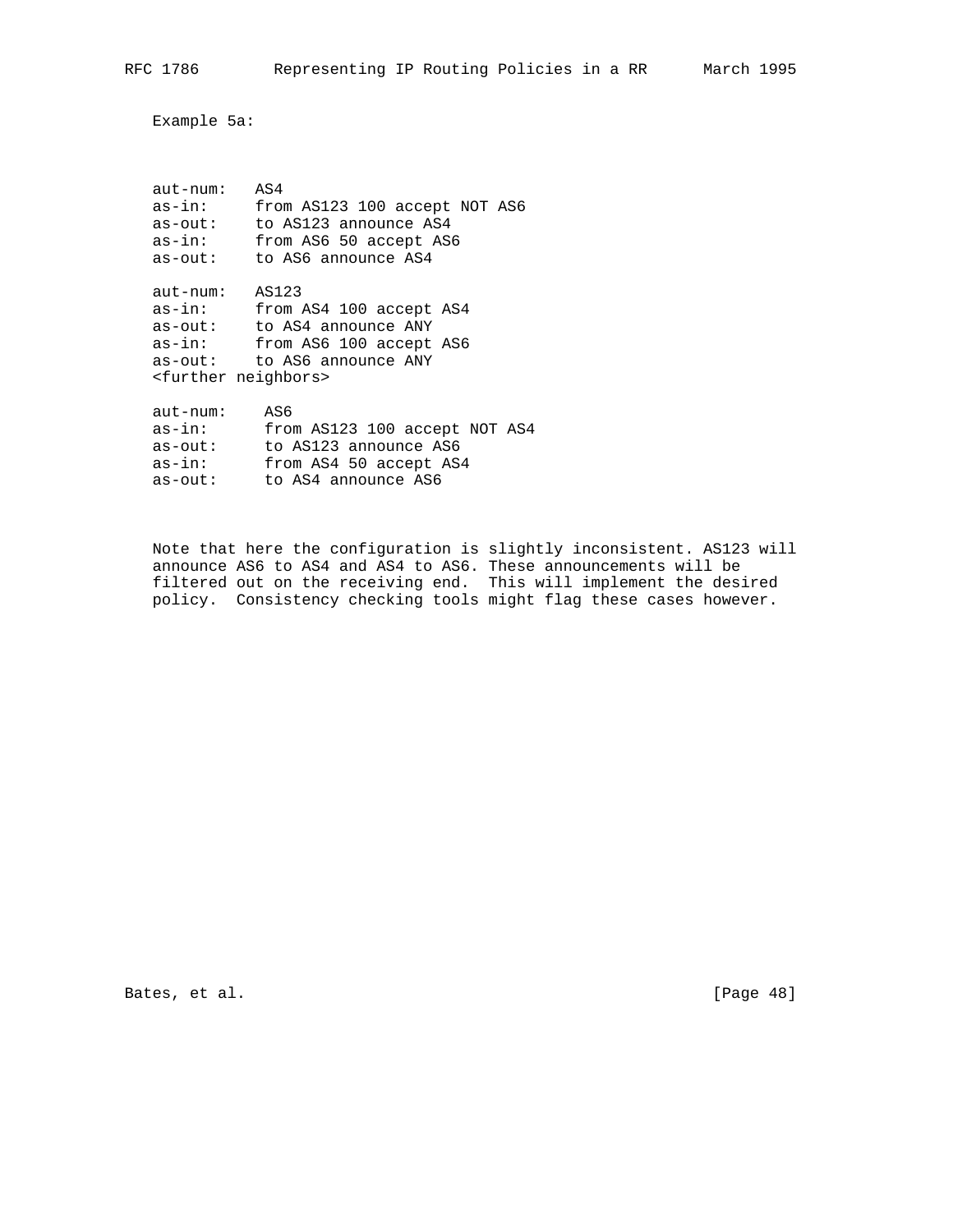Example 5b:

| aut-num:                         | AS4                       |
|----------------------------------|---------------------------|
| as-in:                           | from AS123 100 accept ANY |
| as-out:                          | to AS123 announce AS4     |
| as-in:                           | from AS6 50 accept AS6    |
| as-out:                          | AS6 AS4                   |
| aut-num: AS123                   |                           |
|                                  | $as-in:$ $AS4$ 100 $AS4$  |
| as-out: AS4 ANY                  |                           |
|                                  | as-in: AS6 100 AS6        |
| as-out: AS6 ANY                  |                           |
| <further neighbors=""></further> |                           |
| aut-num:                         | AS6                       |
| as-in:                           | from AS123 100 accept ANY |
| as-out:                          | to AS123 announce AS6     |
| as-in:                           | from AS4 50 accept AS4    |
| as-out:                          | to AS4 announce AS6       |

 The thing to note here is that in the ideal operational case, 'all links working' AS4 will receive announcements for AS6 from both AS123 and AS6 itself. In this case the announcement from AS6 will be preferred because of its lower cost and thus the private link will be used as desired. AS6 is configured as a mirror image.

Bates, et al. [Page 49]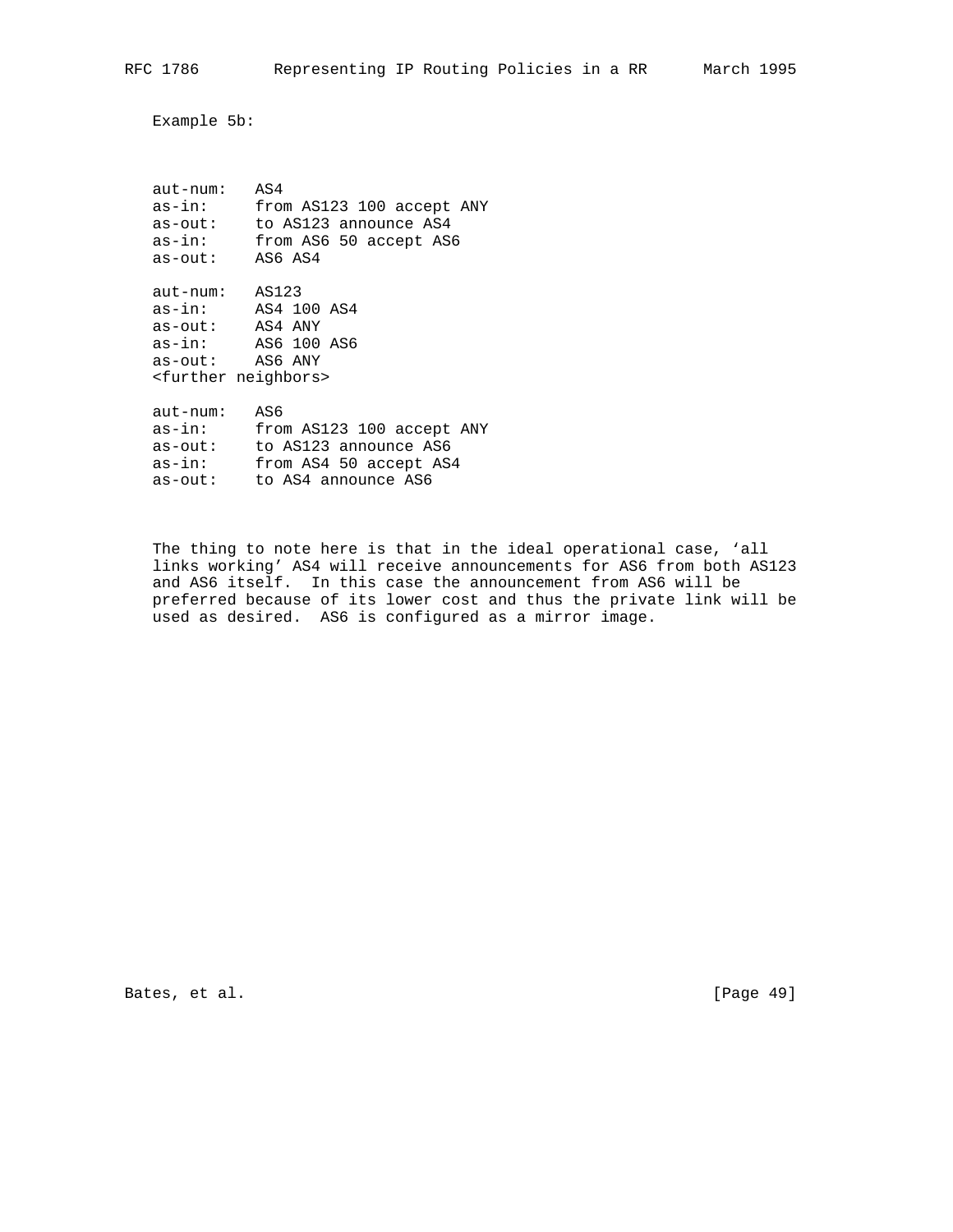Example 5c:

 The new feature here is that should the connection between AS4 and AS123 fail, traffic from AS4 to destinations behind AS123 can pass through the private link and AS6's connection to AS123.

 aut-num: AS4 as-in: from AS123 100 accept ANY as-out: to AS123 announce AS4 as-in: from AS6 50 accept AS6 as-in: from AS6 110 accept ANY as-out: to AS6 AS4 aut-num: AS123 as-in: from AS4 1 accept AS4 as-out: to AS4 announce ANY as-in: from AS6 1 accept AS6 as-in: from AS6 2 accept AS4 as-out: to AS6 announce ANY <further neighbors> aut-num: AS6 as-in: from AS123 100 accept ANY as-out: to AS123 AS6 announce AS4 as-in: from AS4 50 accept AS4

as-out: to AS4 announce ANY

 Note that it is important to make sure to propagate routing information for both directions in backup situations like this. Connectivity in just one direction is not useful at all for almost all applications.

 Note also that in case the AS6-AS123 connection breaks, AS6 will only be able to talk to AS4. The symmetrical case (5d) is left as an exercise to the reader.

## 10. Future Extensions

 We envision that over time the requirements for describing routing policy will evolve. The routing protocols will evolve to support the requirements and the routing policy description syntax will need to evolve as well. For that purpose, a separate document will describe experimental syntax definitions for policy description. This document [14] will be updated when new objects or attributes are proposed or modified.

Bates, et al. [Page 50]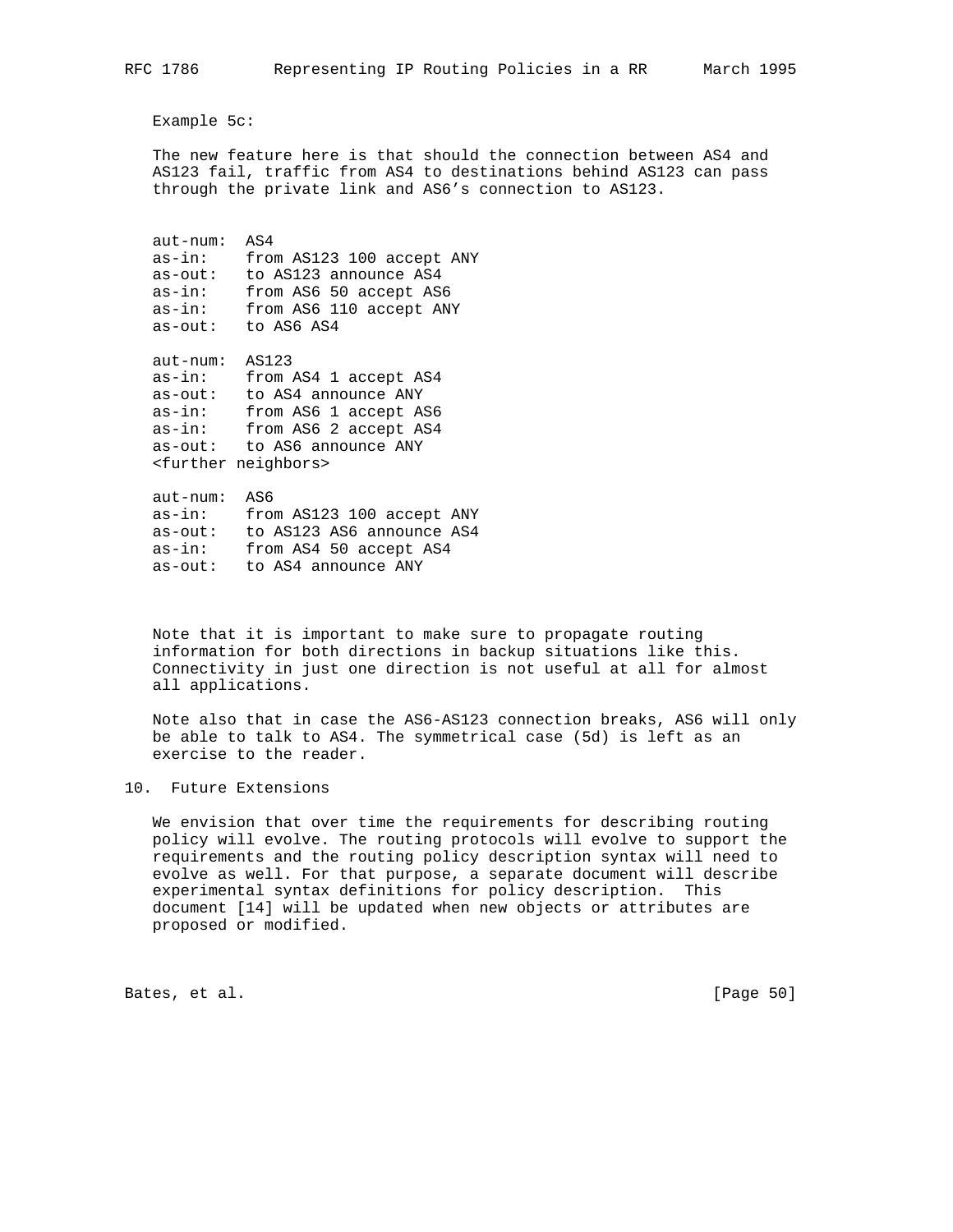# 11. References

- [1] Bates, T., Jouanigot, J-M., Karrenberg, D., Lothberg, P., Terpstra, M., "Representation of IP Routing Policies in the RIPE Database", RIPE-81, February 1993.
- [2] Merit Network Inc.,"Representation of Complex Routing Policies of an Autonomous System", Work in Progress, March 1994.
- [3] PRIDE Tools Release 1. See ftp.ripe.net:pride/tools/pride-tools-1.tar.Z.
- [4] Merit Inc. RRDB Tools. See rrdb.merit.edu:pub/meritrr/\*
- [5] The Network List Compiler. See dxcoms.cern.ch:pub/ripe-routing-wg/nlc-2.2d.tar
- [6] Lord, A., Terpstra, M., "RIPE Database Template for Networks and Persons", RIPE-119, October 1994.
- [7] Karrenberg, D., "RIPE Database Template for Domains", RIPE-49, April 1992.
- [8] Lougheed, K., Rekhter, Y., "A Border Gateway Protocol 3 (BGP- 3)", RFC1267, October 1991.
- [9] Rekhter, Y., Li, T., "A Border Gateway Protocol 4 (BGP-4)", RFC-1654, May 1994.
- [10] Bates, T., Karrenberg, D., Terpstra, M., "Support for Classless Internet Addresses in the RIPE Database", RIPE-121, October 1994.
- [11] Karrenberg, D., "Authorisation and Notification of Changes in the RIPE Database", RIPE-120, October 1994.
- [12] Bates, T., "Support of Guarded fields within the RIPE Database", ripe-117, July 1994.
- [13] Estrin, D., Li, T., Rekhter, Y., Varadhan, K., Zappala, D., "Source Demand Routing: Packet Format and Forwarding Specification (Version 1)", Work in Progress, March 1994.
- [14] Joncheray, L., "Experimental Objects and attributes for the Routing Registry", RIPE-182, October1994.
- [15] Bates, T., "Specifying an 'Internet Router' in the Routing

Bates, et al. [Page 51]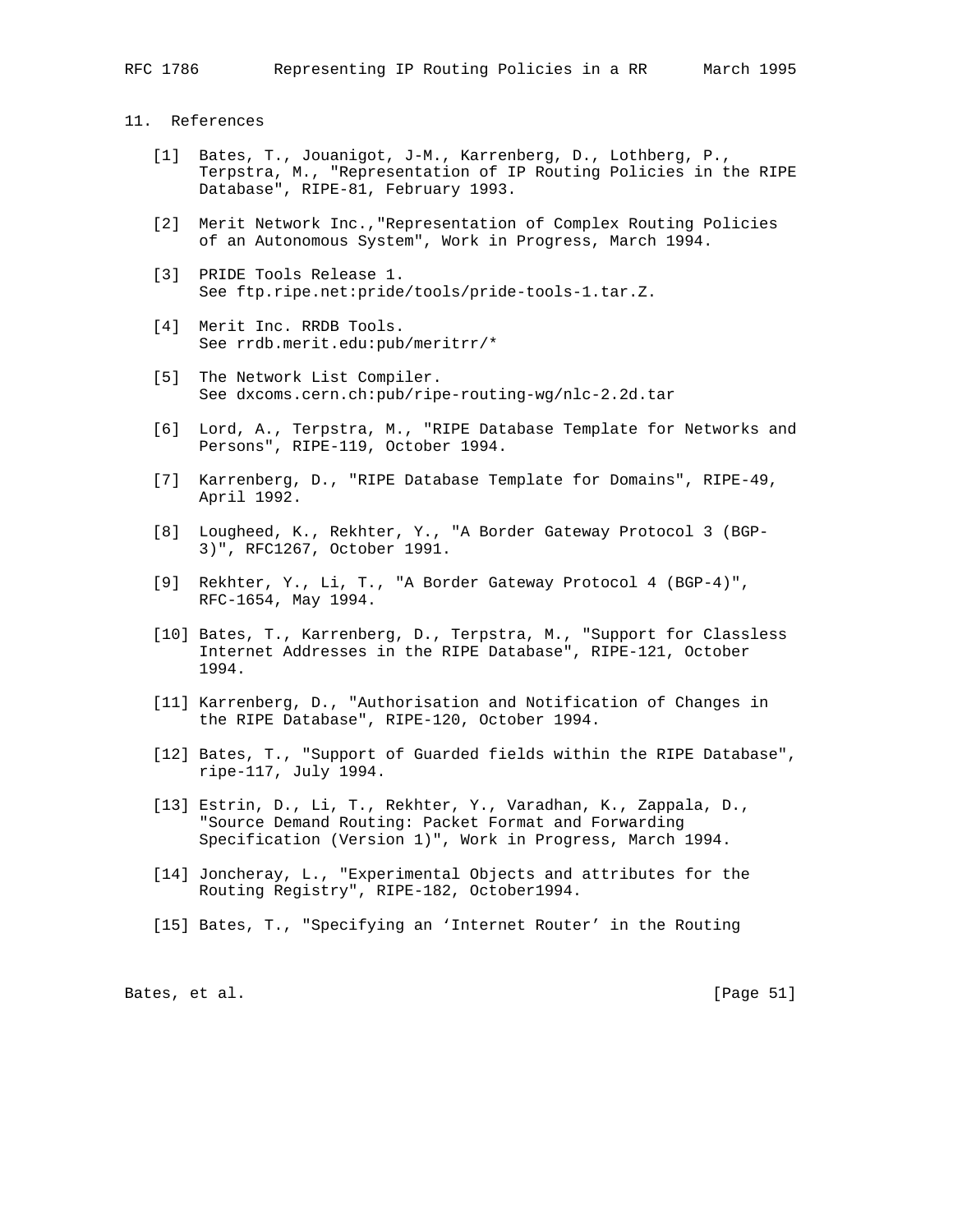Registry", RIPE-122, October 1994.

- [16] Bates, T., Karrenberg, D., Terpstra, M., "RIPE Database Transition Plan", RIPE-123, October 1994.
- 12. Security Considerations

Security issues are beyond the scope of this memo.

Bates, et al. [Page 52]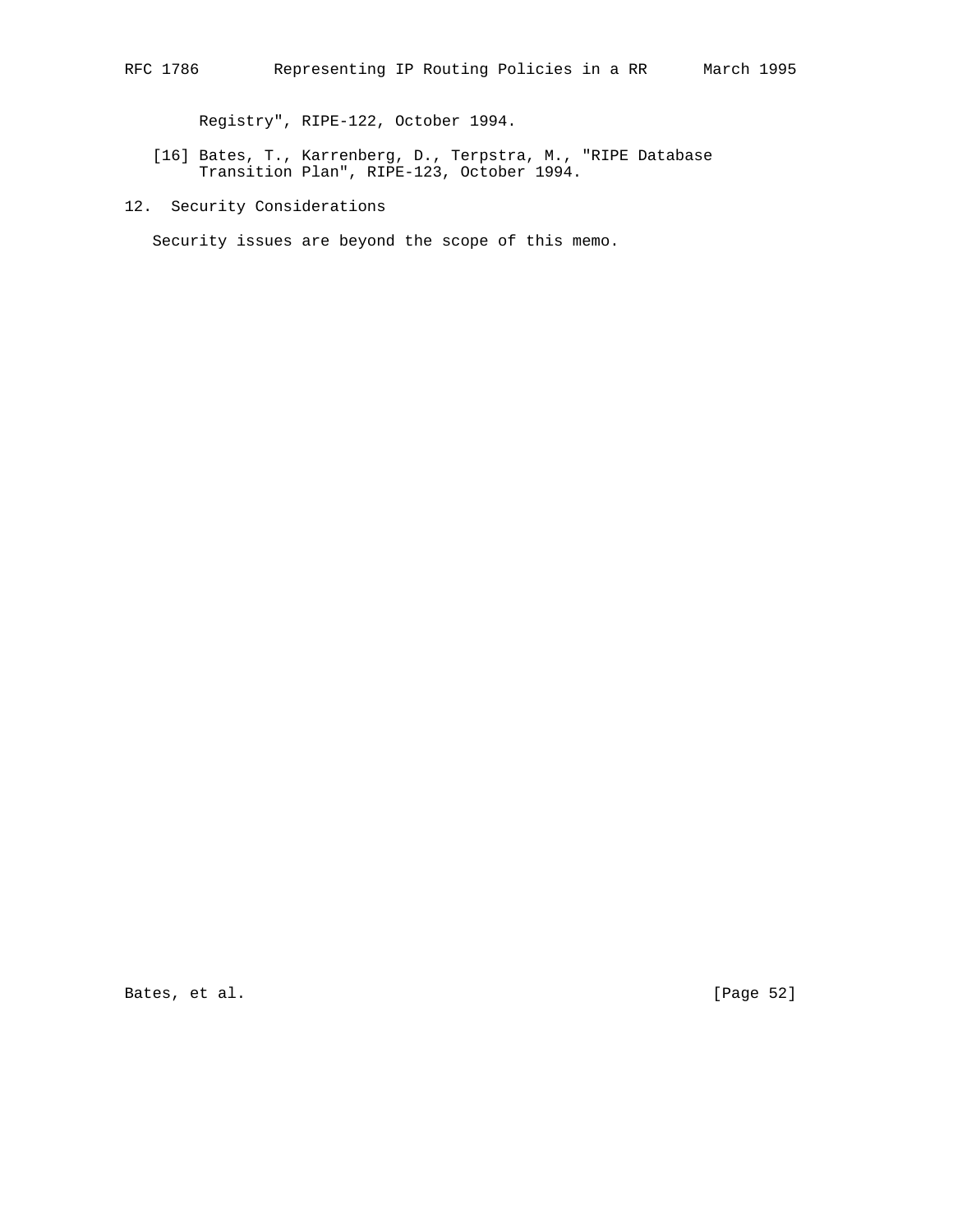13. Authors' Addresses

 Tony Bates MCI Telecommunications Corporation 2100 Reston Parkway Reston, VA 22094 USA +1 703 715 7521 Tony.Bates@mci.net

 Elise Gerich The University of Michigan Merit Computer Network 1075 Beal Avenue Ann Arbor, MI 48109 USA +1 313 936 2120 epg@merit.edu

 Laurent Joncheray The University of Michigan Merit Computer Network 1075 Beal Avenue Ann Arbor, MI 48109 USA +1 313 936 2065 lpj@merit.edu

 Jean-Michel Jouanigot CERN, European Laboratory for Particle Physics CH-1211 Geneva 23 Switzerland +41 22 767 4417 Jean-Michel.Jouanigot@cern.ch

 Daniel Karrenberg RIPE Network Coordination Centre Kruislaan 409 NL-1098 SJ Amsterdam The Netherlands +31 20 592 5065 D.Karrenberg@ripe.net

Bates, et al. [Page 53]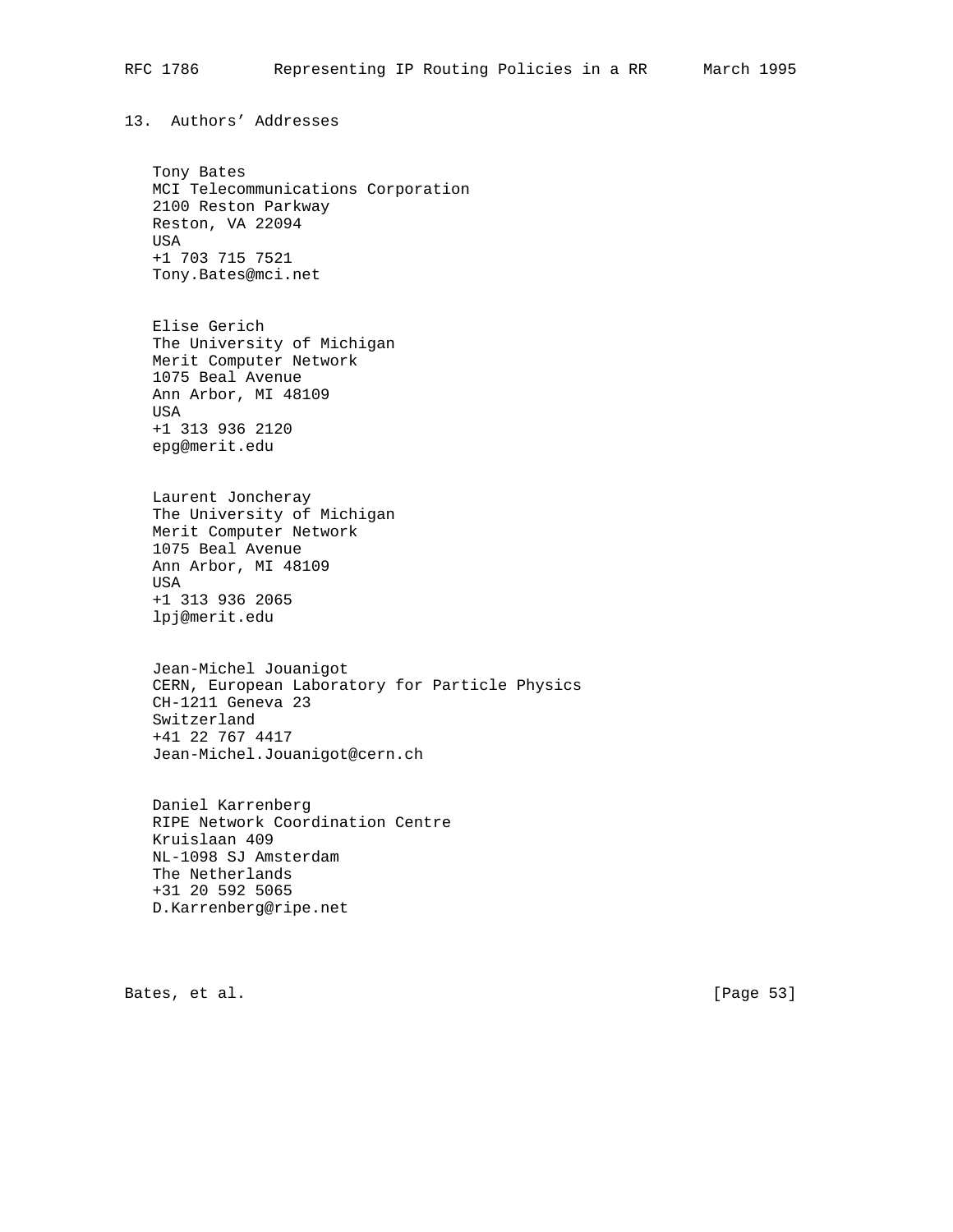Marten Terpstra Bay Networks, Inc. 2 Federal St Billerica, MA 01821 USA +1 508 436 8036 marten@BayNetworks.com

 Jessica Yu The University of Michigan Merit Computer Network 1075 Beal Avenue Ann Arbor, MI 48109 USA +1 313 936 2655 jyy@merit.edu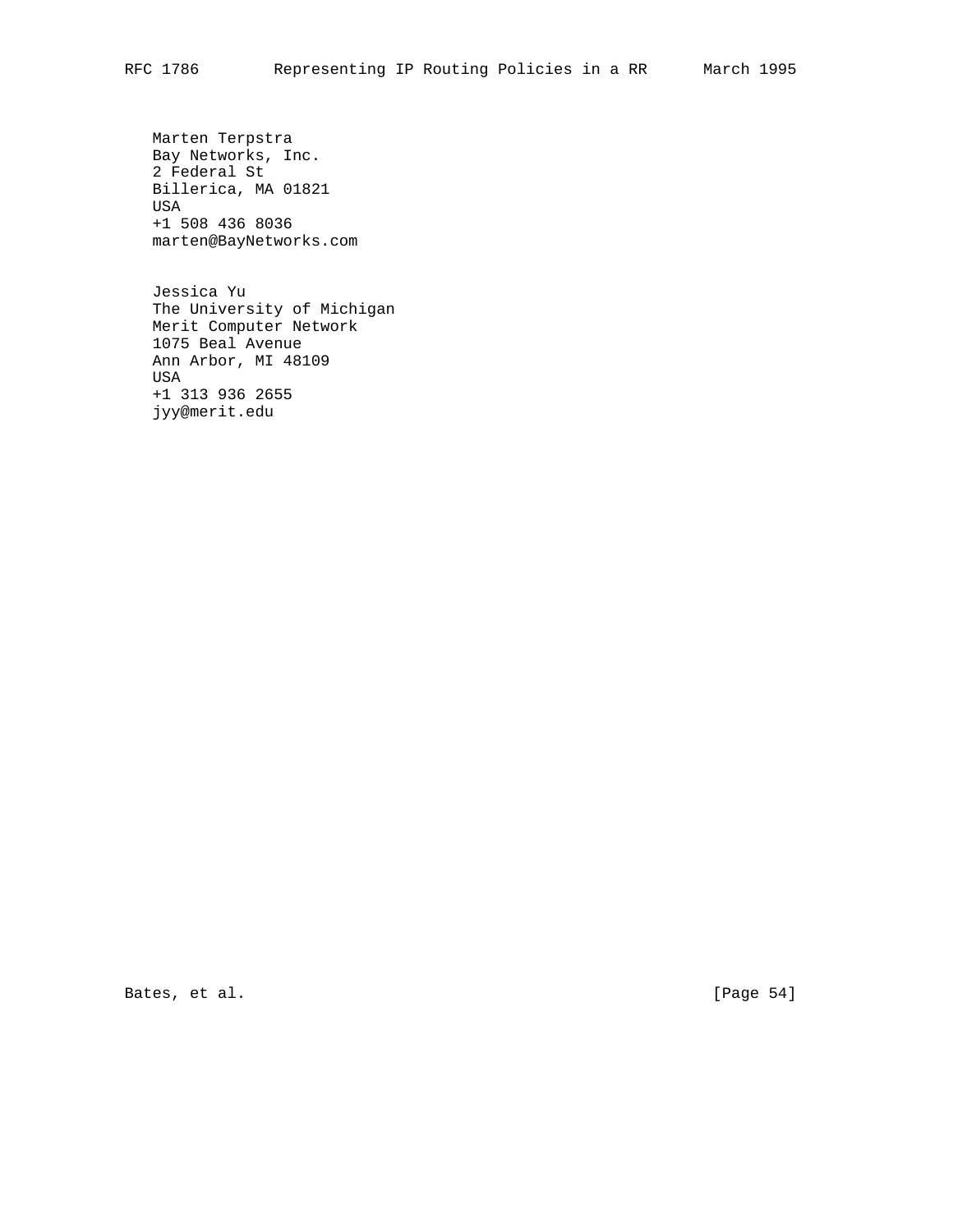Appendix A - Syntax for the aut-num object.

 Here is a summary of the tags associated with aut-num object itself and their status. The first column specifies the attribute, the second column whether this attribute is mandatory in the aut-num object, and the third column whether this specific attribute can occur only once per object [single], or more than once [multiple]. When specifying multiple lines per attribute, the attribute name must be repeated. See [6] the example for the descr: attribute.

| aut-num:      | [mandatory] | [single]   |
|---------------|-------------|------------|
| as-name:      | [optional]  | [single]   |
| descr:        | [mandatory] | [multiple] |
| $as-in:$      | [optional]  | [multiple] |
| $as$ - $out:$ | [optional]  | [multiple] |
| interas-in:   | [optional]  | [multiple] |
| interas-out:  | [optional]  | [multiple] |
| as-exclude:   | [optional]  | [multiple] |
| default:      | [optional]  | [multiple] |
| $tech-c$ :    | [mandatory] | [multiple] |
| $admin-c$ :   | [mandatory] | [multiple] |
| quardian:     | [mandatory] | [single]   |
| remarks:      | [optional]  | [multiple] |
| notify:       | [optional]  | [multiple] |
| $mnt-by$ :    | [optional]  | [multiple] |
| changed:      | [mandatory] | [multiple] |
| source:       | [mandatory] | [single]   |

Each attribute has the following syntax:

## aut-num:

 The autonomous system number. This must be a uniquely allocated autonomous system number from an AS registry (i.e. the RIPE NCC, the Inter-NIC, etc).

Format:

AS<positive integer between 1 and 65535>

Example:

aut-num: AS1104

Status: mandatory, only one line allowed

Bates, et al. [Page 55]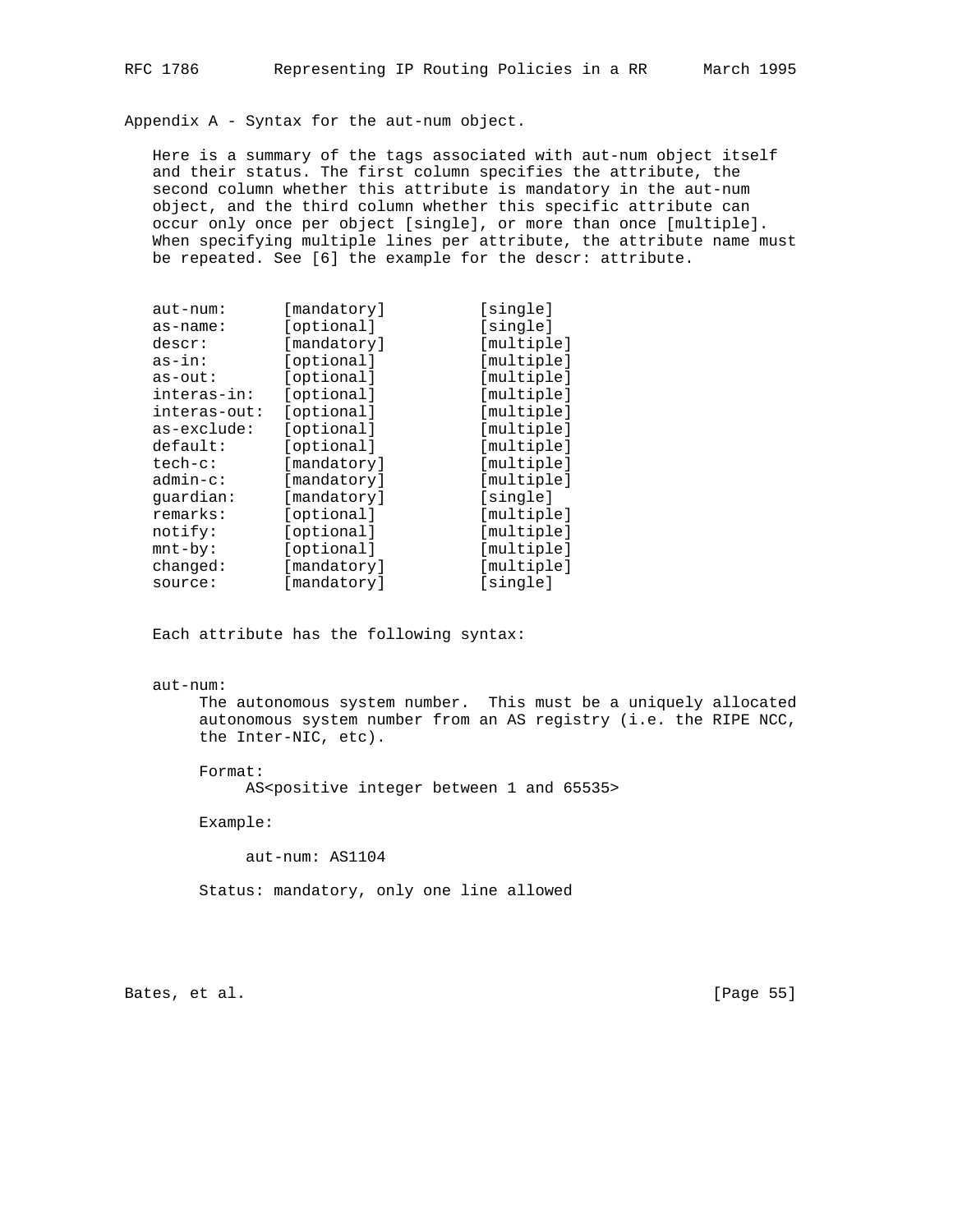as-name: The name associated with this AS. This should as short but as informative as possible. Format: Text consisting of capitals, dashes ("-") and digits, but must start with a capital. Example: as-name: NIKHEF-H Status: single, only one line allowed descr: A short description of the Autonomous System. Format: free text Example: descr: NIKHEF section H descr: Science Park Watergraafsmeer descr: Amsterdam Status: mandatory, multiple lines allowed as-in: A description of accepted routing information between AS peers. Format: from <aut-num> <cost> accept <routing policy expression> The keywords from and accept are optional and can be omitted. <aut-num> refers to your AS neighbor. <cost> is a positive integer used to express a relative cost of routes learned. The lower the cost the more preferred the route. <routing policy expression> can take the following formats. 1. A list of one or more ASes, AS Macros, Communities or Route Lists. A Route List is a list of routes in prefix length format, Bates, et al. [Page 56]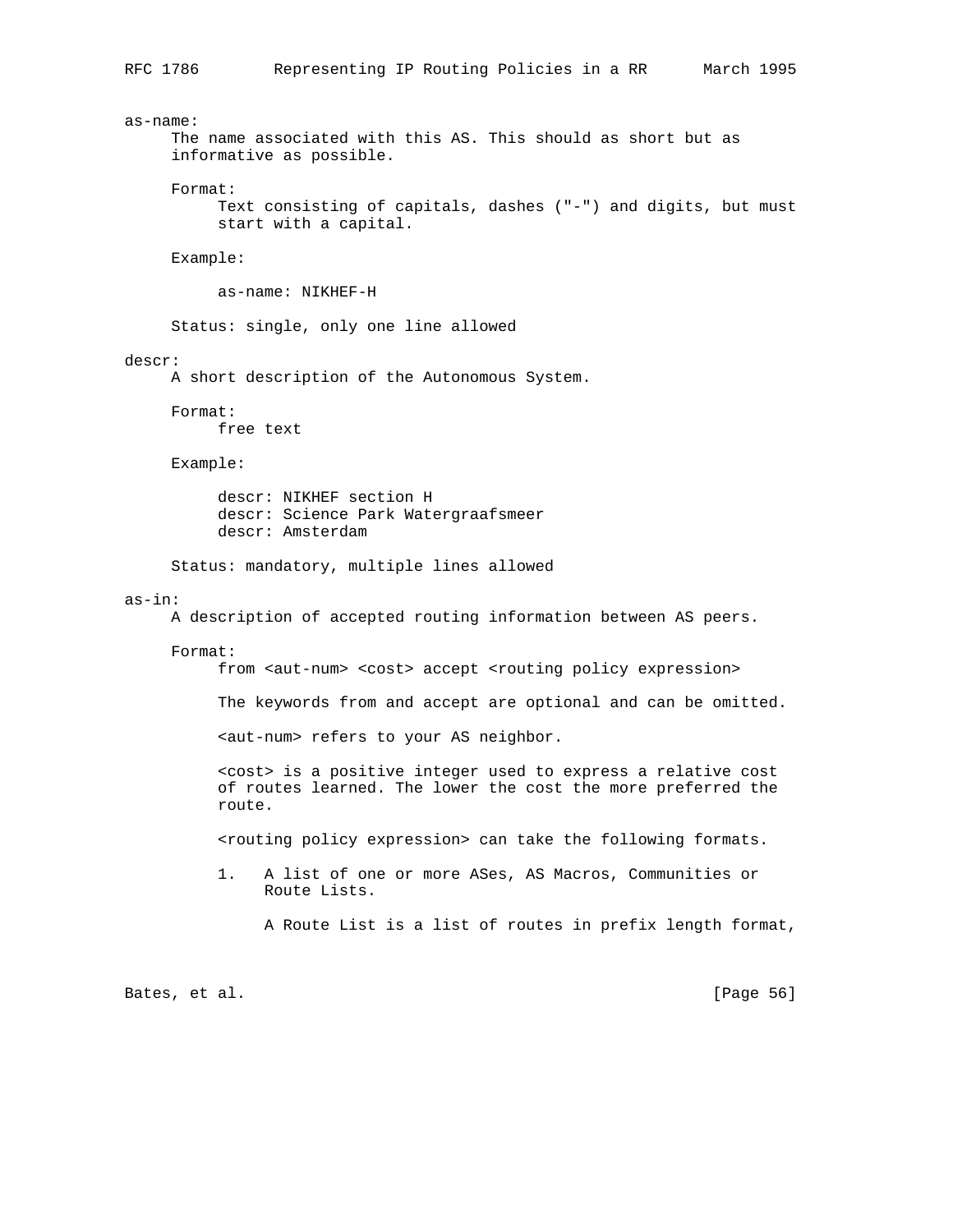separated by commas, and surrounded by curly brackets (braces, i.e. '{' and '}').

Examples:

 as-in: from AS1103 100 accept AS1103 as-in: from AS786 105 accept AS1103 as-in: from AS786 10 accept AS786 HEPNET as-in: from AS1755 110 accept AS1103 AS786 as-in: from AS3333 100 accept {192.87.45.0/16}

 2. A set of KEYWORDS. The following KEYWORD is currently defined:

ANY this means anything the neighbor AS knows.

 3. A logical expression of either 1 or 2 above The current logical operators are defined as:

 AND OR NOT

 This operators are defined as true BOOLEAN operators even if the operands themselves do not appear to be BOOLEAN. Their operations are defined as follows:

| Operator | Operation    | Example                                                                       |
|----------|--------------|-------------------------------------------------------------------------------|
| 0R       | UNION        | AS1 OR AS2<br>+-> all routes in AS1<br>or AS2.                                |
| AND      | INTERSECTION | AS1 AND HEPNET<br>+-> a route in AS1 and<br>belonging to<br>community HEPNET. |
| NOT      | COMPLEMENT   | NOT AS3<br>+-> any route except<br>AS3 routes.                                |

Bates, et al. [Page 57]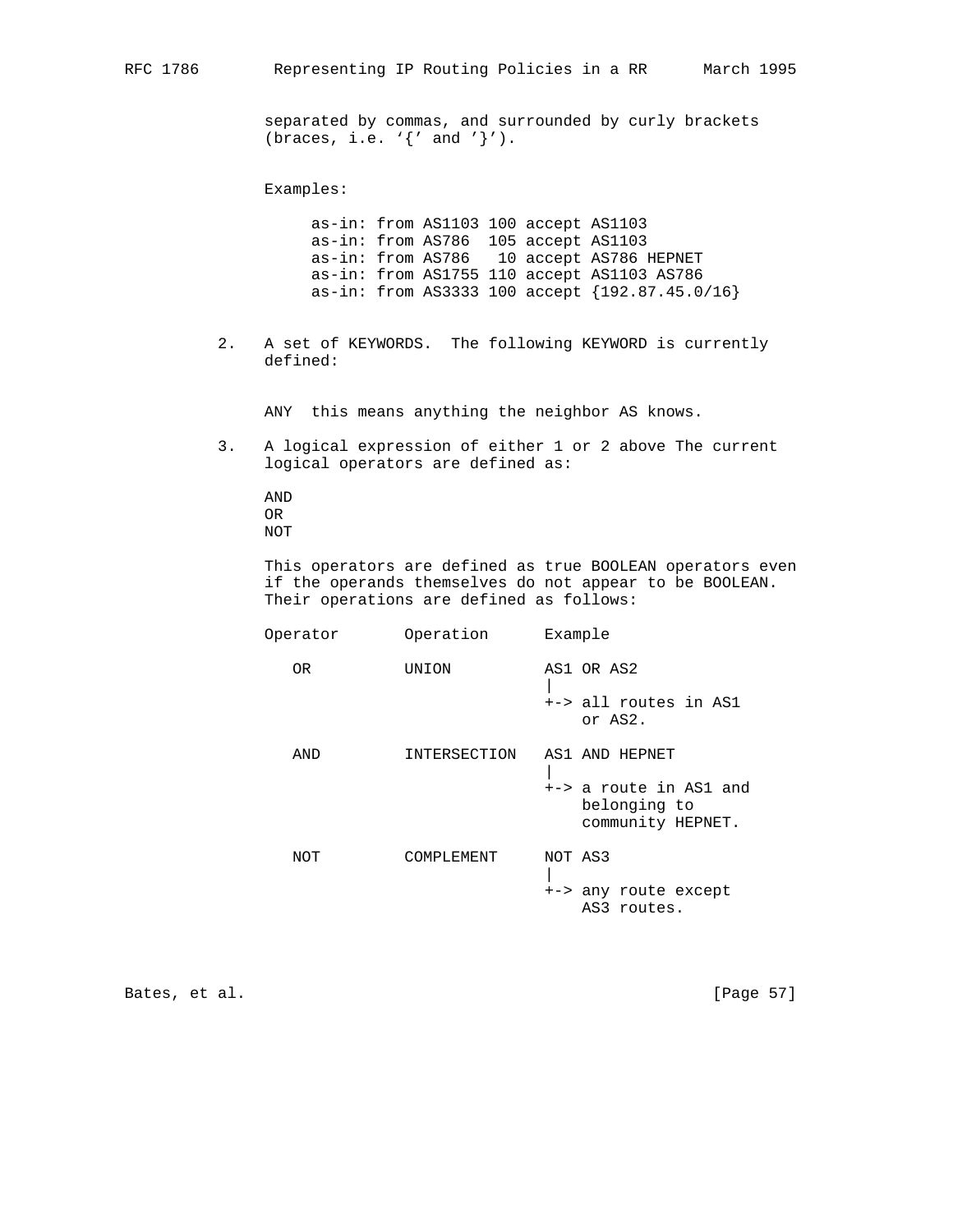Rules are grouped together using parenthesis i.e "(" and ")".

 The ordering of evaluation of operators and there association is as follows:

| Operator        | Associativity                                   |
|-----------------|-------------------------------------------------|
| (<br>NOT<br>AND | left to right<br>right to left<br>left to right |
|                 |                                                 |
| OR.             | left to right                                   |

 NOTE: if no logical operator is given between ASes, AS macros, Communities, Route Lists and KEYWORDS it is implicitly evaluated as an 'OR' operation. The OR can be left out for conciseness. However, please note the operators are still evaluated as below so make sure you include parentheses whenever needed. To highlight this here is a simple example. If we denoted a policy of for example; from AS1755 I accept all routes except routes from AS1, A2 and AS3 and you enter the following as-in line.

as-in: from AS1755 100 accept NOT AS1 AS2 AS3

This will be evaluated as:

as-in: from AS1755 100 accept NOT AS1 OR AS2 OR AS3

Which in turn would be evaluated like this:

 (NOT AS1) OR AS2 OR AS3 -> ((ANY except AS1) union AS2) union AS3) --> (ANY except AS1)

 This is clearly incorrect and not the desired result. The correct syntax should be:

as-in: from AS1755 100 accept NOT (AS1 AS2 AS3)

Bates, et al. [Page 58]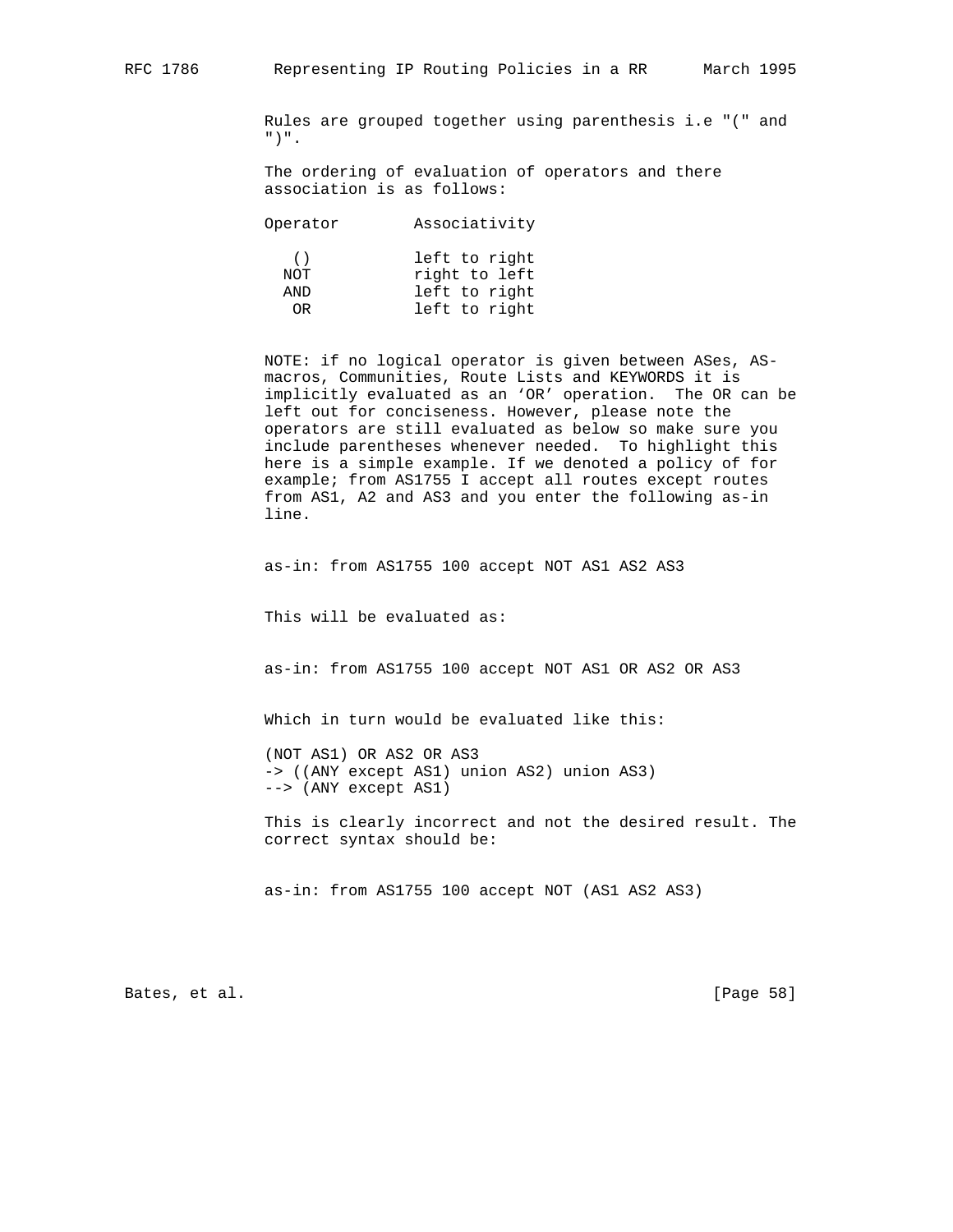Producing the following evaluation:

 NOT (AS1 OR AS2 OR AS3) -> (ANY) except (union of AS1, AS2, AS3)

 Which depicts the desired routing policy. Note that can also be written as below which is perhaps somewhat clearer:

 as-in: from AS1755 100 accept ANY AND NOT as-in: from AS1755 100 accept (AS1 OR AS2 OR AS3)

## Examples:

 as-in: from AS1755 100 accept ANY AND NOT (AS1234 OR AS513) as-in: from AS1755 150 accept AS1234 OR {35.0.0.0/8}

 A rule can be wrapped over lines providing the associated <aut-num>, <cost> values and from and accept keywords are repeated and occur on consecutive lines.

## Example:

as-in: from AS1755 100 accept ANY AND NOT (AS1234 AS513)

and

 as-in: from AS1755 100 accept ANY AND NOT ( as-in: from AS1755 100 accept AS1234 AS513)

 are evaluated to the same result. Please note that the ordering of these continuing lines is significant.

Status: optional, multiple lines allowed

Bates, et al. [Page 59]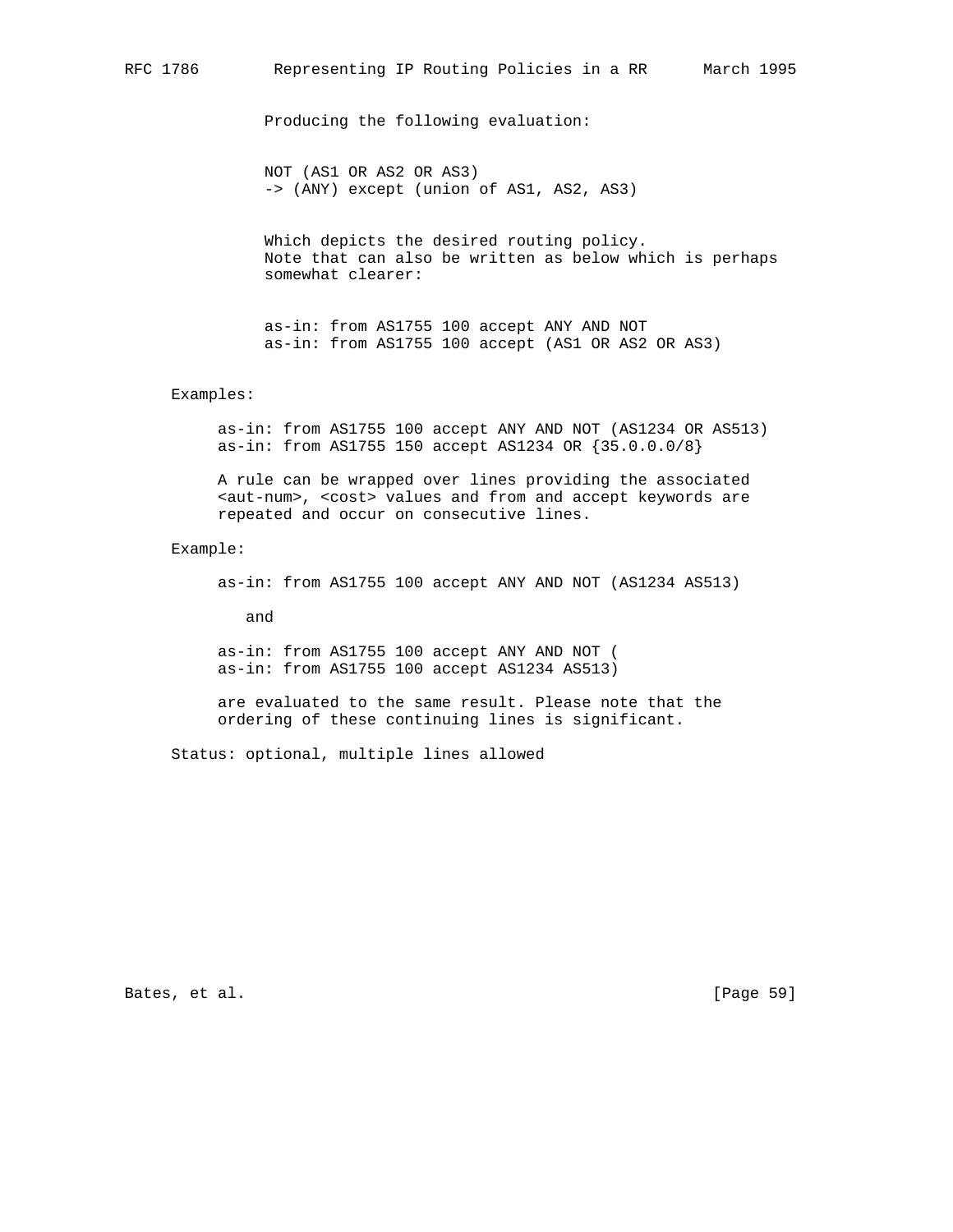as-out: A description of generated routing information sent to other AS peers. Format: to <aut-num> announce <routing policy expression The to and announce keywords are optional and can be omitted. <aut-num> refers to your AS neighbor. <routing policy expression> is explained in the as-in attribute definition above. Example: as-out: to AS1104 announce AS978 as-out: to AS1755 announce ANY as-out: to AS786 announce ANY AND NOT (AS978) Status: optional, multiple lines allowed interas-in: Describes incoming local preferences on an inter AS connection. Format: from <aut-num> <local-rid> <neighbor-rid> <preference> accept <routing policy expression> The keywords from and accept are optional and can be omitted. <aut-num> is an autonomous system as defined in as-in. <local-rid> contains the IP address of the border router in the AS describing the policy. IP address must be in prefix length format. <neighbor-rid> contains the IP address of neighbor AS's border router from which this AS accept routes defined in the <routing policy expression>. IP addresses must be in prefix length format. <preference> is defined as follows: (<pref-type>=<value>) It should be noted the parenthesis "(" and ")" and the "<pref-type>" keyword must be present for this preference to

Bates, et al. [Page 60]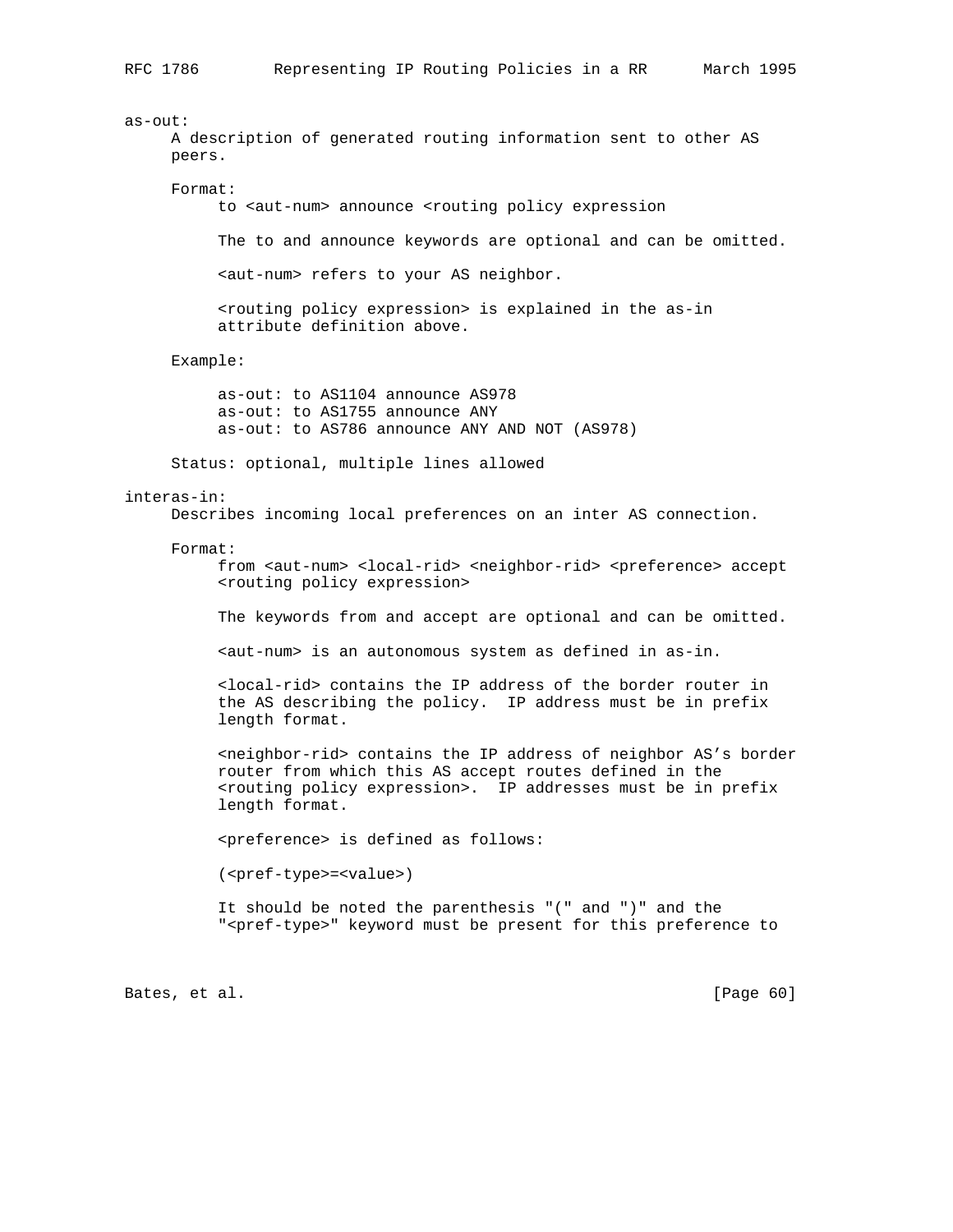be valid.

 <pref-type> currently only supports "pref". It could be expanded to other type of preference such as TOS/QOS as routing technology matures.

<value> can take one of the following values:

<cost>

 <cost> is a positive integer used to express a relative cost of routes learned. The lower the cost the more preferred the route. This <cost> value is only comparable to other interas-in attributes, not to as-in attributes.

MED

 This indicates the AS will use the MUTLI\_EXIT\_DISCRIMINATOR (MED) metric, as implemented in BGP4 and IDRP, sent from its neighbor AS.

 NOTE: Combinations of MED and <cost> should be avoided for the same destinations.

 CAVEAT: The pref-type values may well be enhanced in the future as more inter-ASs routing protocols introduce other metrics.

 Any route specified in interas-in and not specified in as-in is assumed not accepted between the ASes concerned. Diagnostic tools should flag this inconsistency as an error. It should be noted that if an interas-in policy is specified then it is mandatory to specify the corresponding global policy in the as-in line. Please note there is no relevance in the cost associated with as-in and the preferences used in interas-in. <routing policy expression> is an expression as defined in as-in above.

## Examples:

 NB: This line is wrapped for readability. interas-in: from AS1104 192.(pref=10)/accept.AS786.AS987 interas-in: from AS1104 192.87.45.(pref=20)2accept.AS987 interas-in: from AS1103 192.87.45.2(pref=MED)8accept2ANY

Status: optional, multiple lines allowed

Bates, et al. [Page 61]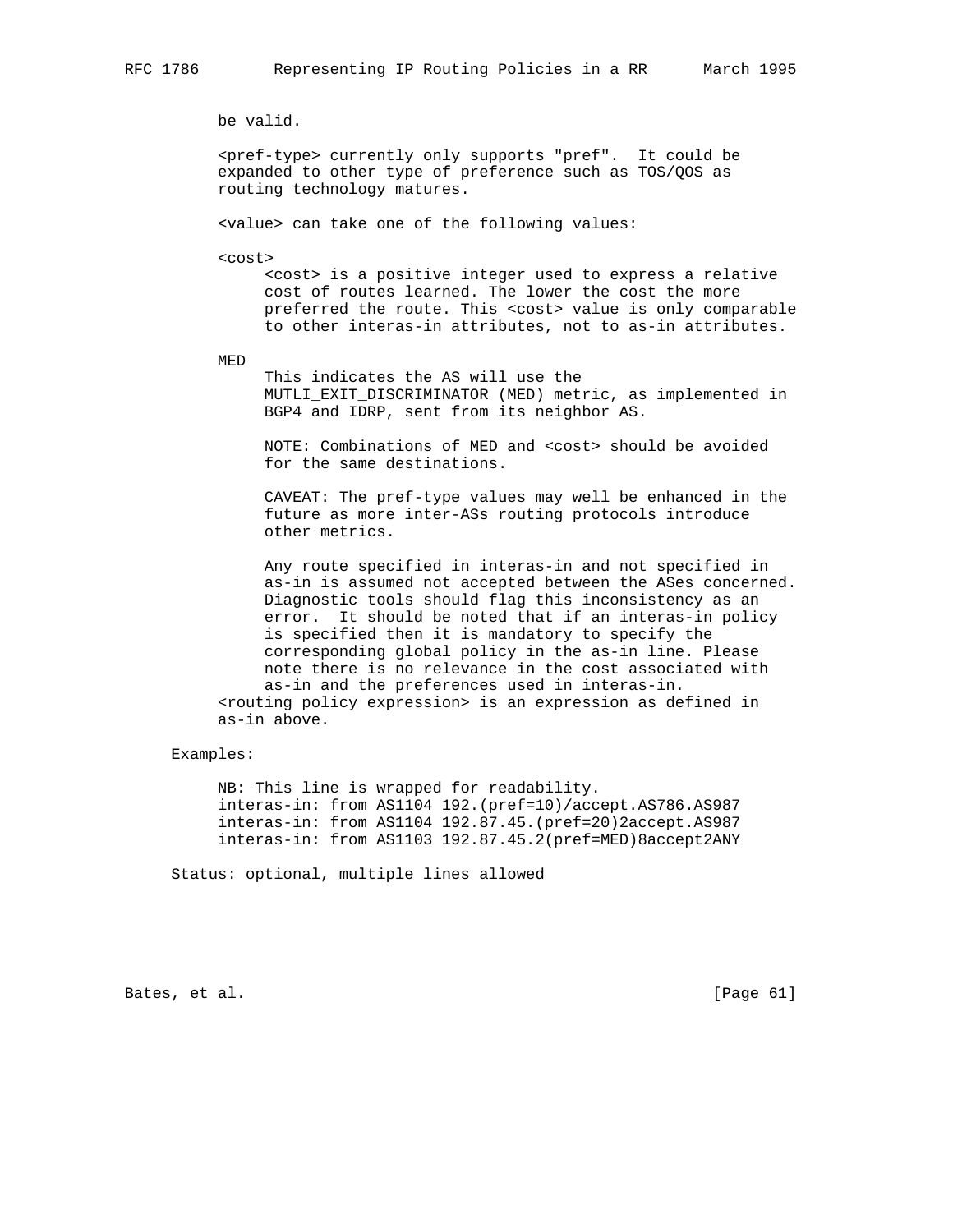interas-out:

#### Format:

 to <aut-num> <local-rid> <neighbor-rid> [<metric>] announce <routing policy expression>

The keywords to and announce are optional and can be omitted.

The definitions of <aut-num>, <local-rid> <neighbor-rid>, and <routing policy expression> are identical to those defined in interas-in.

<metric> is optional and is defined as follows:

(<metric-type>=<value>)

 It should be noted the parenthesis "(" and ")" and the keywords of "<metric-type>" must be present for this metric to be valid.

 <metric-type> currently only supports "metric-out". It could be expanded to other type of preference such as TOS/QOS as routing technology matures. <value> can take one of the following values:

<num-metric>

 <num-metric> is a pre-configured metric for out-bound routes. The lower the cost the more preferred the route. This <num-metric> value is literally passed by the routing protocol to the neighbor. It is expected that it is used there which is indicated by pref=MED on the corresponding interas-in attribute. It should be noted that whether to accept the outgoing metric or not is totally within the discretion of the neighbor AS.

IGP

 This indicates that the metric reflects the ASs internal topology cost. The topology is reflected here by using MED which is derived from the AS's IGP metric.

NOTE: Combinations of IGP and <num-metric> should be avoided for the same destinations.

 CAVEAT: The metric-out values may well be enhanced in the future as more interas protocols make use of metrics.

 Any route specified in interas-out and not specified in as-out is assumed not announced between the ASes

Bates, et al. [Page 62]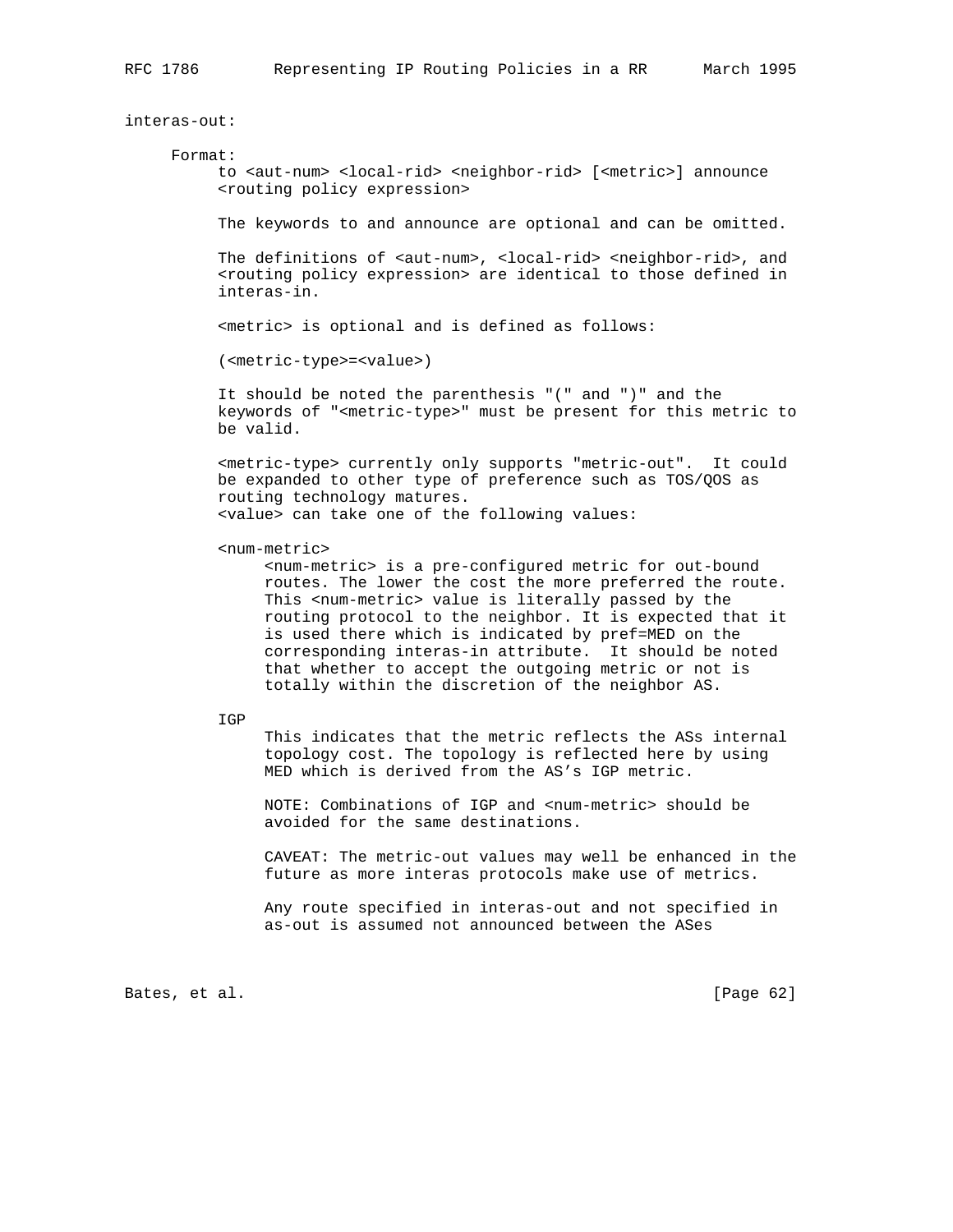concerned. Diagnostic tools should flag this inconsistency as an error. It should be noted that if an interas-out policy is specified then it is mandatory to specify the corresponding global policy in the as-out line.

## Examples:

 interas-out:ntoiAS1104p192.87.45.254/32t192.87.45.80/32 interas-out: to AS1104m192.87.45.254/32n192.87.45.80/32 interas-out: to AS1103 192.87.45.254/325192.87.45.80/32 (metric-out=IGP) announce ANY

Status: optional, multiple lines allowed

## as-exclude:

A list of transit ASes to ignore all routes from.

#### Format:

exclude <aut-num> to <exclude-route-keyword>

Keywords exclude and to are optional and can again be omitted.

<aut-num> refers to the transit AS in question.

an <exclude-route-keyword> can be ONE of the following.

- 1. <aut-num>
- 2. AS macro
- 3. Community
- 4. ANY

## Examples:

as-exclude: exclude AS690 to HEPNET

 This means exclude any HEPNET routes which have a route via AS690.

as-exclude: exclude AS1800 to AS-EUNET

 This means exclude any AS-EUNET routes which have a route via AS1800.

as-exclude: exclude AS1755 to AS1104

Bates, et al. [Page 63]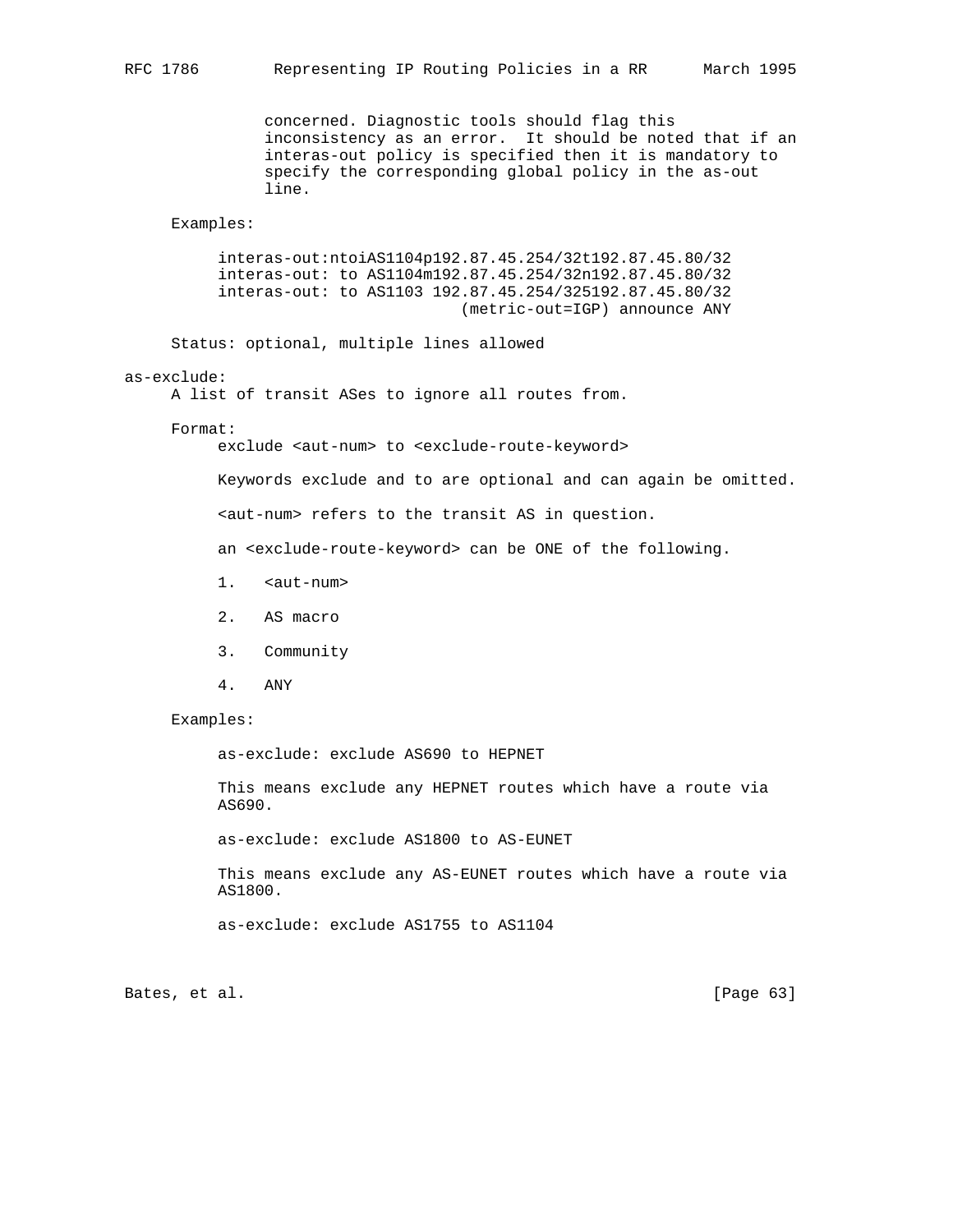This means exclude any AS1104 route which have a route via AS1755.

as-exclude: exclude AS1104 to ANY

This means exclude all routes which have a route via AS1104.

Status: optional, multiple lines allowed

### default:

An indication of how default routing is done.

Format:

<aut-num> <relative cost> <default-expression>

where <aut-num> is the AS peer you will default route to,

and <relative cost> is the relative cost is a positive integer used to express a preference for default. There is no relationship to the cost used in the as-in tag. The AS peer with the lowest cost is used for default over ones with higher costs.

 <default-expression> is optional and provides information on how a default route is selected. It can take the following formats:

- 1. static. This indicates that a default is statically configured to this AS peer.
- 2. A route list with the syntax as described in the as-in attribute. This indicates that this list of routes is used to generate a default route. A special but valid value in this is the special route used by some routing protocols to indicate default: 0.0.0.0/0
- 3. default. This is the same as {0.0.0.0/0}. This means that the routing protocol between these two peers generates a true default.

Examples:

 default: AS1755 10 default: AS786 5 {140.222.0.0/16, 192.87.45.0/24} default: AS2043 15 default

Status: optional, multiple lines allowed

Bates, et al. [Page 64]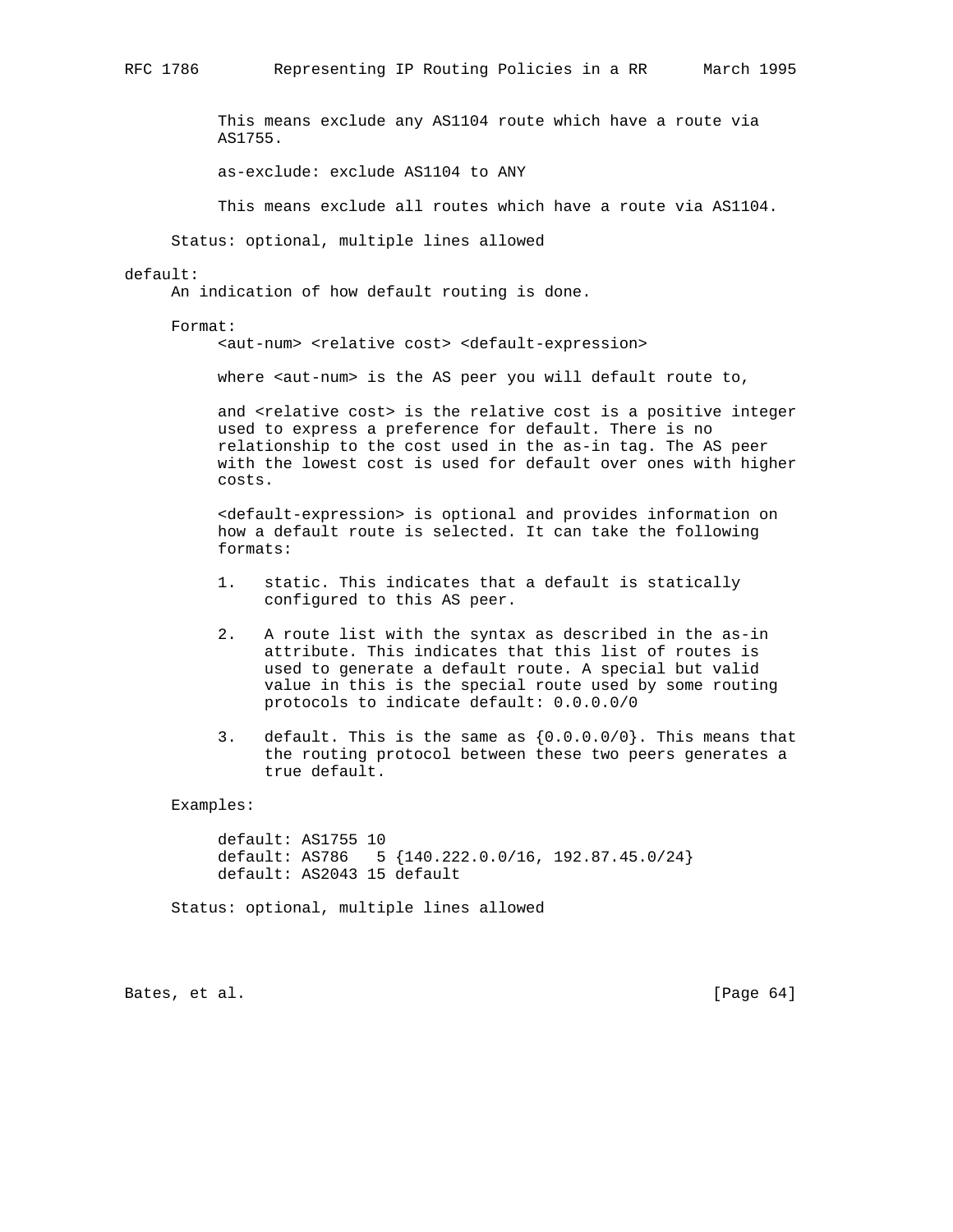```
tech-c:
      Full name or uniquely assigned NIC-handle of a technical contact
      person. This is someone to be contacted for technical problems such
      as misconfiguration.
      Format:
           <firstname> <initials> <lastname> or <nic-handle>
      Example:
           tech-c: John E Doe
           tech-c: JED31
      Status: mandatory, multiple lines allowed
admin-c:
      Full name or uniquely assigned NIC-handle of an administrative
      contact person. In many cases this would be the name of the
      guardian.
      Format:
           <firstname> <initials> <lastname> or <nic-handle>
      Example:
           admin-c: Joe T Bloggs
           admin-c: JTB1
      Status: mandatory, multiple lines allowed
guardian:
     Mailbox of the guardian of the Autonomous system.
      Format:
           <email-address>
           The <email-address> should be in RFC822 domain format wherever
           possible.
      Example:
           guardian: as1104-guardian@nikhef.nl
      Status: mandatory, only one line and e-mail address allowed
```
Bates, et al. [Page 65]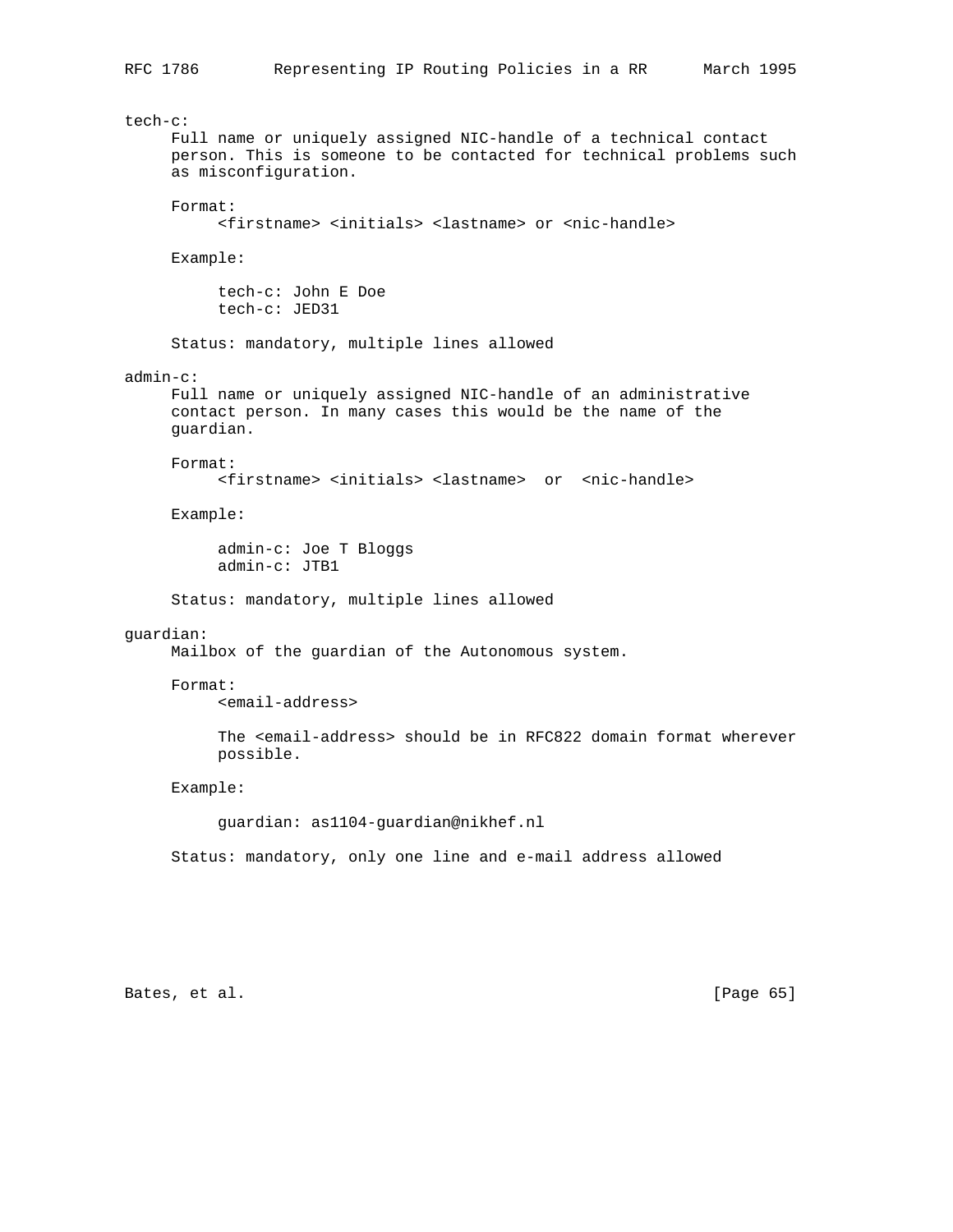remarks: Remarks/comments, to be used only for clarification. Format: free text Example: remarks: Multihomed AS talking to AS1755 and AS786 remarks: Will soon connect to AS1104 also. Status: optional, multiple lines allowed notify: The notify attribute contains an email address to which notifications of changes to this object should be sent. See also [11]. Format: <email-address> The <email-address> should be in RFC822 domain syntax wherever possible. Example: notify: Marten.Terpstra@ripe.net Status: optional, multiple lines allowed mnt-by: The mnt-by attribute contains a registered maintainer name. See also [11]. Format: <registered maintainer name> Example: mnt-by: RIPE-DBM Status: optional, multiple lines allowed changed: Who changed this object last, and when was this change made. Format: <email-address> YYMMDD Bates, et al. [Page 66]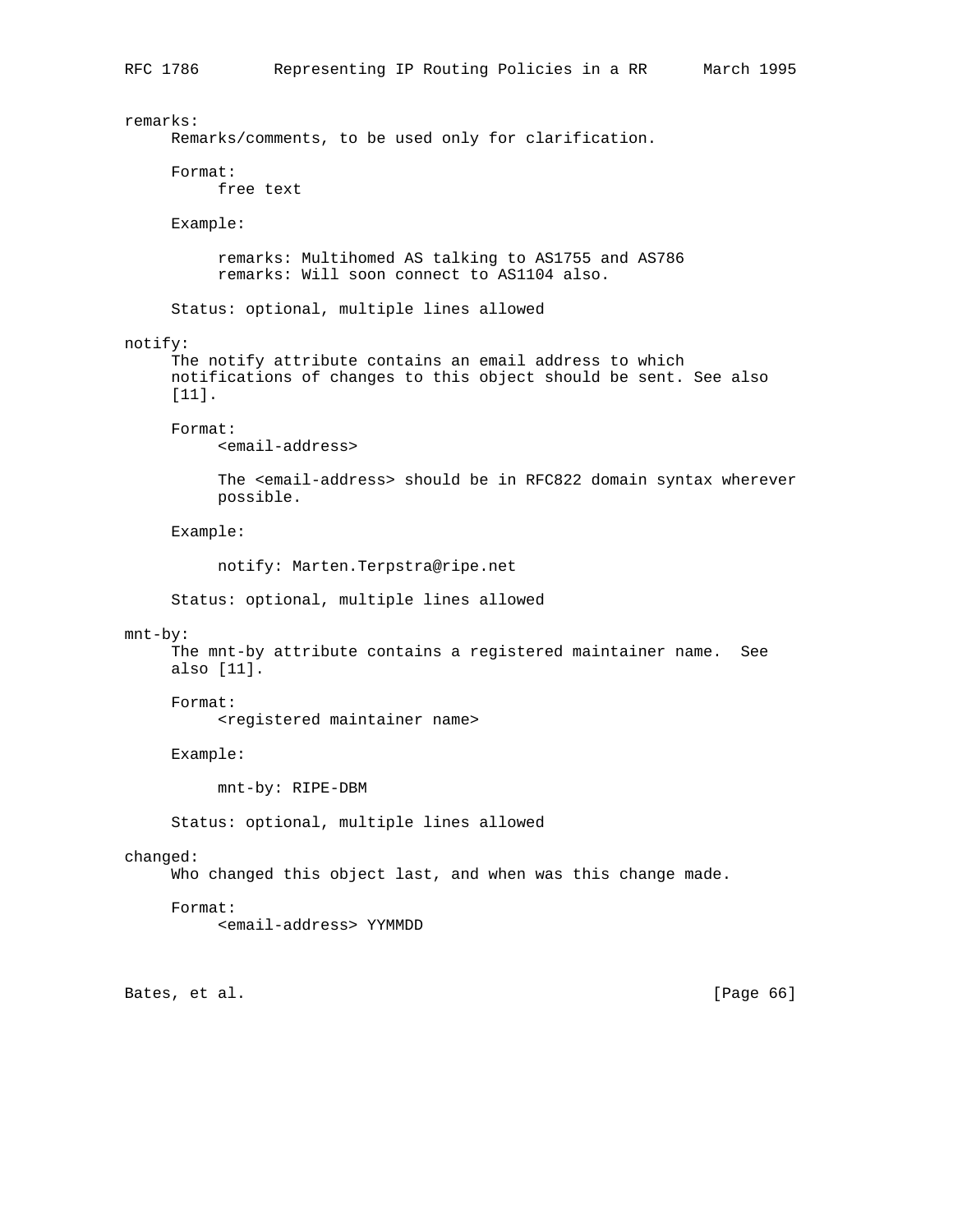<email-address> should be the address of the person who made the last change. YYMMDD denotes the date this change was made.

Example:

changed: johndoe@terabit-labs.nn 900401

Status: mandatory, multiple lines allowed

## source:

Source of the information.

 This is used to separate information from different sources kept by the same database software. For RIPE database entries the value is fixed to RIPE.

 Format: RIPE Status: mandatory, only one line allowed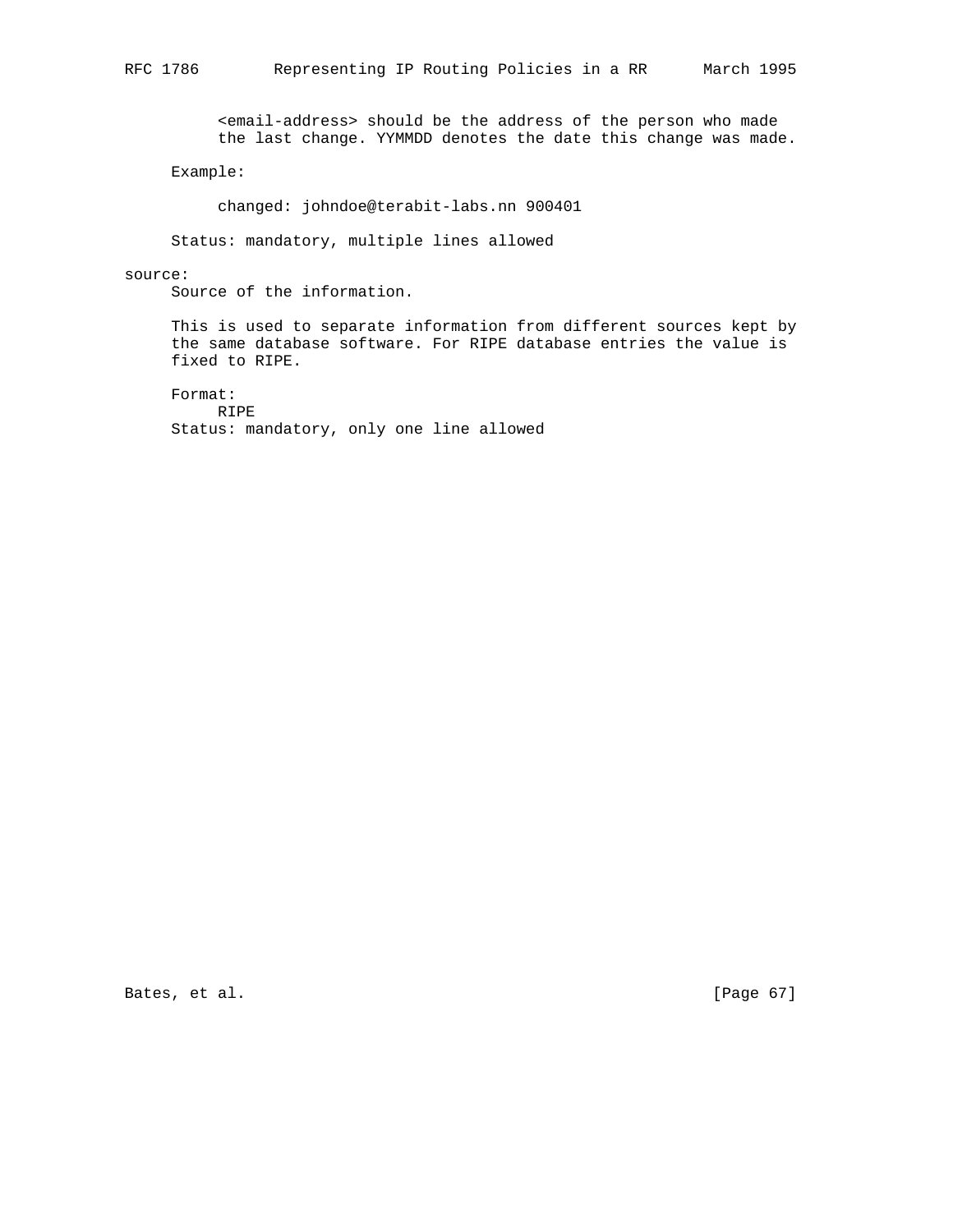Appendix B - Syntax details for the community object.

 Here is a summary of the tags associated with community object itself and their status. The first column specifies the attribute, the second column whether this attribute is mandatory in the community object, and the third column whether this specific attribute can occur only once per object [single], or more than once [multiple]. When specifying multiple lines per attribute, the attribute name must be repeated. See [6] the example for the descr: attribute.

| community:  | [mandatory] | [single]   |
|-------------|-------------|------------|
| descr:      | [mandatory] | [multiple] |
| authority:  | [mandatory] | [single]   |
| quardian:   | [mandatory] | [single]   |
| $tech-c$ :  | [mandatory] | [multiple] |
| $admin-c$ : | [mandatory] | [multiple] |
| remarks:    | [optional]  | [multiple] |
| notify:     | [optional]  | [multiple] |
| $mnt-by$ :  | [optional]  | [multiple] |
| changed:    | [mandatory] | [multiple] |
| source:     | [mandatory] | [single]   |

Each attribute has the following syntax:

community:

 Name of the community. The name of the community should be descriptive of the community it describes.

Format:

 Upper case text string which cannot start with "AS" or any of the <routing policy expression> KEYWORDS. See Appendix A.

Example:

community: WCW

Status: mandatory, only one line allowed

Bates, et al. [Page 68]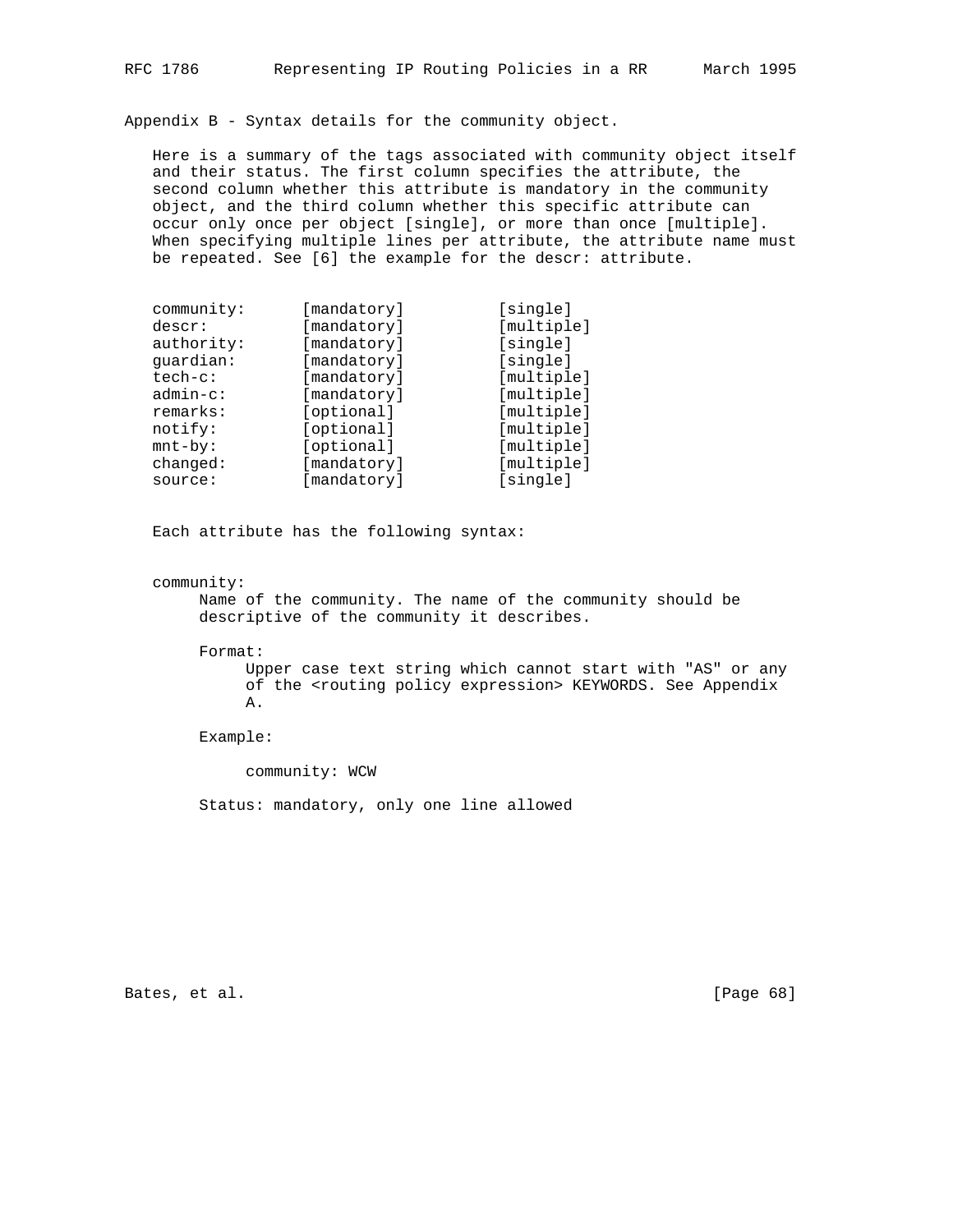```
 descr:
      A short description of the community represented.
      Format:
           free text
      Example:
           descr: Science Park Watergraafsmeer
           descr: Amsterdam
      Status: mandatory, multiple lines allowed
 authority:
      The formal authority for this community. This could be an
      organisation, institute, committee, etc.
      Format:
           free text
      Example:
           authority: WCW LAN Committee
      Status: mandatory, only one line allowed
 guardian:
      Mailbox of the guardian of the community.
      Format:
           <email-address>
           The <email-address> should be in RFC822 domain format
           wherever possible.
      Example:
           guardian: wcw-guardian@nikhef.nl
      Status: mandatory, only one line and email address allowed
 tech-c:
      Full name or uniquely assigned NIC-handle of an technical
      contact person for this community.
```
Bates, et al. [Page 69]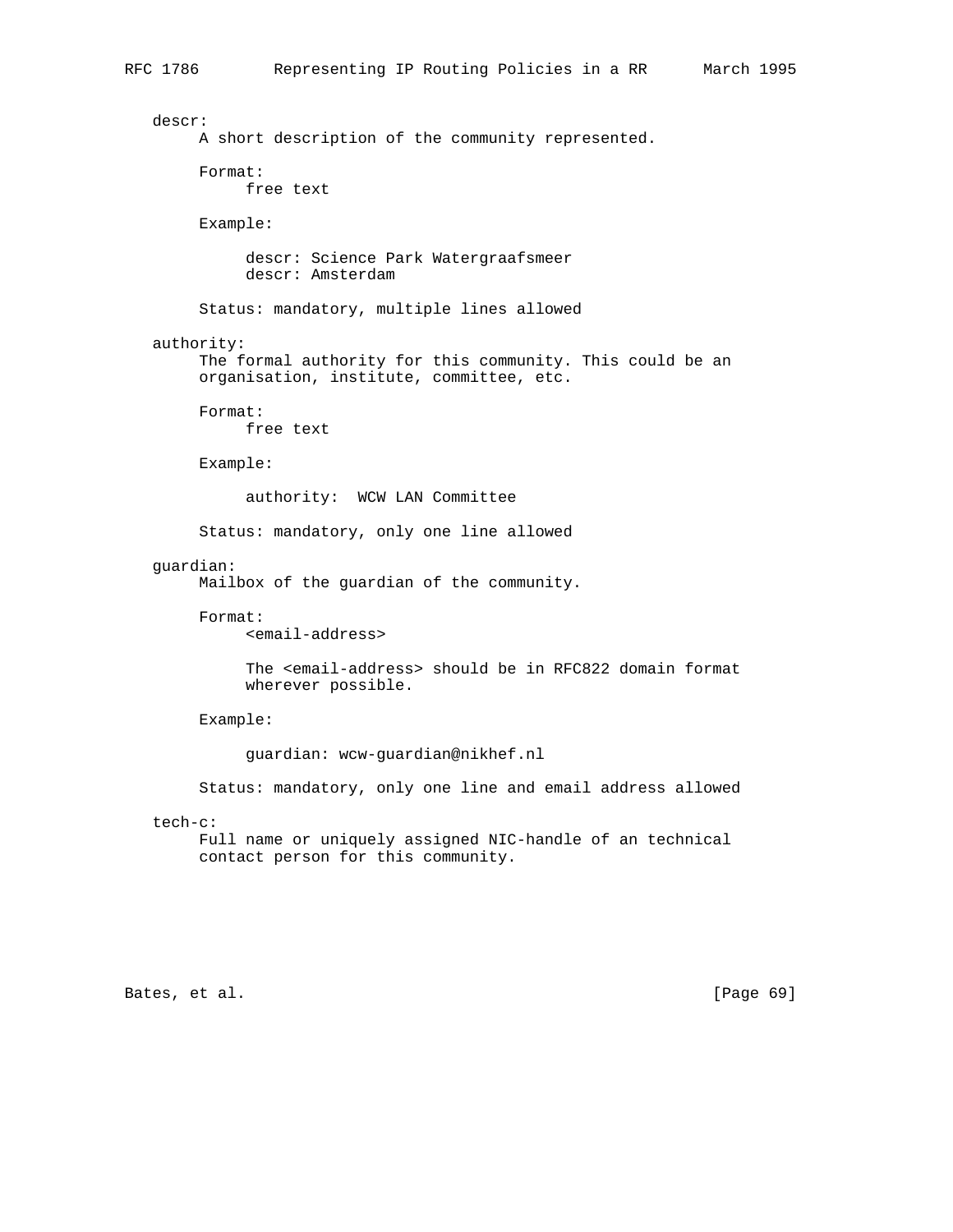```
 Format:
           <firstname> <initials> <lastname> or <nic-handle>
      Example:
           tech-c: John E Doe
           tech-c: JED31
      Status: mandatory, multiple lines allowed
 admin-c:
      Full name or uniquely assigned NIC-handle of an administrative
      contact person. In many cases this would be the name of the
      guardian.
      Format:
           <firstname> <initials> <lastname> or <nic-handle>
      Example:
           admin-c: Joe T Bloggs
           admin-c: JTB1
      Status: mandatory, multiple lines allowed
 remarks:
      Remarks/comments, to be used only for clarification.
      Format:
          free text
      Example:
           remarks: Temporary community
           remarks: Will be removed after split into ASes
      Status: optional, multiple lines allowed
 notify:
      The notify attribute contains an email address to which
      notifications of changes to this object should be send. See also
      [11].
      Format:
           <email-address>
           The <email-address> should be in RFC822 domain syntax
           wherever possible.
```
Bates, et al. [Page 70]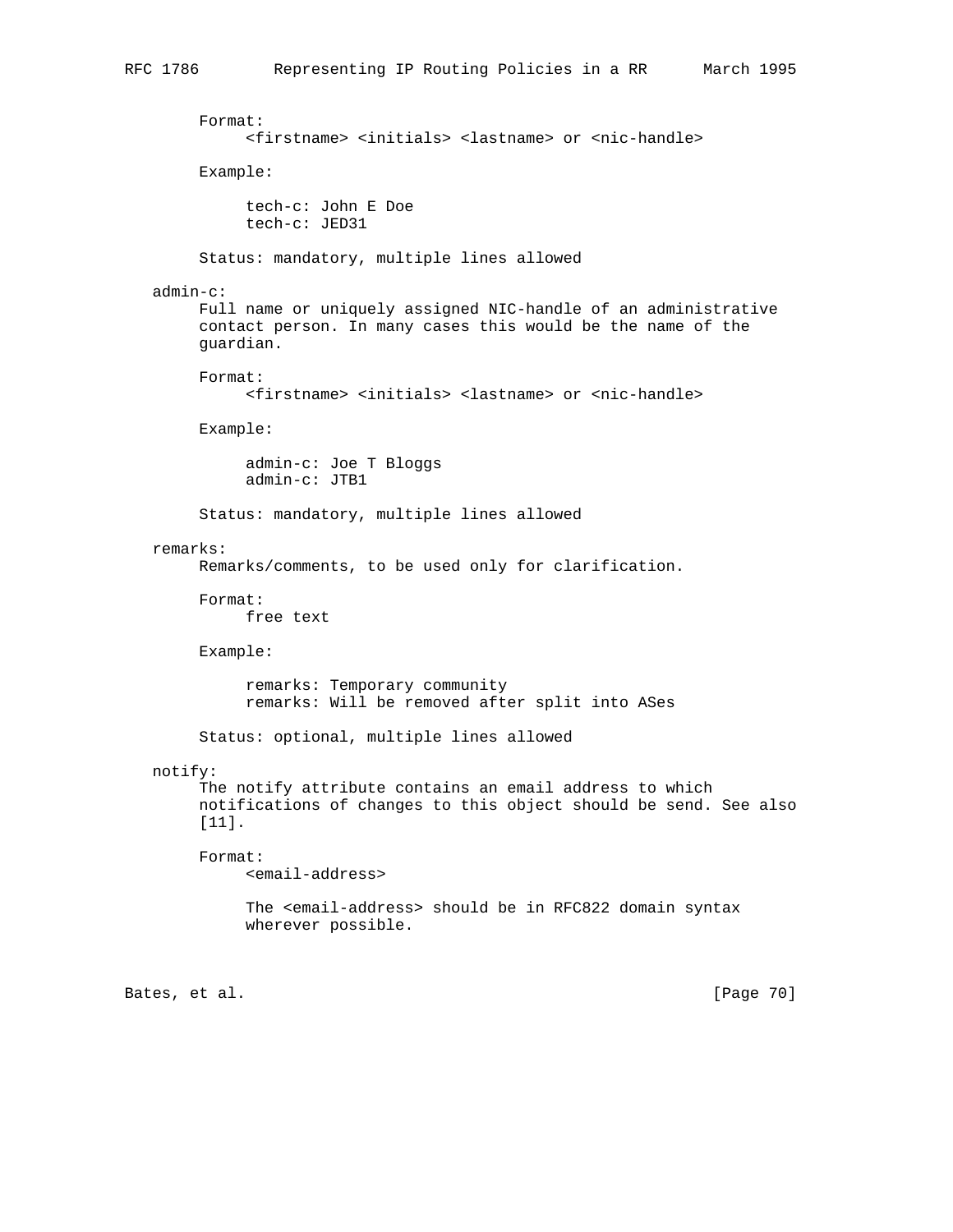Example: notify: Marten.Terpstra@ripe.net Status: optional, multiple lines allowed mnt-by: The mnt-by attribute contains a registered maintainer name. See also [11]. Format: <registered maintainer name> Example: mnt-by: RIPE-DBM Status: optional, multiple lines allowed changed: Who changed this object last, and when was this change made. Format: <email-address> YYMMDD <email-address> should be the address of the person who made the last change. YYMMDD denotes the date this change was made. Example: changed: johndoe@terabit-labs.nn 900401 Status: mandatory, multiple lines allowed source: Source of the information. This is used to separate information from different sources kept by the same database software. For RIPE database entries the value is fixed to RIPE. Format: RIPE Status: mandatory, only one line allowed

Bates, et al. [Page 71]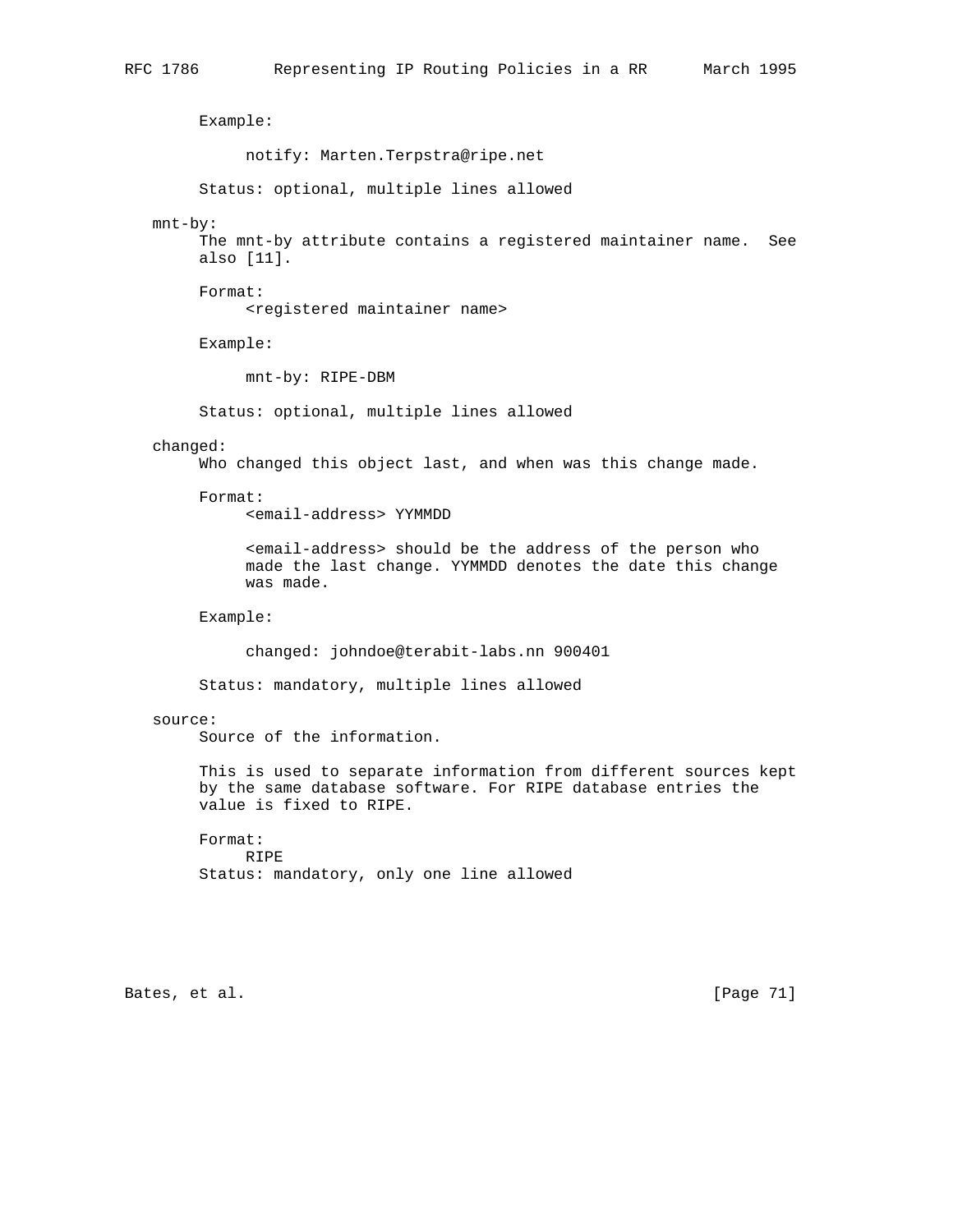Appendix C - AS Macros syntax definition.

 Here is a summary of the tags associated with as-macro object itself and their status. The first column specifies the attribute, the second column whether this attribute is mandatory in the as-macro object, and the third column whether this specific attribute can occur only once per object [single], or more than once [multiple]. When specifying multiple lines per attribute, the attribute name must be repeated. See [6] the example for the descr: attribute.

| as-macro:   | [mandatory] | [single]   |
|-------------|-------------|------------|
| descr:      | [mandatory] | [multiple] |
| $as-list:$  | [mandatory] | [multiple] |
| quardian:   | [mandatory] | [single]   |
| $tech-c:$   | [mandatory] | [multiple] |
| $admin-c$ : | [mandatory] | [multiple] |
| remarks:    | [optional]  | [multiple] |
| notify:     | [optional]  | [multiple] |
| $mnt-by$ :  | [optional]  | [multiple] |
| changed:    | [mandatory] | [multiple] |
| source:     | [mandatory] | [single]   |

Each attribute has the following syntax:

## as-macro:

 The name of a macro containing at least two Autonomous Systems grouped together for ease of administration.

#### Format:

AS-<string>

 The <string> should be in upper case and not contain any special characters.

Example:

as-macro: AS-EBONE

Status: mandatory, only one line allowed

## descr:

A short description of the Autonomous System Macro.

 Format: free text

Bates, et al. [Page 72]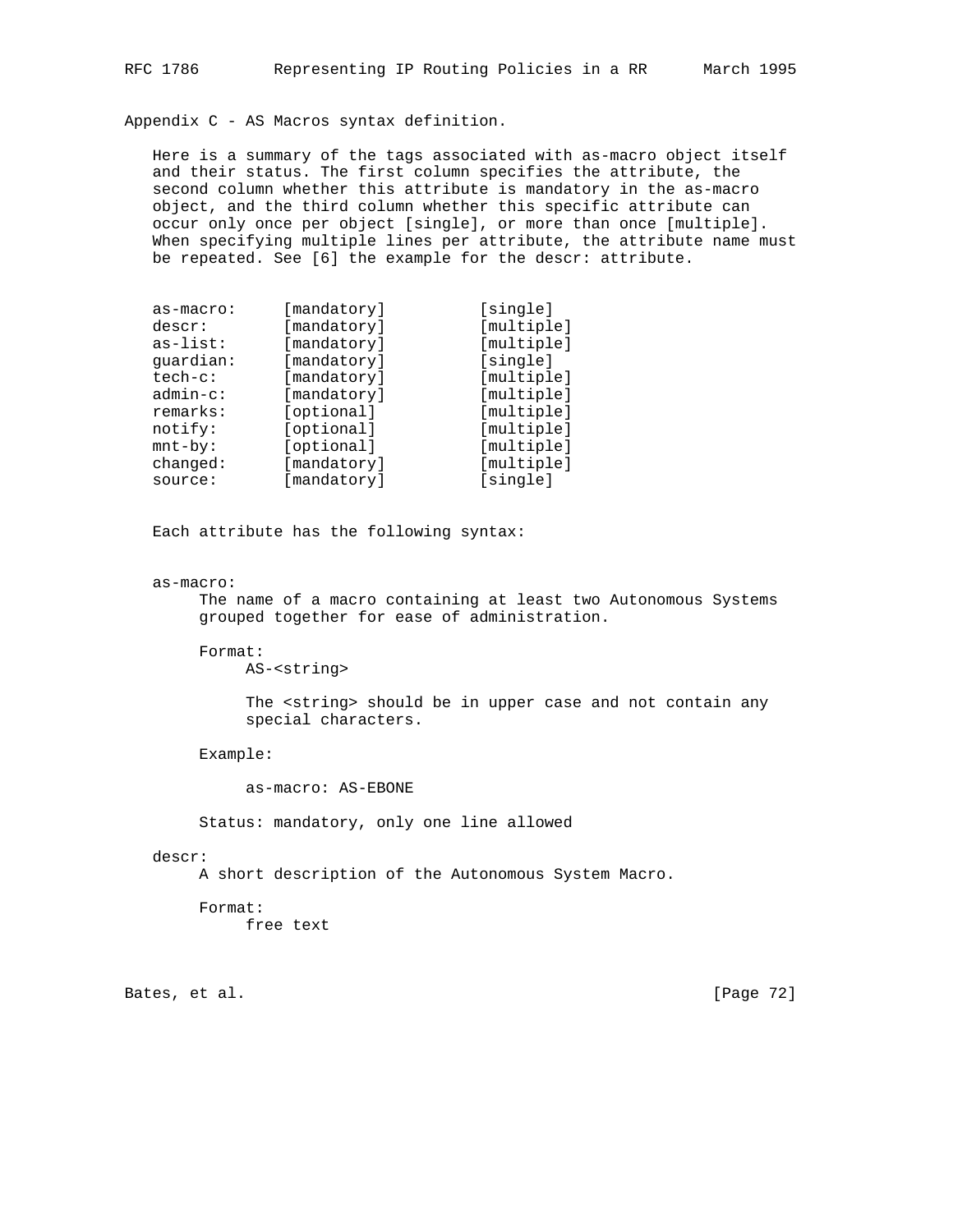Example: descr: Macro for EBONE connected ASes Status: mandatory, multiple lines allowed as-list: The list of ASes or other AS macros that make up this macro. It should be noted that recursive use of AS macros is to be encouraged. Format: <aut-num> <as-macro> ... See Appendix A for <aut-num> definition. Example: as-list: AS786 AS513 AS1104 as-list: AS99 AS-NORDUNET Status: mandatory, multiple lines allowed guardian: Mailbox of the guardian of this AS macro. Format: <email-address> The <email-address> should be in RFC822 domain format wherever possible. Example: guardian: as-ebone-guardian@ebone.net Status: mandatory, only one line and e-mail address allowed tech-c: Full name or uniquely assigned NIC-handle of a technical contact person for this macro. This is someone to be contacted for technical problems such as misconfiguration. Format: <firstname> <initials> <lastname> or <nic-handle>

Bates, et al. [Page 73]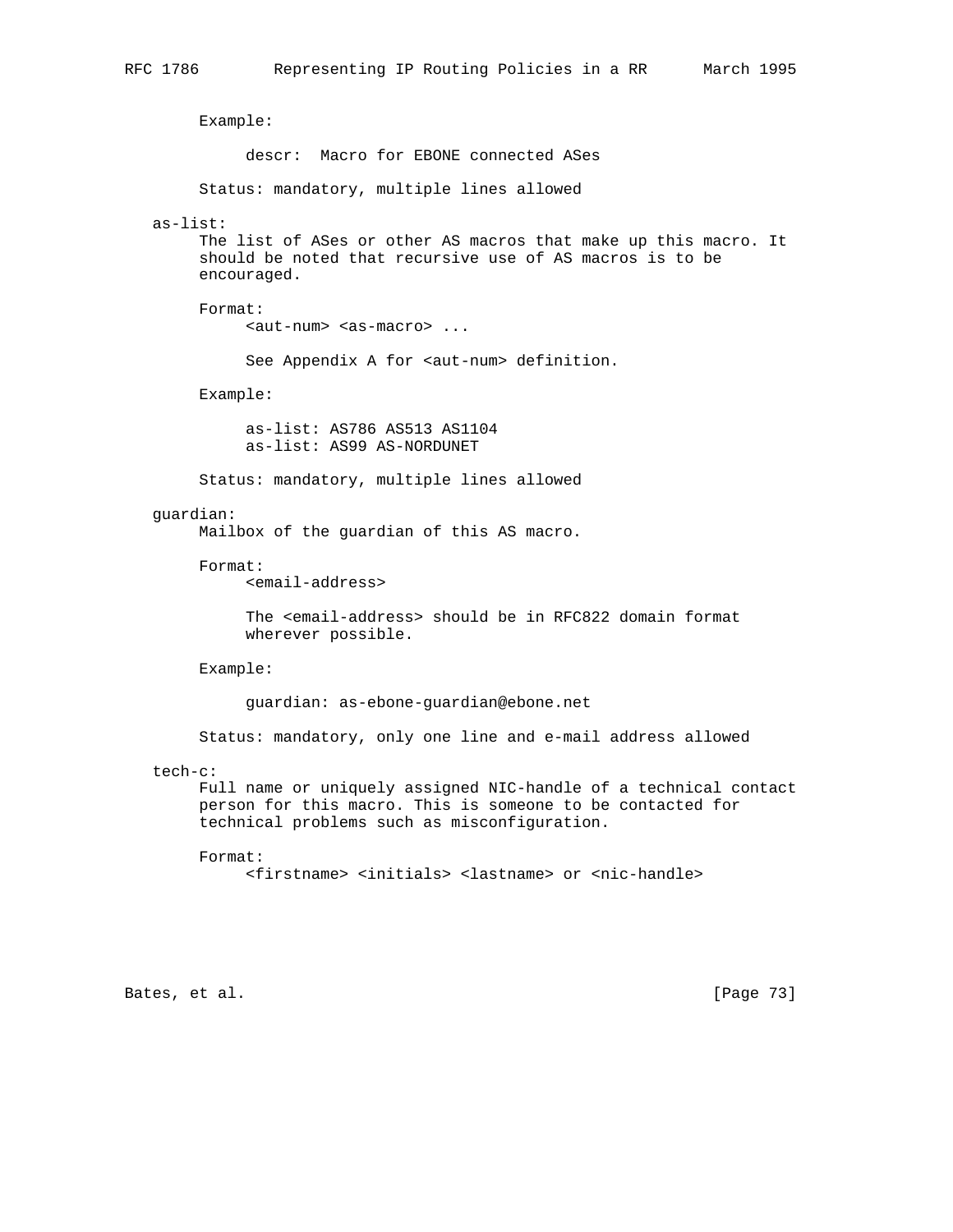Examples: tech-c: John E Doe tech-c: JED31 Status: mandatory, multiple lines allowed admin-c: Full name or uniquely assigned NIC-handle of an administrative contact person. In many cases this would be the name of the guardian. Format: <firstname> <initials> <lastname> or <nic-handle> Examples: admin-c: Joe T Bloggs admin-c: JTB1 Status: mandatory, multiple lines allowed remarks: Remarks/comments, to be used only for clarification. Format: free text Example: remarks: AS321 will be removed from this Macro shortly Status: optional, multiple lines allowed notify: The notify attribute contains an email address to which notifications of changes to this object should be send. See also [11]. Format: <email-address> The <email-address> should be in RFC822 domain syntax wherever possible. Example: notify: Marten.Terpstra@ripe.net

Bates, et al. [Page 74]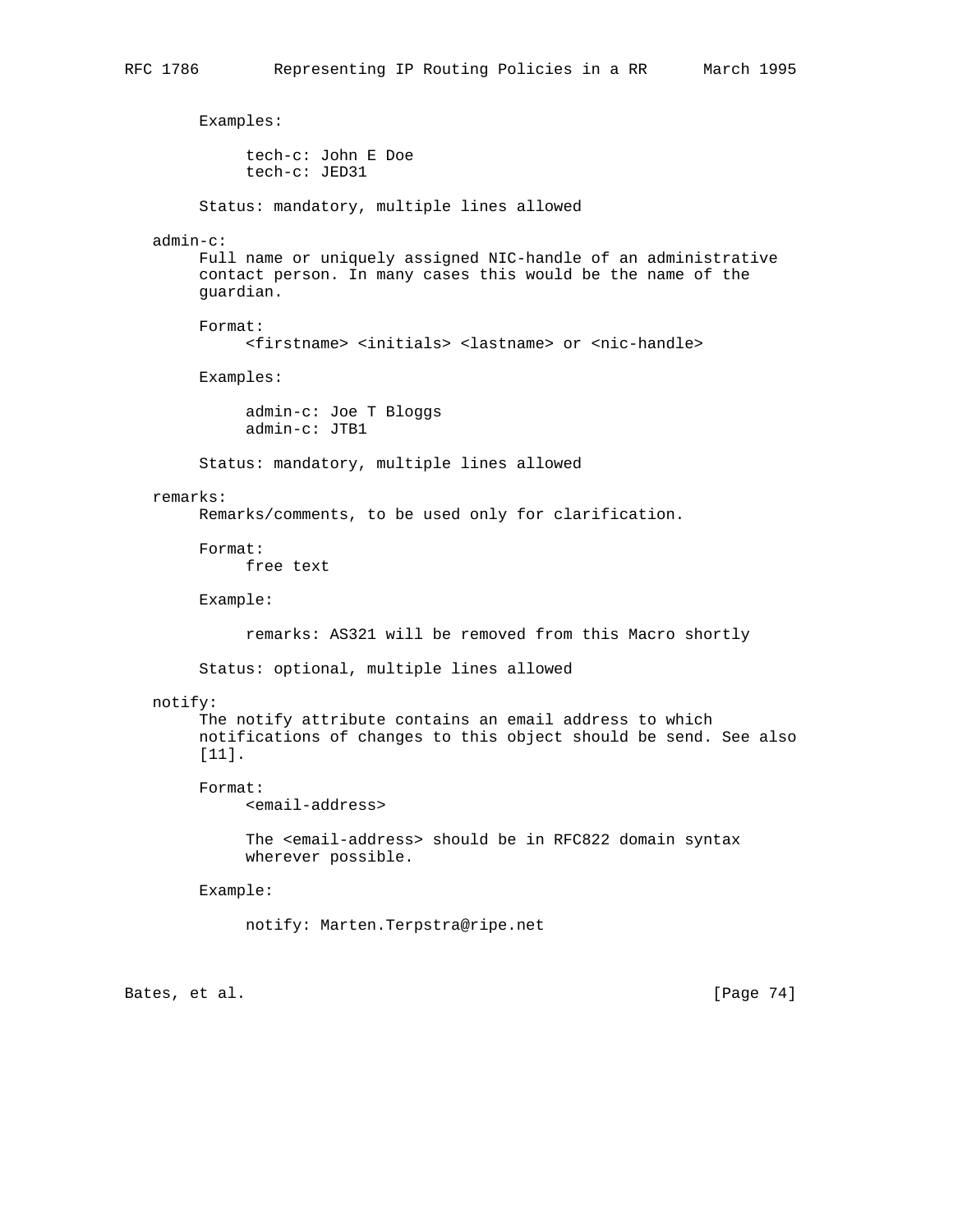Status: optional, multiple lines allowed

## mnt-by:

 The mnt-by attribute contains a registered maintainer name. See also [11].

Format:

<registered maintainer name>

Example:

mnt-by: RIPE-DBM

Status: optional, multiple lines allowed

## changed:

Who changed this object last, and when was this change made.

```
 Format:
```
<email-address> YYMMDD

 <email-address> should be the address of the person who made the last change. YYMMDD denotes the date this change was made.

Example:

changed: johndoe@terabit-labs.nn 900401

Status: mandatory, multiple lines allowed

#### source:

Source of the information.

 This is used to separate information from different sources kept by the same database software. For RIPE database entries the value is fixed to RIPE.

 Format: RIPE Status: mandatory, only one line allowed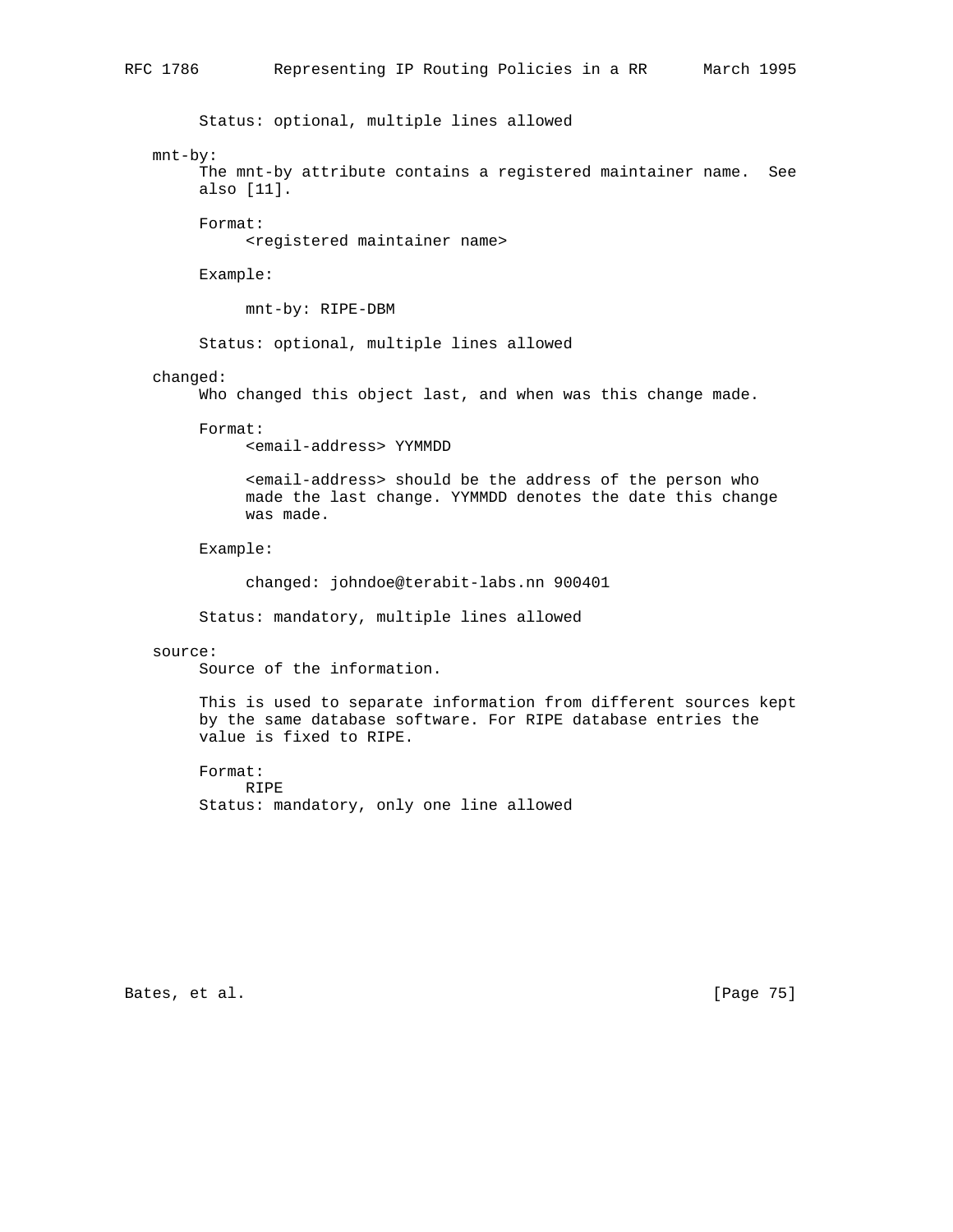Appendix D - Syntax for the "route" object.

 There is a summary of the tags associated with route object itself and their status. The first column specifies the attribute, the second column whether this attribute is mandatory in the community object, and the third column whether this specific attribute can occur only once per object [single], or more than once [multiple]. When specifying multiple lines per attribute, the attribute name must be repeated. See [6] the example for the descr: attribute.

| route:       | [mandatory] | [single]   |
|--------------|-------------|------------|
| descr:       | [mandatory] | [multiple] |
| origin:      | [mandatory] | [single]   |
| hole:        | [optional]  | [multiple] |
| withdrawn:   | [optional]  | [single]   |
| $comm-list:$ | [optional]  | [multiple] |
| remarks:     | [optional]  | [multiple] |
| notify:      | [optional]  | [multiple] |
| $mnt-by$ :   | [optional]  | [multiple] |
| changed:     | [mandatory] | [multiple] |
| source:      | [mandatory] | [single]   |

Each attribute has the following syntax:

# route:

Route being announced.

Format:

 Classless representation of a route with the RIPE database known as the "prefix length" representation. See [10] for more details on classless representations.

Examples:

route: 192.87.45.0/24

 This represents addressable bits 192.87.45.0 to 192.87.45.255.

route: 192.1.128.0/17

 This represents addressable bits 192.1.128.0 to 192.1.255.255.

Status: mandatory, only one line allowed

Bates, et al. [Page 76]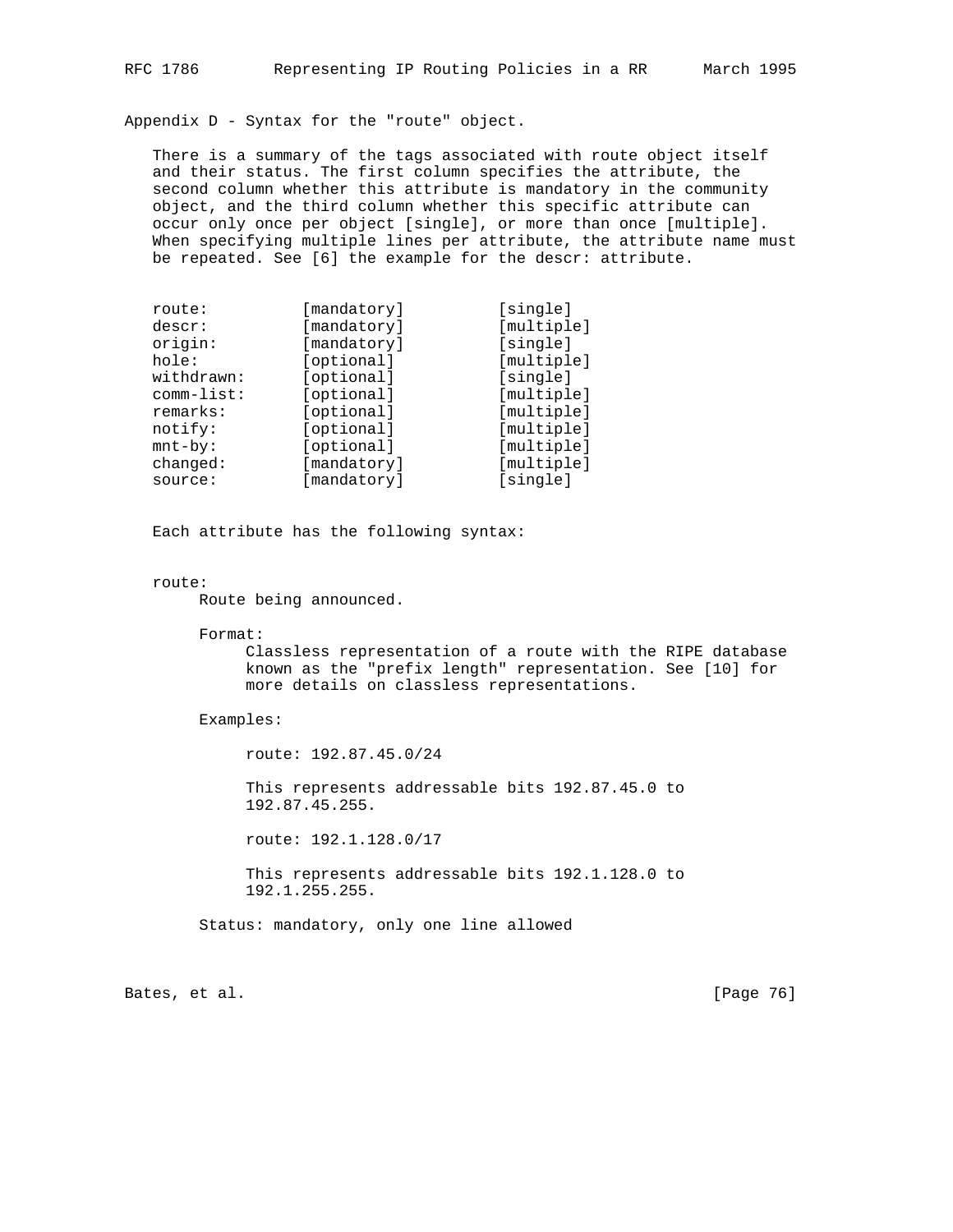origin:

The autonomous system announcing this route.

Format:

<aut-num>

See Appendix A for <aut-num> syntax.

Example:

origin: AS1104

Status: mandatory, only one line allowed

hole:

 Denote the parts of the address space covered this route object to which the originator does not provide connectivity. These holes may include routes that are being currently routed by another provider (e.g., a customer using that space has moved to a different service provider). They may also include space that has not yet been assigned to any customer.

Format:

 Classless representation of a route with the RIPE database known as the "prefix length" representation. See [10] for more details on classless representations. It should be noted that this sub-aggregate must be a component of that registered in the route object.

Example:

hole: 193.0.4.0/24

Status: optional, multiple lines allowed

withdrawn:

 Used to denote the day this route has been withdrawn from the Internet routing mesh. This will be usually be used when a less specific aggregate route is now routed the more specific (i.e. this route) is not need anymore.

Format:

YYMMDD

YYMMDD denotes the date this route was withdrawn.

Bates, et al. [Page 77]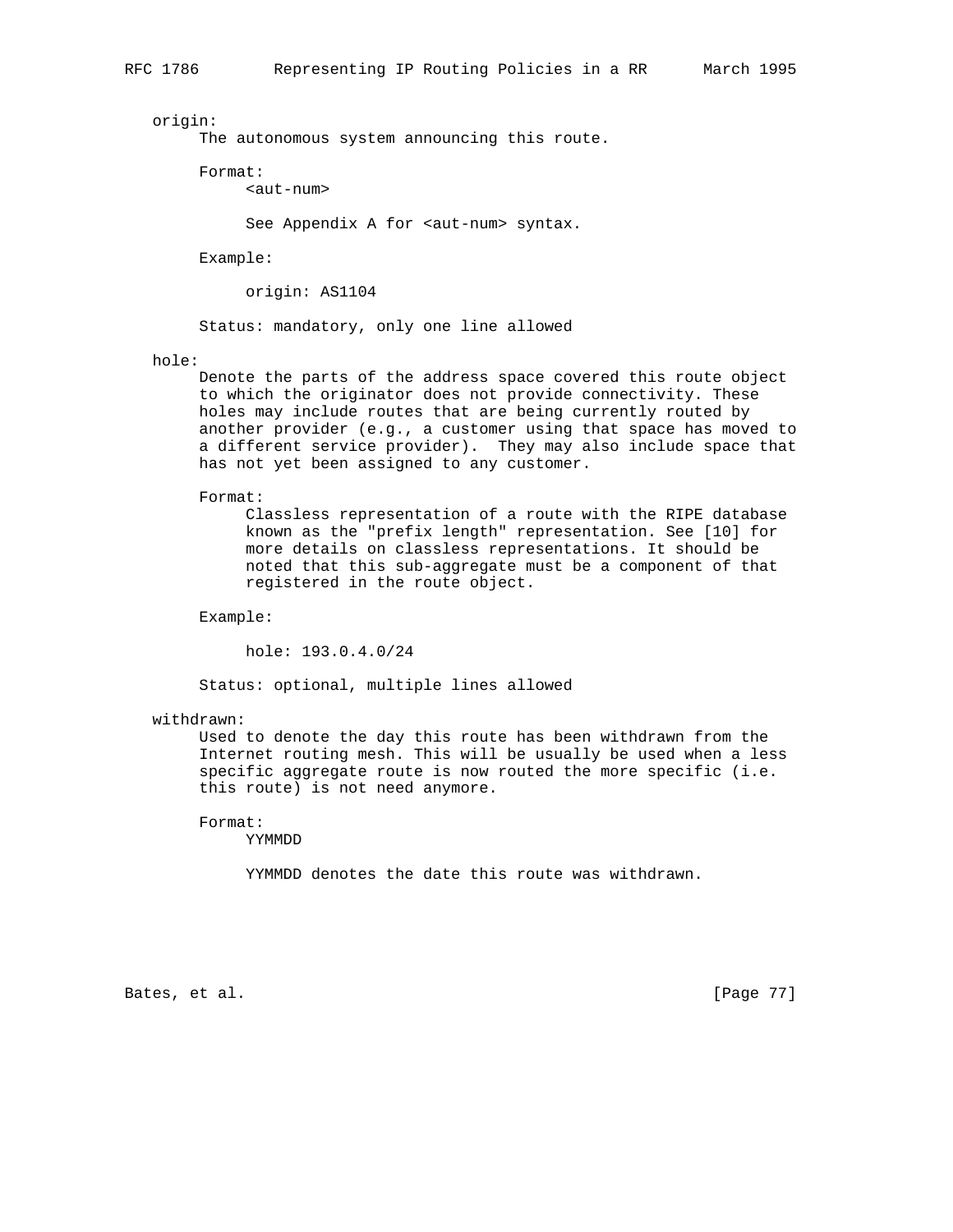Example: withdrawn: 940711 Status: optional, one line allowed. comm-list: List of one or more communities this route is part of. Format: <community> <community> ... See Appendix B for <community> definition. Example: comm-list: HEP LEP Status: optional, multiple lines allowed remarks: Remarks/comments, to be used only for clarification. Format: free text Example: remarks: Multihomed AS talking to AS1755 and AS786 remarks: Will soon connect to AS1104 also. Status: optional, multiple lines allowed notify: The notify attribute contains an email address to which notifications of changes to this object should be send. See also [11]. Format: <email-address> The <email-address> should be in RFC822 domain syntax wherever possible. Example: notify: Marten.Terpstra@ripe.net Bates, et al. [Page 78]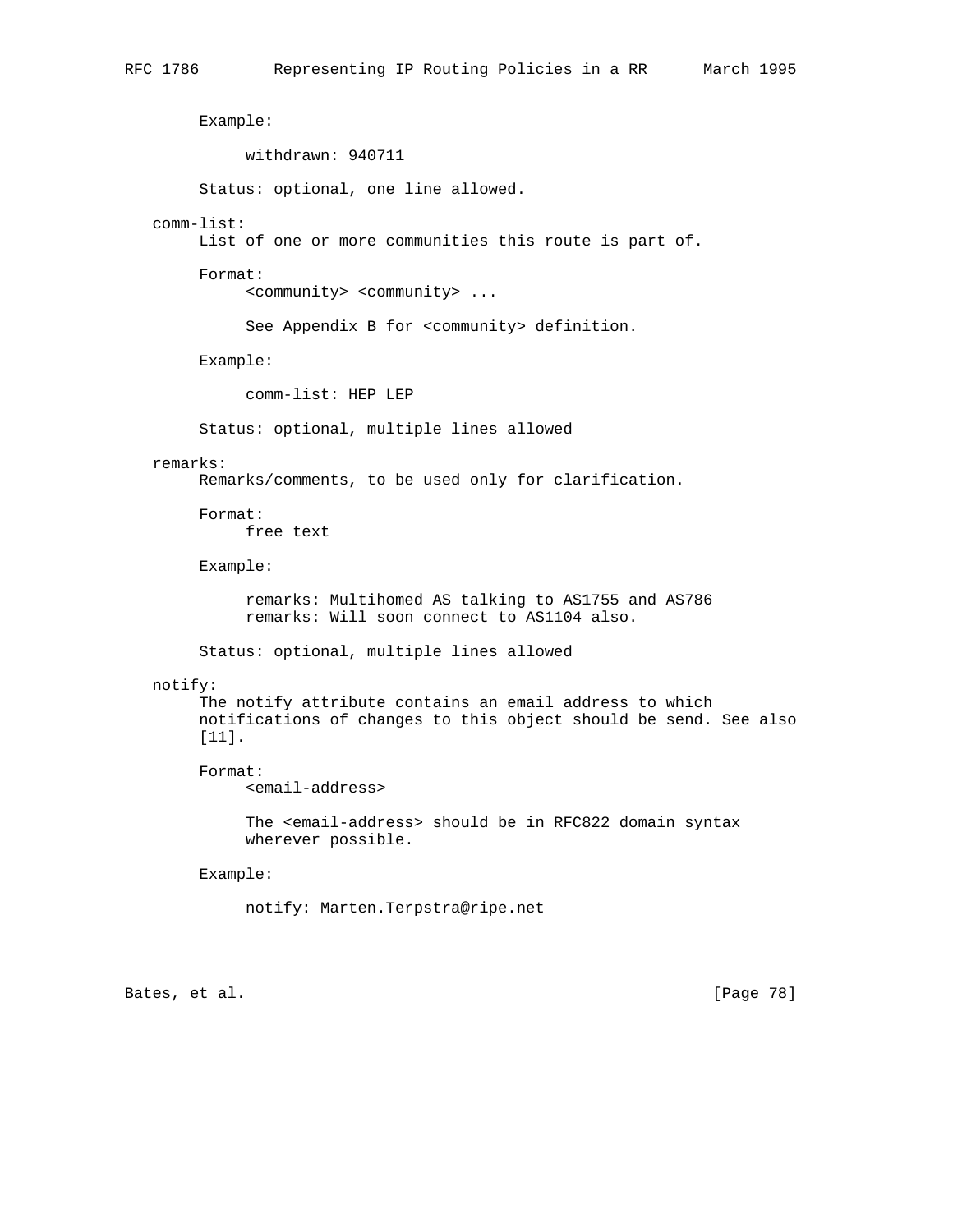Status: optional, multiple lines allowed

## mnt-by:

 The mnt-by attribute contains a registered maintainer name. See also [11].

Format:

<registered maintainer name>

Example:

mnt-by: RIPE-DBM

Status: optional, multiple lines allowed

## changed:

Who changed this object last, and when was this change made.

Format:

<email-address> YYMMDD

 <email-address> should be the address of the person who made the last change. YYMMDD denotes the date this change was made.

Example:

changed: johndoe@terabit-labs.nn 900401

Status: mandatory, multiple lines allowed

#### source:

Source of the information.

 This is used to separate information from different sources kept by the same database software. For RIPE database entries the value is fixed to RIPE.

 Format: RIPE Status: mandatory, only one line allowed

Bates, et al. [Page 79]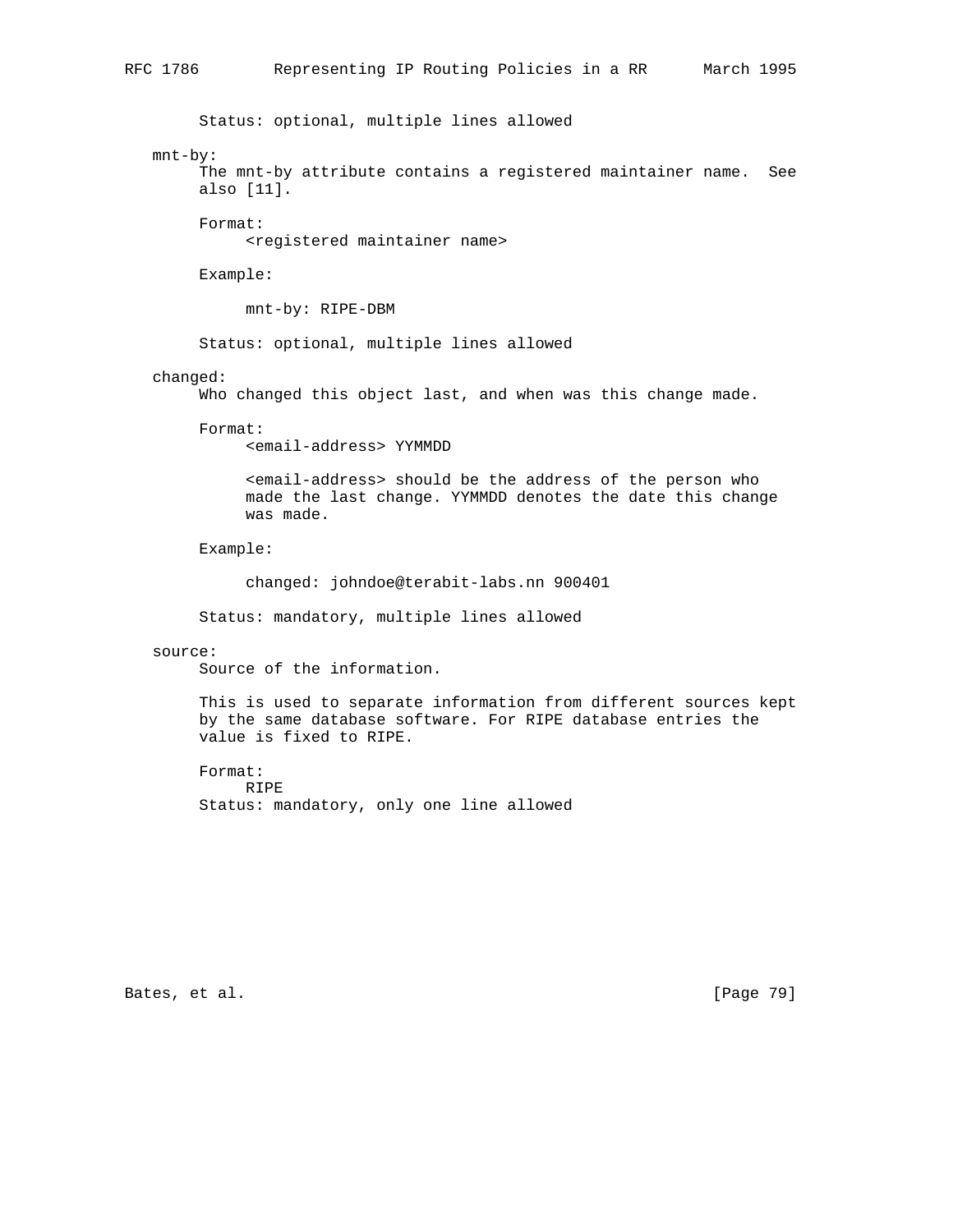# Appendix E - List of reserved words

 The following list of words are reserved for use within the attributes of the AS object. The use of these words is solely for the purpose of clarity. All keywords must be lower case.

> accept announce exclude from  $t \circ$ transit

 Examples of the usage of the reserved words are: as-in: from <neighborAS> accept <route> as-out: to <neighborAS> announce <route> as-exclude: exclude <ASpath> to <destination> as-transit: transit <ASpath> to <destination> default: from <neighborAS> accept <route> default: to <neighborAS> announce <route>

Note: that as-transit is an experimental attribute. See section 10.

Bates, et al. [Page 80]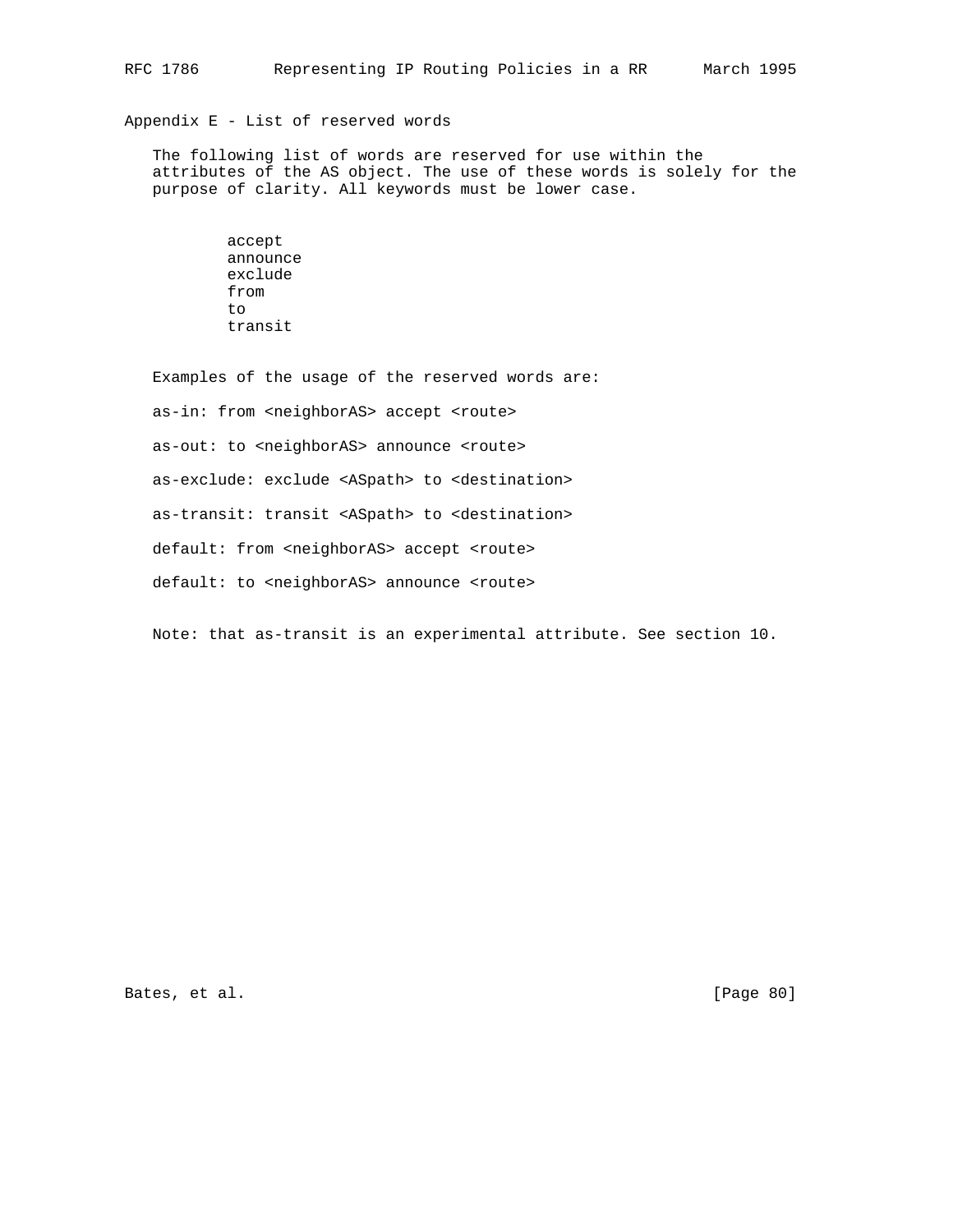Appendix F - Motivations for RIPE-81++

 This appendix gives motivations for the major changes in this proposal from ripe-81.

The main goals of the routing registry rework are:

#### SPLIT

 Separate the allocation and routing registry functions into different database objects. This will facilitate data management if the Internet registry and routing registry functions are separated (like in other parts of the world). It will also make more clear what is part of the routing registry and who has authority to change allocation vs. routing data.

# CIDR

 Add the possibility to specify classless routes in the routing registry. Classless routes are being used in Internet production now. Aggregation information in the routing registry is necessary for network layer troubleshooting. It is also necessary because aggregation influences routing policies directly.

## CALLOC

 Add the possibility to allocate address space on classless boundaries in the allocation registry. This is a way to preserve address space.

CLEAN

 To clean up some of the obsolete and unused parts of the routing registry.

The major changes are now discussed in turn:

Introduce Classless Addresses

CIDR, CALLOC

Introduce route object.

SPLIT, CIDR and CALLOC.

Bates, et al. [Page 81]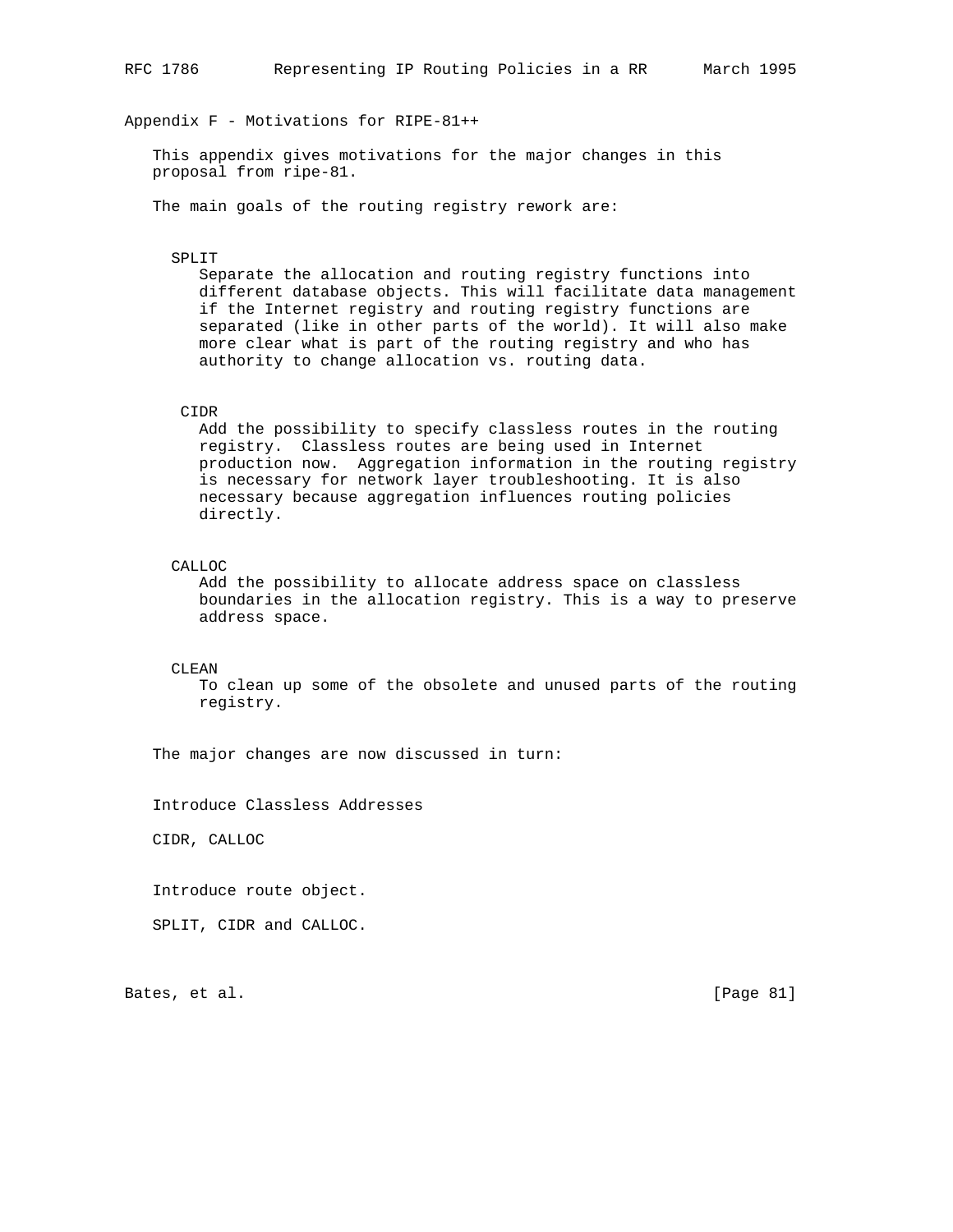Delete obsolete attributes from inetnum. CLEAN.

 Delete RIPE-DB and LOCAL from routing policy expressions. CLEAN

 Allow multiple ASes to originate the same route Because it is being done. CIDR. Made possible by SPLIT.